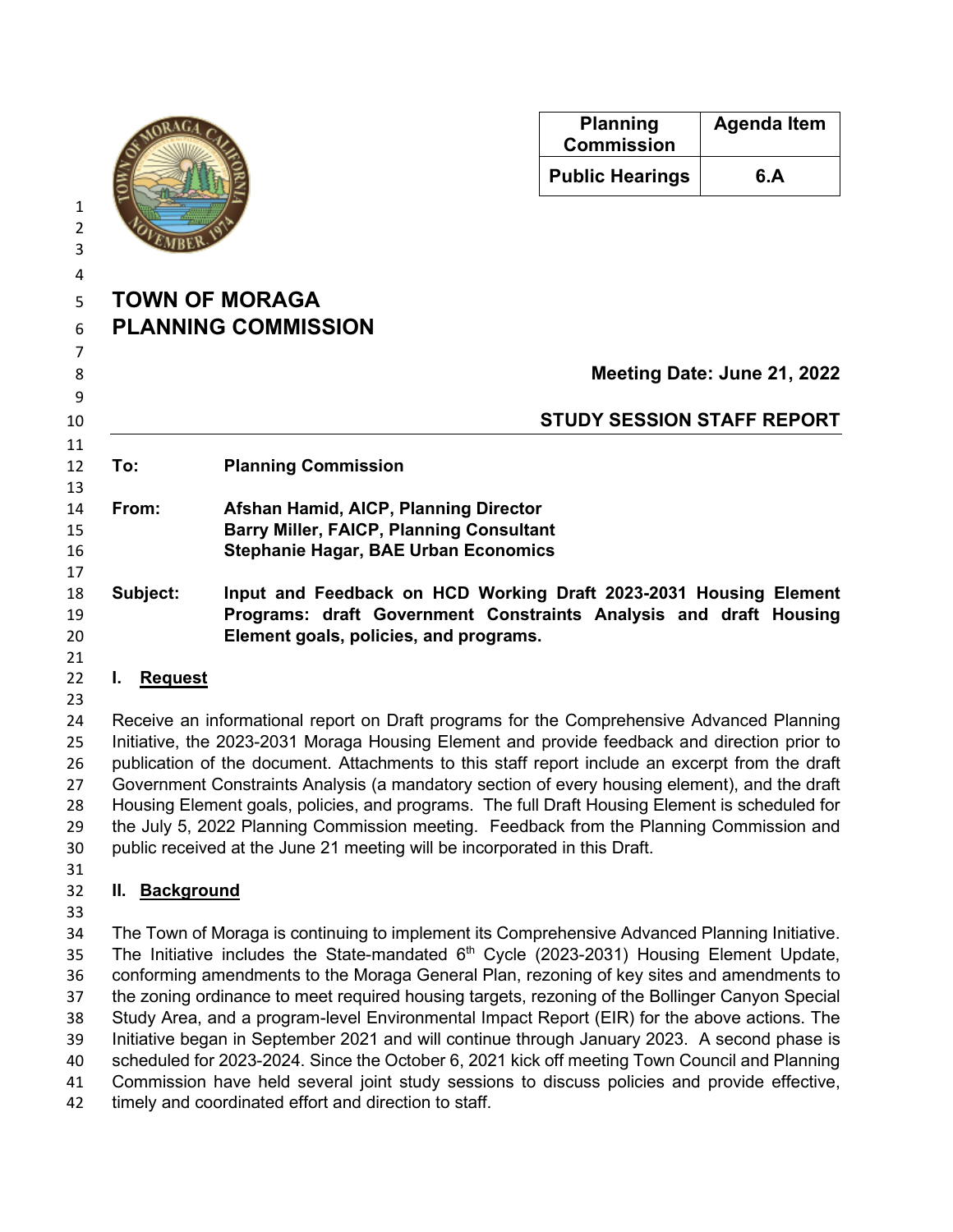The subject of this staff report is the 2023-3031 Moraga Housing Element Update. State law 2 requires each city, town, and county in California to adopt a Housing Element. The Element must be updated and adopted on a prescribed schedule every eight years and must be submitted to the State for certification following adoption. State law further requires that a "working draft" of the Housing Element be submitted to the State Department of Housing and Community Development (HCD) prior to its adoption, giving the State an opportunity to review the document and recommend revisions so that the Element complies with State law when it is adopted. Each 8 jurisdiction must circulate the Working Draft for 30 days before it is submitted to the State, and consider revisions based on public comment. The Housing Element must demonstrate the jurisdiction's ability to accommodate its "fair share" of the region's projected housing need for the next eight years. The "fair share" is calculated by the Association of Bay Area Governments through a process called the Regional Housing Needs Allocation (RHNA). Moraga's RHNA for 2023-2031 is 1,118 units. This includes 501 units that are affordable to low and very low-income households. While cities and towns are not responsible 16 for building housing, they must identify specific sites where housing can be constructed, and they must demonstrate that zoning and other aspects of development processing are in place to facilitate construction. 

 The Housing Element provides Moraga with a roadmap for accommodating its projected housing demand and guides future decisions that impact housing. The document aims to achieve several overarching goals, including:

- 
- Accommodating projected housing demand, as mandated by the State
- Increasing housing production to meet this demand
- Improving housing affordability
- Preserving existing affordable housing
- Improving the safety, quality and condition of existing housing
- Facilitating the development of housing for all income levels and household types, including special needs populations; and
- Improving the livability and economic prosperity of all Moraga residents with a range of income levels; and promoting fair housing choice for all.
- 

 Moraga's existing Housing Element was adopted in 2015 and covered the 2015-2023 planning 35 period (commonly referred to as the " $5<sup>th</sup>$  Cycle"). The Town's allocation for that planning period was just 229 units, including 119 lower income units. The allocation for the 2023-2031 planning 37 period (referred to as the " $6<sup>th</sup>$  Cycle") was finalized in May 2021. The allocation of 1,118 units is a nearly 400 percent increase. Other Bay Area communities saw similar rates of increase. The increases resulted from a combination of sluggish housing production in 2015-2020, rapid employment growth, and new methodologies that assign larger shares of the region's housing needs to "high resource areas." Moraga has been identified as a high resource area which are characterized by good schools, high incomes, and greater economic opportunities.

 In August 2021, the Town of Moraga entered into an Agreement with a consulting team led by Barry Miller Consulting to undertake the Housing Element Update and other components of the Comprehensive Planning Initiative. The consulting team includes BAE Urban Economics. Both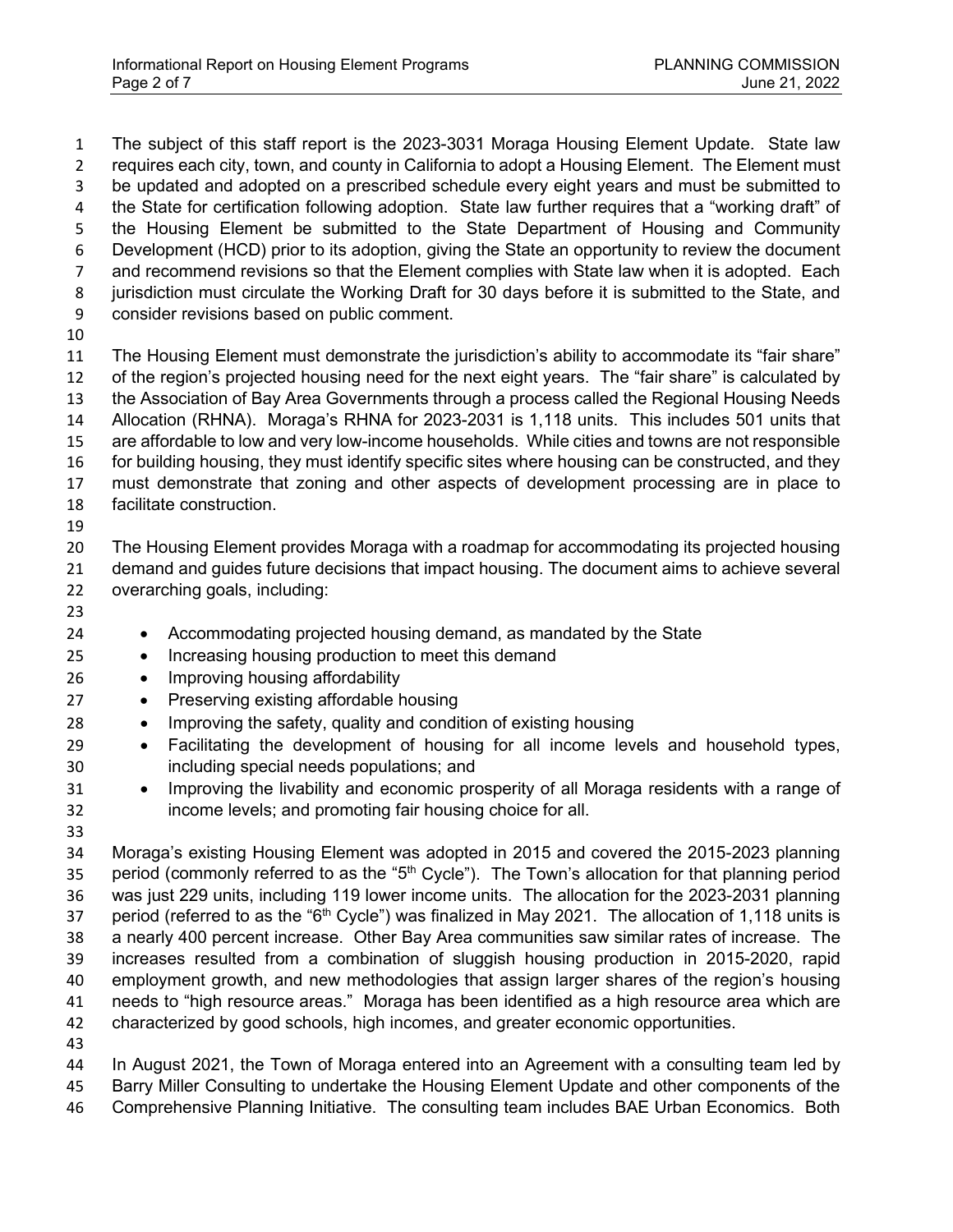Barry Miller and BAE have experience preparing Housing Elements across California, and are familiar with the State's expectations and requirements. In collaboration with staff, the team has been implementing a work program to update the Housing Element since September 2021. The Update process has included a robust community engagement program. Elements of this program have included two rounds of community workshops (in October/November 2021 and March 2022), presentations to civic organizations and stakeholder groups, outreach to developers and property owners, pop-up events at the Pear and Wine Festival and Farmers Market, a project website, brochures, newspaper ads and other informational material about the Housing Element, and multiple study sessions with the Planning Commission and Town Council. The team also conducted a resident survey on housing over a 10-week period, with 1,008 responses, and a survey targeted to St. Mary's students, with over 140 responses. Staff also developed a software app called "Balancing Act" to seek public input in identifying housing opportunity sites. Public input received through these processes has shaped Housing Element findings and recommendations. Prior Planning Commission discussions of the Housing Element have included: • October 6, 2021: A joint study session of the Planning Commission and Town Council (PC/TC) was convened to introduce the Housing Element, discuss the RHNA, and review 21 the work program • March 2, 2022: A joint study session of the PC/TC was convened to discuss Housing Opportunity Sites and consider options for rezoning • May 4, 2022: A joint study session of the PC/TC was convened to discuss implementation tools that could be considered to stimulate housing production, and achieve the Town's lower income housing targets The Commission has also held meetings in 2022 relating to other aspects of the Comprehensive Advanced Planning Initiative, including the use of Vehicle Miles Traveled (VMT) for transportation planning (January 6, 2022), and the rezoning of the Bollinger Canyon Study Area (May 24, 2022). The HCD working draft Housing Element itself includes the following six chapters: 1. An Introduction, explaining the purpose of the Element, the contents of the document, the community engagement process, and the context for creating housing opportunities in Moraga 2. An Evaluation of the 2015-2023 Housing Element, including a review of accomplishments and assessment of the Element's effectiveness 3. A Needs Assessment, which analyzes local demographics, economic conditions, housing conditions, and forecasts to determine Moraga's housing needs over the next eight years 4. A Sites Inventory, which identifies sites where housing can be built and demonstrates the Town's capacity to meet the RHNA 5. A Constraints Analysis, which evaluates government and non-government constraints to building housing 6. Goals, Policies, and Programs, which respond to the analysis in the earlier chapters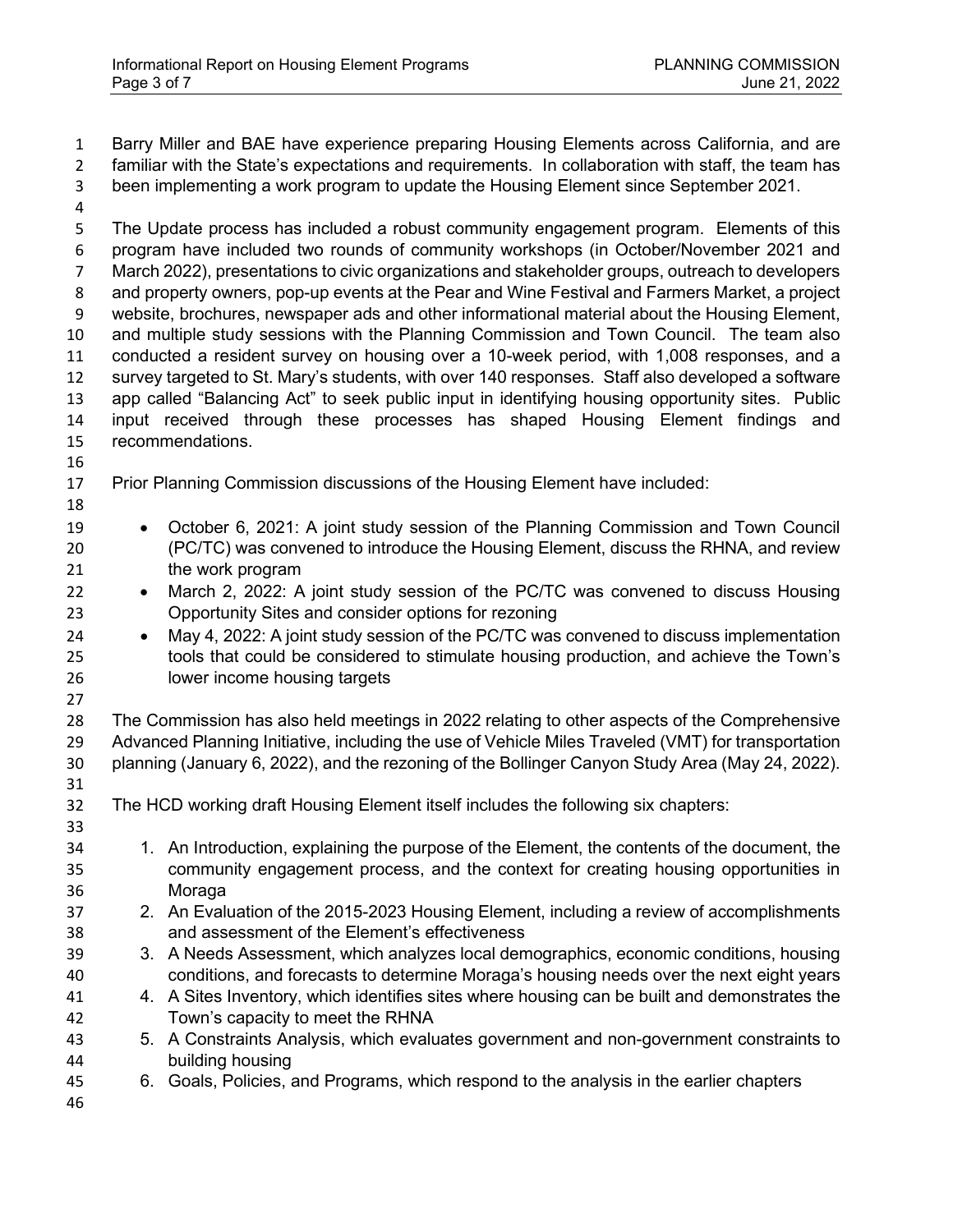- The Element also includes the following three technical appendices:
- A. Affirmatively Furthering Fair Housing (AFFH) analysis is a state-mandated analysis that analyzes patterns of integration and segregation in the Town and region, and strategies to ensure fair housing opportunities for all residents
- B. Housing Opportunity Site Inventory, include state-mandated data for each site identified as having the potential to meet the RHNA
- C. Survey Findings, which summarizes the findings of the three surveys conducted over the course of the project (Resident Survey, Student Survey, Balancing Act)
- 

## **III. Analysis**

 The HCD working draft Housing Element is scheduled for publication on June 28, 2022 and will be reviewed by the Planning Commission on July 5, 2022. The project team is working to provide individual chapters of the Element to the Commission in advance of this date so that the Commission has sufficient time to review the document before its first July 5, hearing. The materials attached to this staff report are part of the "advanced release" and include the analysis of Government Constraints (most of Chapter 5) and the Goals, Policies, and Programs (Chapter 6). Staff intends to post other chapters to the project website prior to the June 30 publication date. Because the Housing Element is a large document, the advanced posting will provide additional time for the Commission to become familiar with the report before the July 5 meeting. 

 In effect, the June 21 meeting is intended to be a "preview" of the HCD working draft Housing Element, as well as an opportunity to refine the proposed list of housing programs before the Draft is published on June 30. The June meeting will provide the context for the HCD working draft Housing Element as well as its key recommendations. This will reduce the volume of information that needs to be presented on July 5 and provide more opportunity at the July 5 meeting to receive public comment and respond to issues raised on June 21.

- 
- The specific materials to be discussed on June 21 are described below.
- 
- *Government Constraints Analysis*
- 

 Government Code Section 65583(a) requires an "analysis of potential and actual government constraints on the maintenance, improvement, or development of housing for all income levels…including land use controls, building codes and their enforcement, site improvements, fees, and other exactions required of developers, and local processing and permit procedures." Although local ordinances and policies are intended to protect the health and safety of residents and further the general welfare, they may also constitute a barrier to housing production and maintenance. Local ordinances may also have a disproportionate or negative impact on particular types of housing, such as multi-family housing or other housing types that serve low and moderate income households.

 The land use controls addressed in the Moraga Housing Element Constraints chapter include the Moraga General Plan, the Moraga Center Specific Plan, the Moraga Zoning Regulations, and provisions of the Municipal Code relating to parking, scenic corridors, hillside and ridgeline protection, and planned developments. The report also addresses the design review process,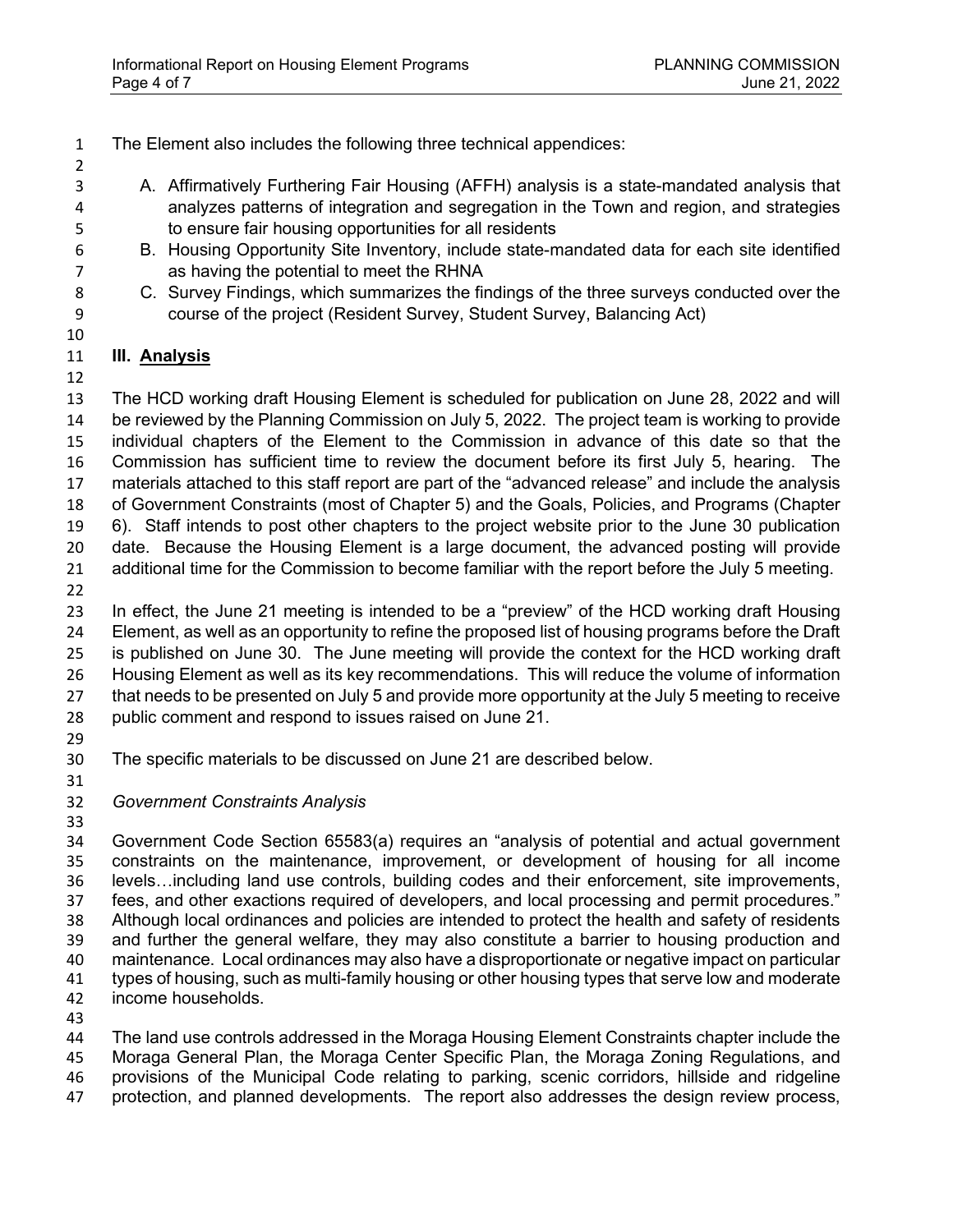site improvement requirements, permitting procedures, and fees. A separate section of this chapter addresses non-governmental constraints. These include the cost of land and construction, the availability of financing and tax credits, community opposition, infrastructure, and other factors that the Town of Moraga does not directly regulate.

 Attachment 1 to this staff report is an excerpt of the Constraints Chapter, and not the entire chapter. The portions relating to the General Plan, zoning, planned developments, scenic corridors, and parking are included, since they provide the context for many of the program recommendations.

Some of the key findings of this evaluation are as follows:

 • General Plan narrative and policies should be more affirming and supportive of diverse housing types, including opportunities for accessory dwelling units, "missing middle" housing, multi-family housing, and mixed use development.

- The Moraga Center Specific Plan (MCSP) is an important tool to facilitate much-needed housing in the Town and achieve the RHNA. However, the "buildout" assumptions need to be increased to reflect the full range of housing opportunities in the area.
- The 6 DUA zoning district should be updated so it is responsive to the built form of existing development in this zone. Most existing development in this zone does not conform to 21 the standards.
- Some of the higher density zones (MCSP R-6 and R-12) have development standards that do not fully support small lot development.
- The upper end of the density ranges in the R-20 and MCSP mixed use zones should be increased above 20 units per acre.
- The Planned Development (PD) process should be streamlined.
- Scenic corridor regulations—specifically the requirement for a 40' front setback--present a potential constraint on some of the housing sites.
- Parking regulations should be responsive so that studio and one-bedroom units are subject to a lower standard than 2- and 3- bedroom units
- Guest parking requirements in multi-family housing are high, relative to other communities and will need to be adjusted.
- The Town should work collaboratively with major landowners in the two commercial districts to address infrastructure, circulation, and subdivision needs.
- *Housing Programs*
- 

 Attachment 2 to this staff report presents the Draft Housing Element Programs. There are 43 programs included. Some are ongoing measures that are carried over from the 2015-2023 Housing Element and others are new. Many of the new measures respond directly to the constraints analysis and include specific actions to amend zoning regulations, develop new zoning regulations, or modify processes and procedures (such as the Planned Development process). Some of the programs will be implemented concurrently with the adoption of the Housing Element, but most are scheduled for implementation during the first three years of the planning period. Several programs call for periodic or annual "check ins", with modifications made based on regular evaluation. The Annual Housing Progress Report provides an important tool for monitoring the Town's progress in implementing the Housing Element and making necessary adjustments.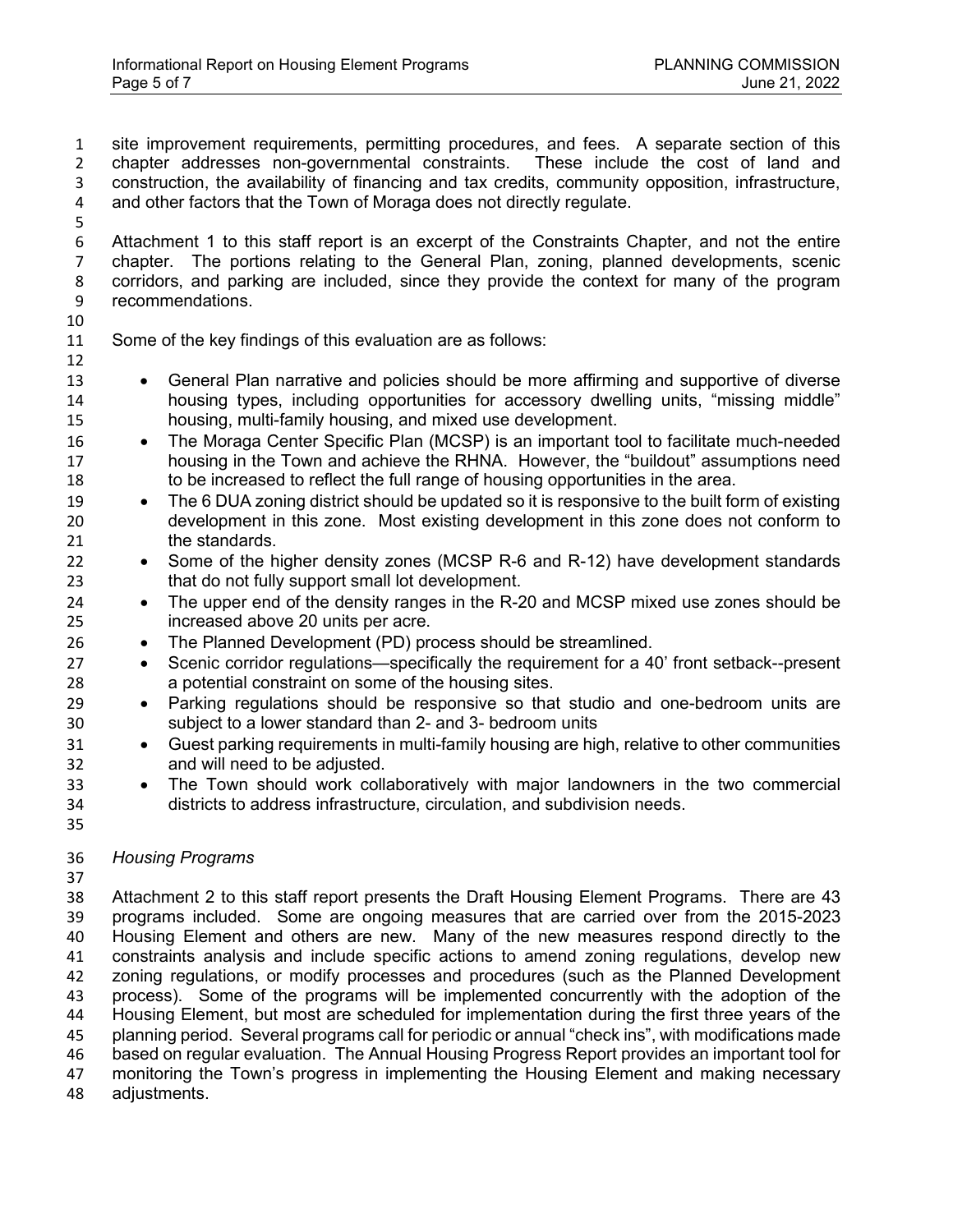- Among the major program recommendations are: • Complete the update of the 2002 Moraga General Plan • Amend the Moraga zoning code and map to create the capacity to meet the RHNA and comply with state law for specific housing types • Monitor activity on the housing sites to ensure no net loss of capacity to meet the RHNA • Prepare a public realm plan (in lieu of a Specific Plan) for the Rheem Center 8 • Amend the scenic corridor regulations to reduce constraints to housing sites • Amend parking requirements for studios and one-bedroom apartments 10 • Adopt an inclusionary housing ordinance 11 • Implement the MCSP 12 • Facilitate Accessory Dwelling Unit (ADU) production • Provide outreach to affordable housing developers 14 • Explore partnerships with St Mary's College • Seek increased access to affordable housing subsidies • Promote shared housing and rental of rooms in private homes • Increase awareness of the County Neighborhood Preservation Program • Improve the efficiency of development review procedures • Consider fee waivers and deferrals for affordable housing • Pursue grants to improve infrastructure 21 • Allow co-housing and live work units • Publicize senior housing resources • Provide information for first-time homebuyers • Provide referrals to agencies assisting persons experiencing homelessness <sup>25</sup> • Implement climate action plan measures to improve energy efficiency and reduce related costs For each program, the text identifies a measurable objective, a responsible party, a timeline, and a potential funding source. **V. CEQA** The Comprehensive Advanced Planning Initiative, including the Housing Element, will be the subject of a programmatic Environmental Impact Report (EIR). The EIR will consider the environmental effects of adopting the proposed housing policies and programs. This includes the
- effects of rezoning selected sites in the MCSP and Rheem commercial districts. The EIR will also evaluate the impacts of replacing the "Study" designation for the 423-acre Bollinger Canyon Study
- Area with new General Plan and zoning designations.
- 
- The Draft EIR is expected to be released in Fall 2022, with a 45-day public review period to follow.
- A Final EIR (FEIR) will be prepared at the end of that period, at which time the FEIR and revised
- Housing Element will be brought before the Planning Commission for a public hearing. This is
- scheduled for December 2022, with adoption by the Town Council in January 2023.
- 
-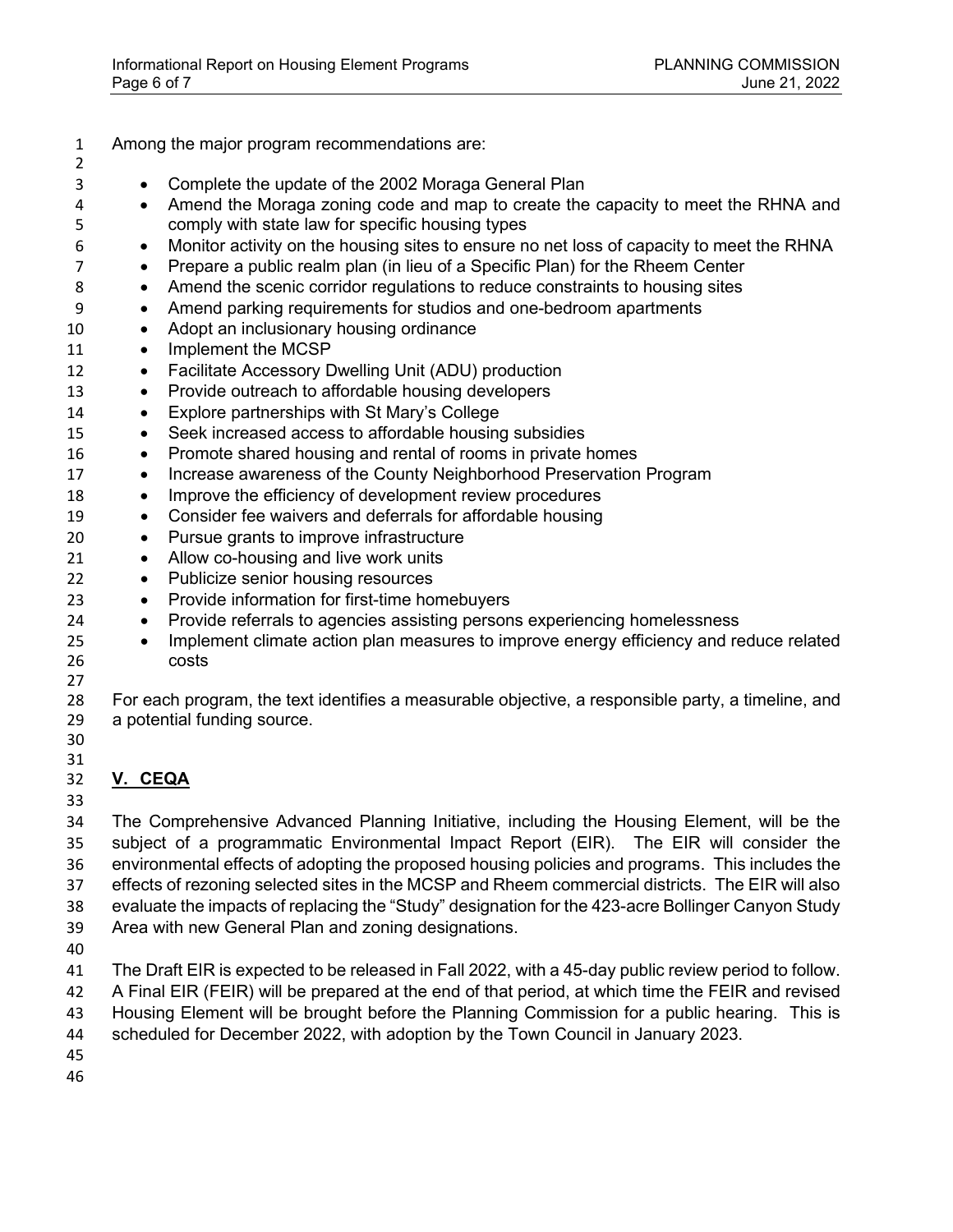#### **VII. Recommendation**

Accept the informational report and provide guidance and feedback to staff. Staff will return to the Commission on July 5, 2022 for a public hearing on the Working Draft Housing Element. The 5 staff will take the Planning Commission and public input and feedback to Town Council on July<br>6 13, 2022. The HCD working draft Housing Element is anticipated to be sent to HCD by the end of 13, 2022. The HCD working draft Housing Element is anticipated to be sent to HCD by the end of July for comment and review.

 

## **ATTACHMENTS**

- 
- A. Constraints Chapter (partial draft)
- B. Draft Goals, Policies, and Programs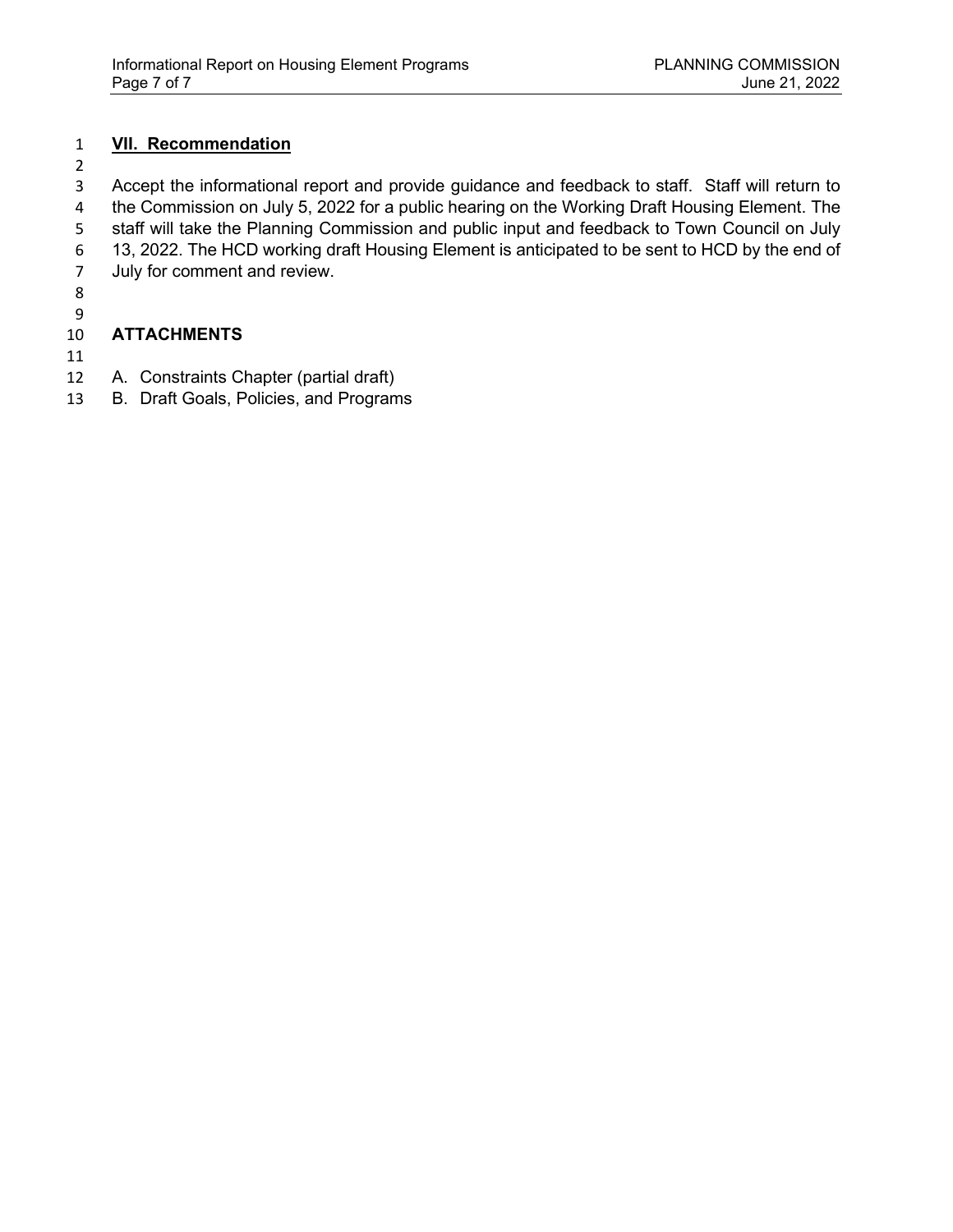# ATTACHMENT A

Constraints Chapter (partial draft)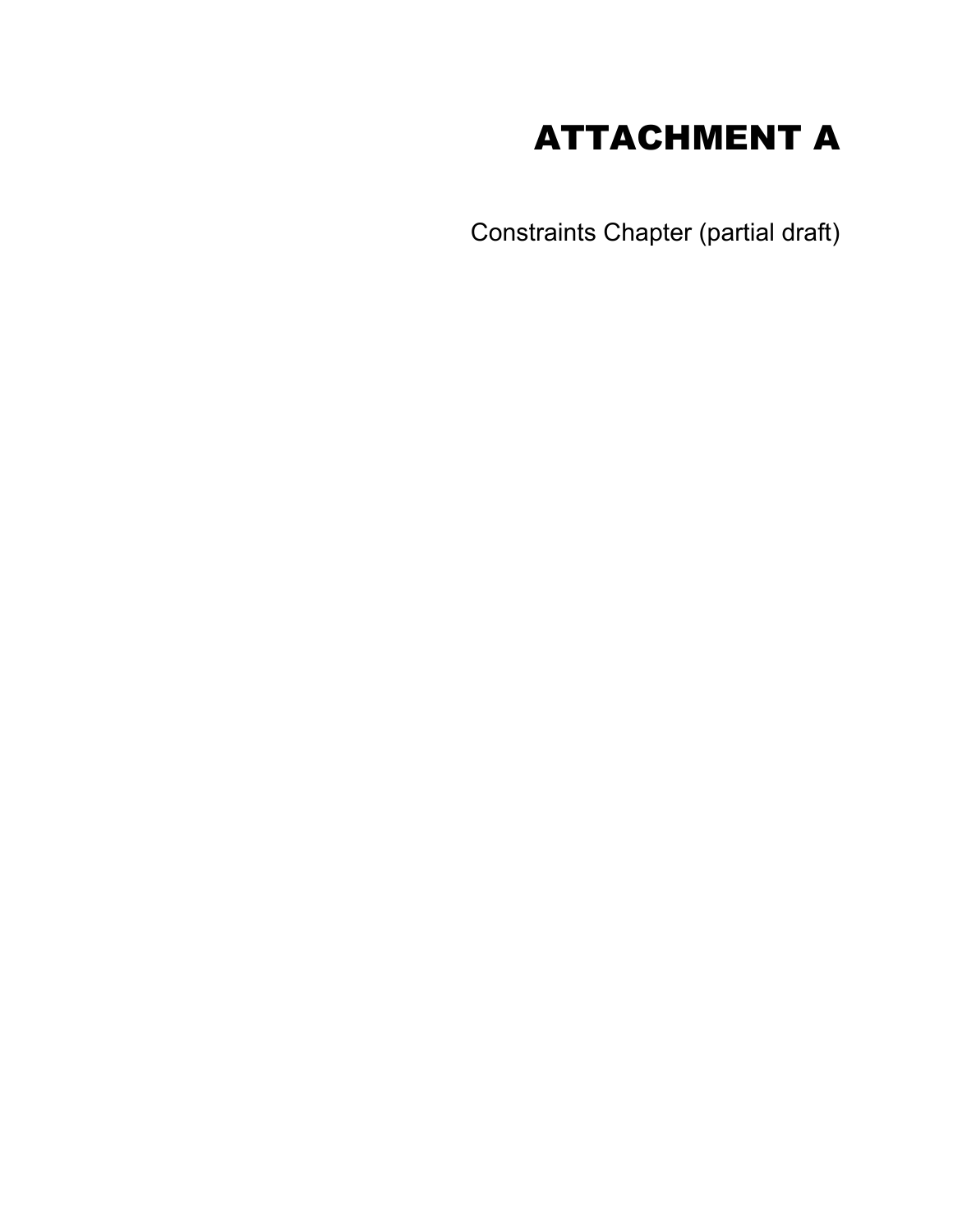## ATTACHMENT A: CONSTRAINTS TO HOUSING CONSERVATION AND PRODUCTION

## Introduction

The California Government Code requires that all housing elements include an analysis of governmental constraints to the maintenance, improvement, and development of housing for all income levels. Constraints may include zoning regulations and other land use controls, development standards, permitting procedures, design review requirements, unique local ordinances and ballot initiatives, building codes, site improvements, fees and other exactions required of developers.

While these measures are important to ensure public health and protect the quality of life, they can also add to the cost of housing. It is useful to periodically reexamine local ordinances and policies to determine whether, under current conditions, they are accomplishing their intended purpose or constitute a barrier to housing production and conservation.

Non-governmental constraints also must be considered. Such constraints include the cost of land, the cost of construction, the adequacy of infrastructure, credit and financing terms, interest rates, the availability of state and federal funds, and local attitudes about growth and development.

## Governmental Constraints

#### Moraga General Plan

The Moraga General Plan was adopted in 2002. The Plan has been amended several times in the last 20 years, but it has not been comprehensively updated. For example, the Plan was amended to maintain internal consistency with the Moraga Center Specific Plan in 2010. It was amended in January 2015 when the 2015-2023 Housing Element was adopted. Amendments were also made in 2018 when the Hillsides and Ridgeline Ordinance was adopted. However, the Plan does not reflect the transformative changes that have reshaped the region in the last 20 years, such as the housing crisis, increased fire hazards, climate change, and changes in the way we live, work, communicate, and travel. The Plan also does not reflect demographic changes, including an aging and more diverse population, or the effects of high housing costs on young families and the local workforce.

The 2002 General Plan includes the Town's Land Use Map, which provides the framework for zoning. The Map identifies three basic designations for single family development—one dwelling unit per acre (1 DUA), two dwelling units per acre (2 DUA), and three dwelling units per acre (3 DUA). Almost all Moraga neighborhoods are given one of these designations.[1](#page-8-0) Collectively, they apply to 75 percent of all parcels in the Town.

<span id="page-8-0"></span>*<sup>1</sup> A "hybrid" category of 1.5 DUA is shown on the Land Use Map, although it is not referenced in the text.*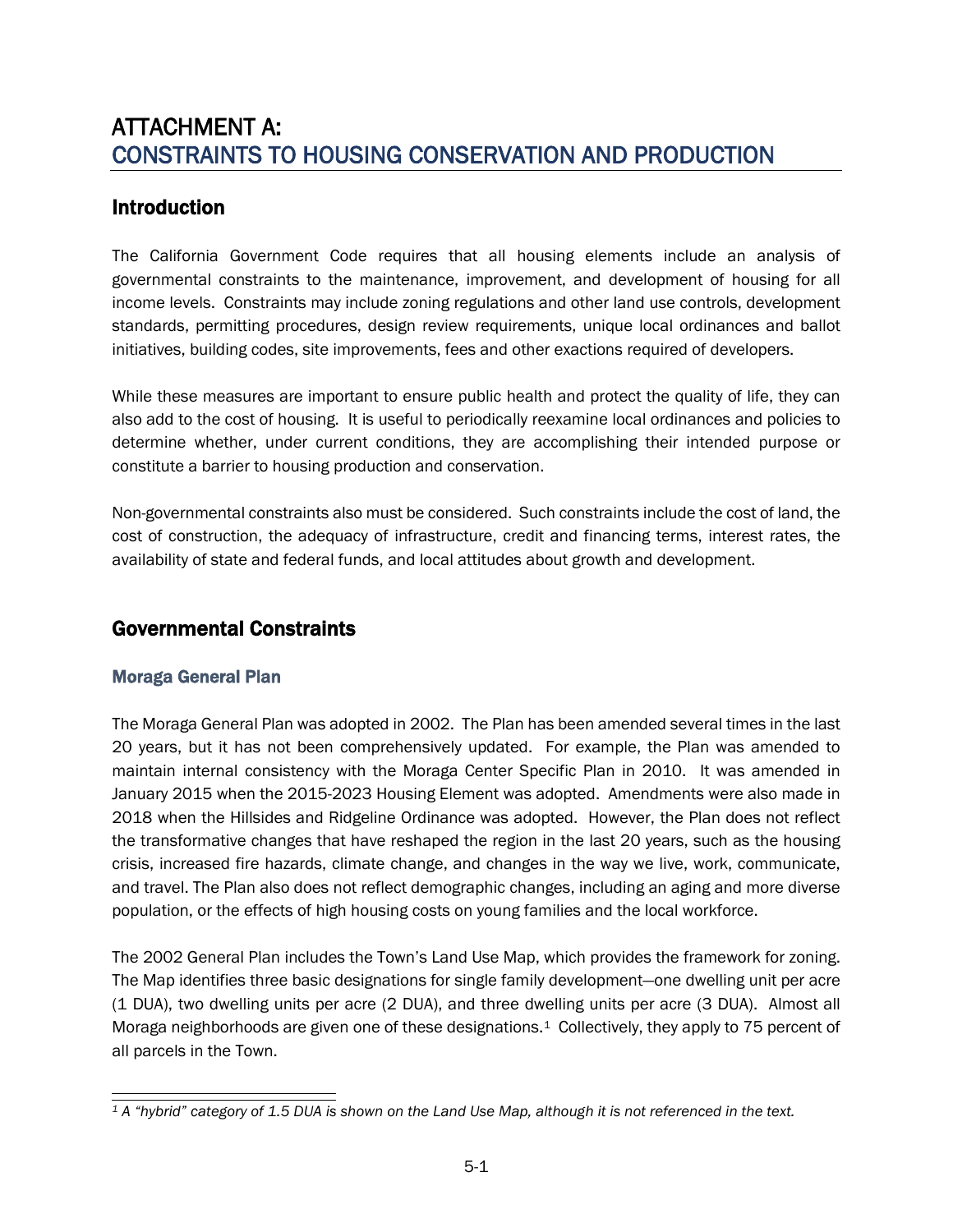The Map also includes a 6 DUA category, which applies to the multi-family neighborhoods along Donald Drive and Ascot Drive as well as some of Moraga's townhome developments. The Land Use Map also includes a "Rheem Center" designation for the Rheem Park commercial district and a "Moraga Center" designation for the Moraga Center Specific Plan area. These are described in the text as commercial centers and community focal points, with opportunities for housing at densities up to 20 units per acre, or 30 units per acre for senior housing. The Land Use categories in the Plan should be more clearly defined, with density ranges realigned to support multi-family housing in R-6 areas and higher base densities (24 units per acre) in the mixed use areas. These changes ae discussed in greater detail in a later section of this chapter (See the discussion on Zoning).

The General Plan begins with a statement of values and principles. Most of these statements still represent the Town's vision for its future. However, the Plan's goals and policies should be updated to recognize the importance of having a diverse housing stock, including opportunities for higher density housing. This includes acknowledging opportunities for accessory dwelling units (ADUs), deleting outdated language regarding density bonuses, clarifying the Town's position on clustered housing, and recognizing the variety of housing that already exists in the Town.

The first goal of the Land Use Element is "a high-quality residential environment consisting primarily of detached single family homes." This goal sets the tone for the policies that follow, including Policy LU-1.3, which limits the height of residential buildings outside of Specific Plan areas to two stories, and Policy LU-1.4, which indicates that "only conventional detached single family homes" are allowed in areas designated for 3 units/acre or less on the Land Use Map. Although this is the predominant housing type in the Town, it should be acknowledged that other types of housing are permitted by State law. Policy LU-1.9 indicates that the "6 DUA" General Plan designation is intended to provide for development that is single family in character. However, this designation is applied almost exclusively to multi-family and townhome development, most of which is currently 15-30 units per acre. The impacts of such policies are subtle but taken cumulatively they could provide a negative characterization of multi-family housing and impede the Town's ability to affirmatively further fair housing, as required by State law.

Policy LU-3.1 calls for a specific plan for the Moraga Center, which has been completed. Actions are still needed to fully realize the vision of this plan, particularly relating to infrastructure and circulation improvements. Policy LU-3.2 calls for a Rheem Center Specific Plan, which enables "a mix of housing types that is fitting with Moraga's community character." This is being achieved through zoning changes being implemented as part of the 2023-31 Housing Element. A program in this Housing Element calls for a "Public Realm Plan" for the Rheem area to facilitate redevelopment, address parking and circulation, provide for gathering places, and create an attractive setting for new development.

Policies in other General Plan Elements influence how and where housing may be developed. The Community Design Element provides direction on hillside and ridgeline protection, site planning, view protection, and the preservation of mature trees. The Element also identifies scenic corridors,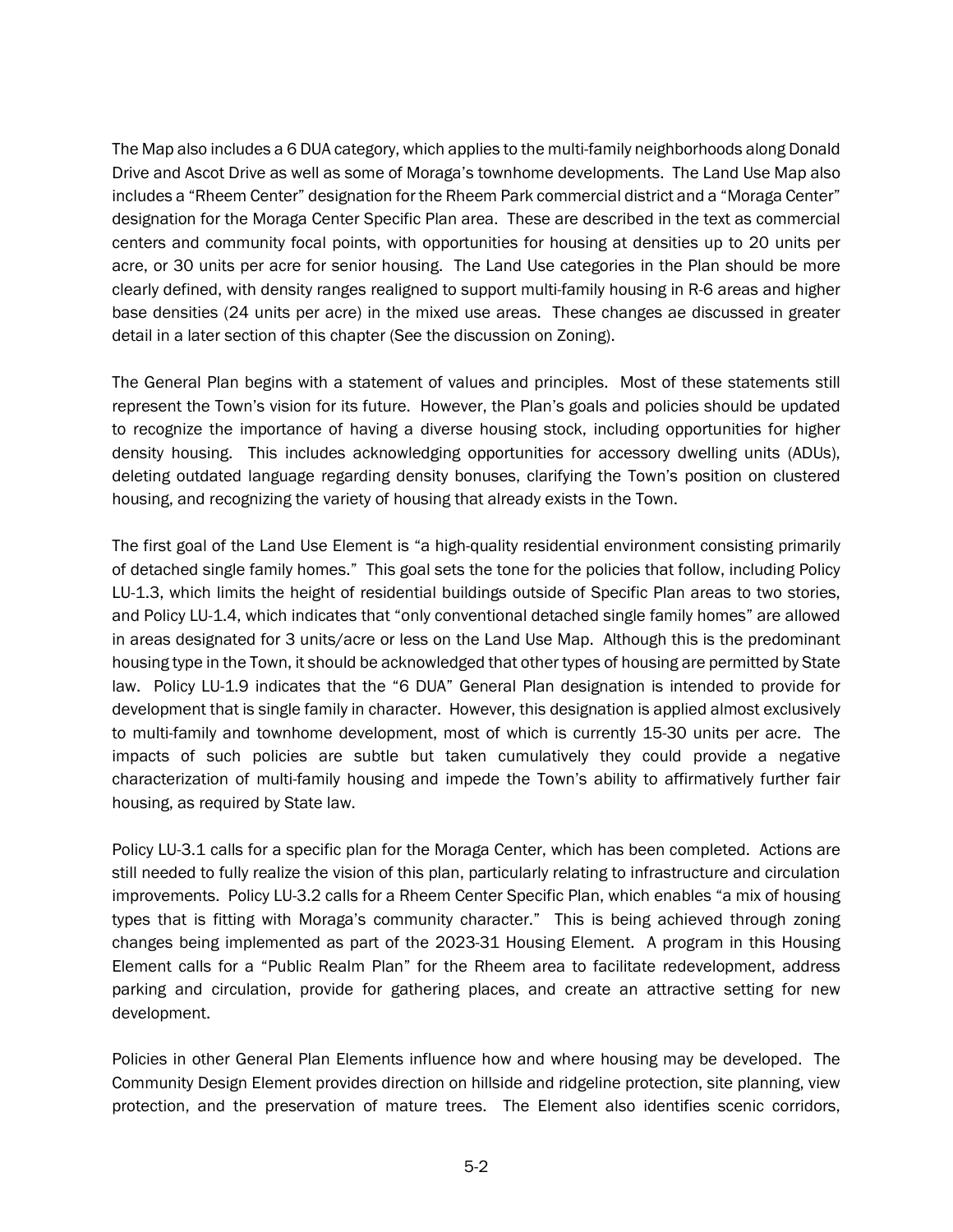including the major thoroughfares that bisect the commercial districts. The purpose of scenic corridors is to strengthen the Town's semi-rural character. However, some of the policies and resulting standards may be a barrier to multi-family or mixed use housing. Constraints associated with the scenic corridor designation are addressed in a later section of this chapter.

A goal in this element indicates that multi-family housing should be "centrally located, well designed and appropriate to Moraga's context and character." Policies under this goal are generally supportive of multi-family housing but are focused on compatibility with existing neighborhoods. There is no design guidance for mixed use development.

The Open Space Element likewise impacts housing potential. Specifically, it establishes standards for determining the number of units that may be allowed on private open space land, expresses support for transfer of development rights from open space to the two commercial districts, and prohibits development on major ridgelines and slopes greater than 20 percent. This Element also includes policies to maintain areas of natural significance, preserve riparian corridors, and protect tree covered areas. The Public Safety Element likewise prohibits development in "high-risk" areas (a term mostly related to landslides), even when mitigation measures may reduce potential hazards. It also requires special standards for development in high fire hazard areas. Collectively, these policies direct development away from open space and toward the already urbanized Moraga Center and Rheem Center areas. This is consistent with regional plans and initiatives such as Plan Bay Area 2050 and the Contra Costa County General Plan.

The General Plan includes a Growth Management Element, as required by Contra Costa County per voter initiative. This Element establishes level of service "C" standards for all Town roads, as well as standards for police, fire, parks, water, storm drainage, and sanitary sewer services. Development may only be approved after findings are made that these standards will continue to be met once new development is in place. The GME also implements the "Urban Limit Line" approved by County voters, limiting the Town's ability to annex and approve development on land that is now unincorporated.

The General Plan Implementation Chapter includes specific programs with the potential to affect housing. These include special requirements for fire safety, limits on building on steep slopes and in moderate and high risk areas, and standards for tree protection, flood control, and historic preservation. It also provides the framework for development review, including the criteria for reviewing new projects. The chapter references the Town's design review process, as well as requirements for geotechnical reports, EIRs, fee waiver requests, and traffic studies. This Chapter identifies the Zoning Ordinance as the principal tool for carrying out these programs, as well as implementing the General Plan's policies and Land Use Map.

In summary, the 2002 General Plan presents a number of potential constraints to meeting regional housing needs. Most of the Plan was drafted more than two decades ago. As the Town's statement of values and vision for the future, it is important that the Plan is updated so that it remains relevant, internally consistent, aligned with regional policies and forward-focused.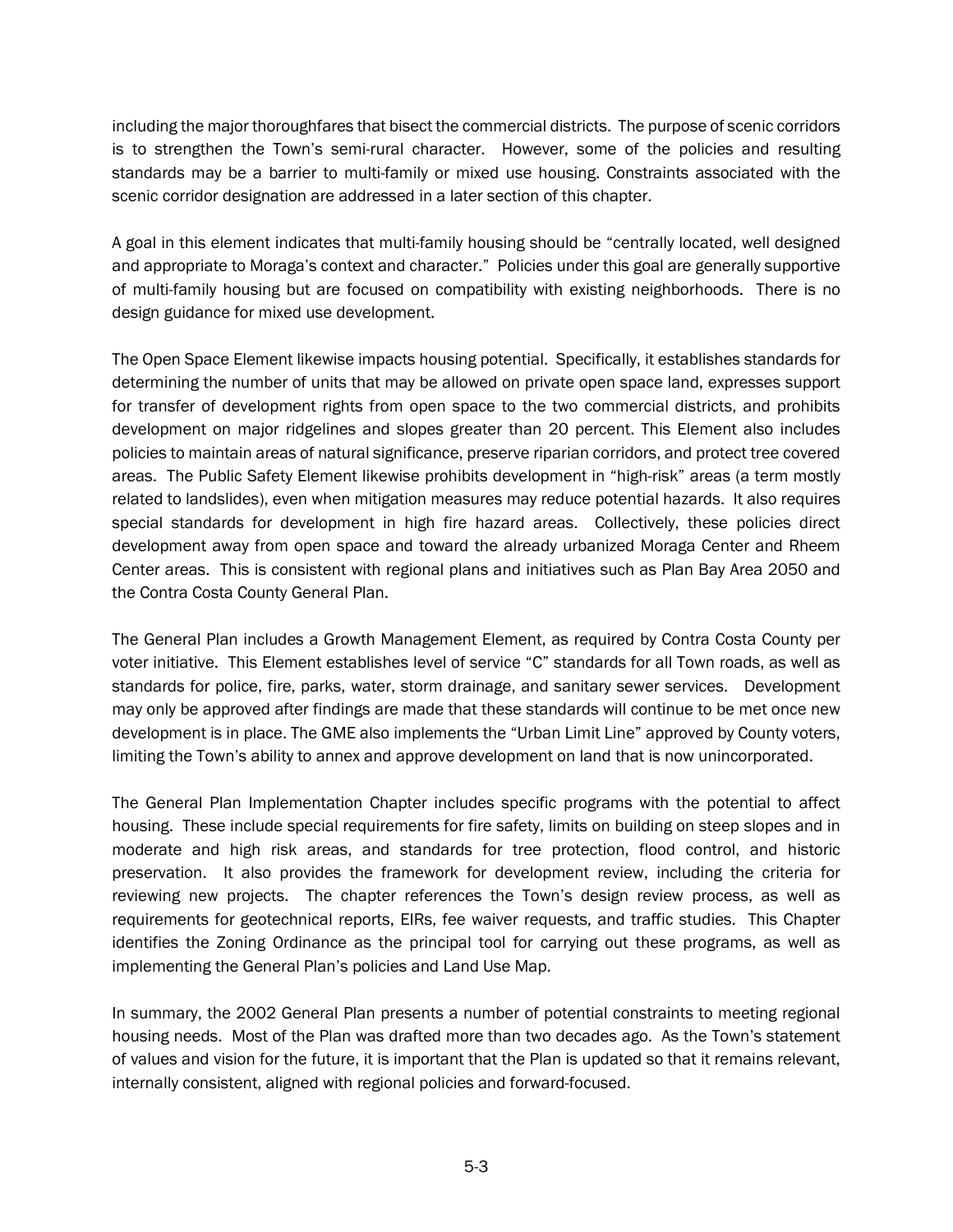In 2021, the Town Council authorized an update of the General Plan as part of the Town's Comprehensive Advanced Planning Initiative. The Update is being undertaken in two phases, with the first phase including the Housing Element and State-mandated updates to the Safety Element and Circulation Element. Phase One also includes amendments to other Elements that are necessary to maintain internal consistency with the 2023-2031 Housing Element. The second phase of the update (2023-2024) will include comprehensive revisions to the remaining elements. This will effectively remove the constraints identified here and provide a coordinated framework for meeting future housing needs.

#### Moraga Center Specific Plan

The Town adopted a Specific Plan for the 187-acre Moraga Center area in 2010. This followed a seven-year process that included Moraga Center's designation of this area as a "Priority Development Area" by the Town and the Association of Bay Area Governments (ABAG). The PDA designation makes Moraga Center eligible for planning grants, as well as transportation and infrastructure funds that support additional development. Initial zoning changes, including creation of the R-20 zone, were adopted in 2010. A more comprehensive rezoning occurred in 2020, following several years of community engagement.

Environmental review for the Moraga Center Specific Plan (MSCP) assumed up to 630 dwelling units, 90,000 square feet of new retail/entertainment space, and 50,000 square feet of office space.[2](#page-11-0) Most of this development is planned on vacant land. In particular, a roughly 40-acre orchard west of Laguna Creek is designated for a range of housing types, including single family homes, townhomes, and multifamily housing. The MCSP also envisions workforce housing (particularly for St. Mary's College employees), renovation of the Moraga Ranch as a community focal point, and a 20,000 square foot community center on Moraga Road. An underlying goal of the Plan is to reduce vehicle miles traveled and congestion by creating opportunities for Moraga workers to live in the community, and by providing opportunities for local shopping, dining, and entertainment so that Moraga residents do not to travel elsewhere for these services.

The Specific Plan increased allowable residential densities and created opportunities for new mixed residential-commercial land uses. This includes allowances for "Mixed Office/Residential" and "Mixed Retail/Residential" with densities ranging from 12 to 20 units per acre. The Plan also identified 17 numbered "sub-areas" within its boundary and provided guidance for future land use in each sub-area. Sub-areas include the "Village" (Areas 1-7), the Shopping Center (Areas 8-12), and additional areas of vacant and underutilized land along the south and east edges of the planning area (Areas 13-17). In the mixed use areas, the Plan provides the flexibility for either residential or commercial uses, and encourages projects in which both land uses are horizontally or vertically mixed.

In addition to providing land use guidance, the Specific Plan identifies future circulation improvements, public service and facility needs, and implementation measures (including zoning changes). Some of

<span id="page-11-0"></span>*<sup>2</sup> 510 "base units" plus 120 density bonus units for senior housing = 630 units*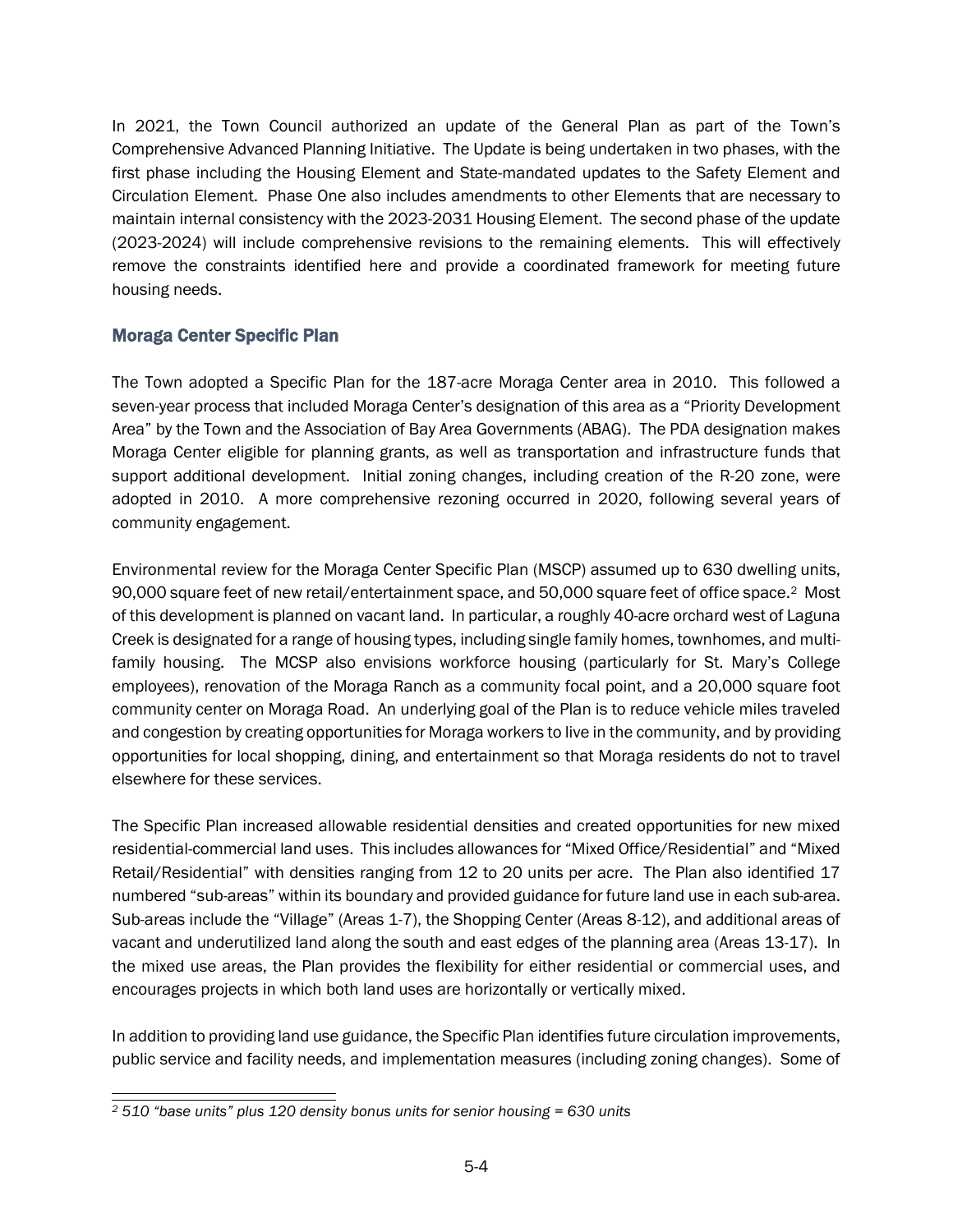these measures have been completed while others are contingent on new development. The Plan is intended to be dynamic and flexible in terms of the location of new development and mix of unit types within its boundary. Since the Plan's adoption in 2010, 62 units have been completed.

The MCSP strongly supports the Town's housing goals and will help Moraga achieve its regional housing needs allocation. Its standards have been codified in the Town's zoning regulations and are addressed in the discussion below.

#### Zoning Regulations

Moraga's zoning regulations (Title 8 of the Municipal Code) provide standards and requirements for the use of all property in the Town, as well as procedures for development, building modifications, and changes in use. The regulations are organized into Chapters, several of which correspond to specific zoning districts. Regulations for these districts are summarized below.

#### 1-DUA, 2-DUA, and 3-DUA Districts

These three districts correspond to the Moraga General Plan land use designations of the same names. The intent of the districts is to provide for a residential environment consisting of low-density detached single-family homes. Permitted uses include single family homes, ADUs, and similar compatible uses listed in the Code. Additional uses, such as religious facilities and parks, are conditionally permitted. Development standards for this zone are shown in Table 5-1 and cover allowable lot size, lot width and depth, lot coverage, and building height. The standards allow for relaxed setbacks on homes built prior to the Town's adoption of its first zoning code (1980).

The Code requires that all projects in these districts must conform to the Moraga Design Guidelines as well as the zoning standards. This includes Floor Area Ratio (FAR) standards, which are in the Guidelines rather than the zoning code.[3](#page-12-0)

#### 6 DUA and MCSP-R6 District

Chapter 8.31 includes standards for the 6 DUA district. While the intent of this zone is to provide for multi-family development, the only uses permitted by right are duplexes, ADUs, supportive/ transitional housing, and agriculture. Other uses—including multi-family housing and offices—are permitted with a conditional use permit. Given the intent of the zone, the list of permitted uses should be amended so that multi-family housing is included.

Additionally, the maximum density in this zone is 6 units per acre. This is equivalent to 7,260 square feet of lot area per dwelling, which is a suburban density usually associated with single family housing.[4](#page-12-1)

<span id="page-12-0"></span>*<sup>3</sup> See further discussion of FAR under "Design Guidelines" later in this chapter. Because FAR is an objective standard and is not discretionary, it should be relocated from the Guidelines to the Municipal Code.*

<span id="page-12-1"></span>*<sup>4</sup> Single family detached housing is typically developed at one to ten units per net acre. Attached housing (townhomes) is typically 10-20 units per acre, while multi-family housing is typically at least 15 units per acre.*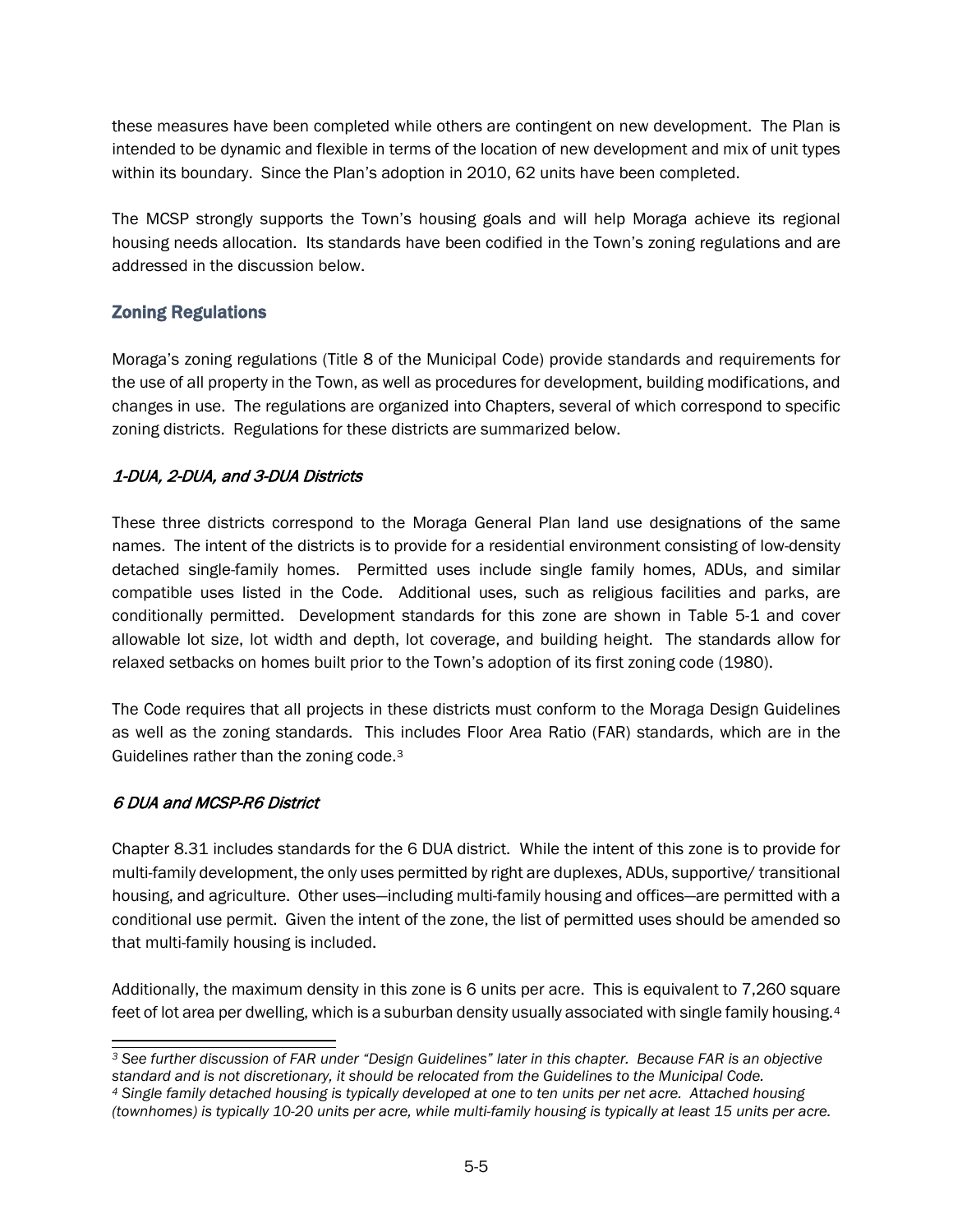Most of the existing development in this zone was permitted before Moraga was incorporated and does not conform to the 6 DUA density. The zone also requires a minimum lot area of 10,000 square feet, 25-foot front and side yard setbacks, and 20-foot rear setbacks.

Development standards in the 6 DUA zone provide further direction for development. This includes a lot coverage limit of 50 percent (structures may not cover more than 50 percent of the lot area) and a maximum height of 35 feet or two stories, whichever is lower (this can be further reduced by the Planning Commission). Projects require submittal of a concept plan.

A variation of the 6 DUA zone, called R-6, has been adopted for the MCSP area. This zone is currently mapped on only one parcel. It provides more flexibility than the 6 DUA zone, including allowing multifamily structures by right, lots as small as 3,600 square feet, 60 percent lot coverage, and three-story construction. While the code allows for small lots, the density limit of 6 units per acre, coupled with the lot width and setback requirements, make small lots difficult to construct without a planned development application. Other uses allowed by right in this zone include "compact" single family housing, detached housing, duplexes, and similar housing types. A minimum density of four units per acre also applies.

Table 5-2 provides a summary of the 6 DUA and R-6 standards. Changes to the 6 DUA zone should be made to recognize the prevailing structure type on parcels in this district, potentially including a higher density range (such as 12 or 15 DUA). Changes to MCSP R-6 should be considered to allow for smaller setbacks and frontages without a PD application, and to consider a higher density range (such as 8 or 10 DUA).

#### MCSP R-12 District

The MCSP R-12 district was created in 2020 as part of the MCSP rezoning. It allows small lot single family homes, townhomes, 2-4 plexes, and multi-family structures by right, and a variety of small (less than 5,000 square feet per parcel) commercial uses with a conditional use permit. The zone has a minimum density of 10 units per acre and a maximum density of 12 units per acre, although the Code allows for higher densities on parcels of one acre or larger.

The development standards in the R-12 district are similar to those in the MCSP R-6 zone. These standards include side setbacks ranging from 5' to 10', front setbacks ranging from 15' to 20,' and rear setbacks of 15 feet. The setbacks are similar to those applying in low density development areas and would not support a small lot subdivision, indicating that new projects would likely require Planned Development (PD) applications. Development is also subject to a 35' height limit, a 60 percent lot coverage limit, and FAR standards. The setback and frontage standards should be adjusted so that small lot development can be approved by right if it conforms to the adopted standards.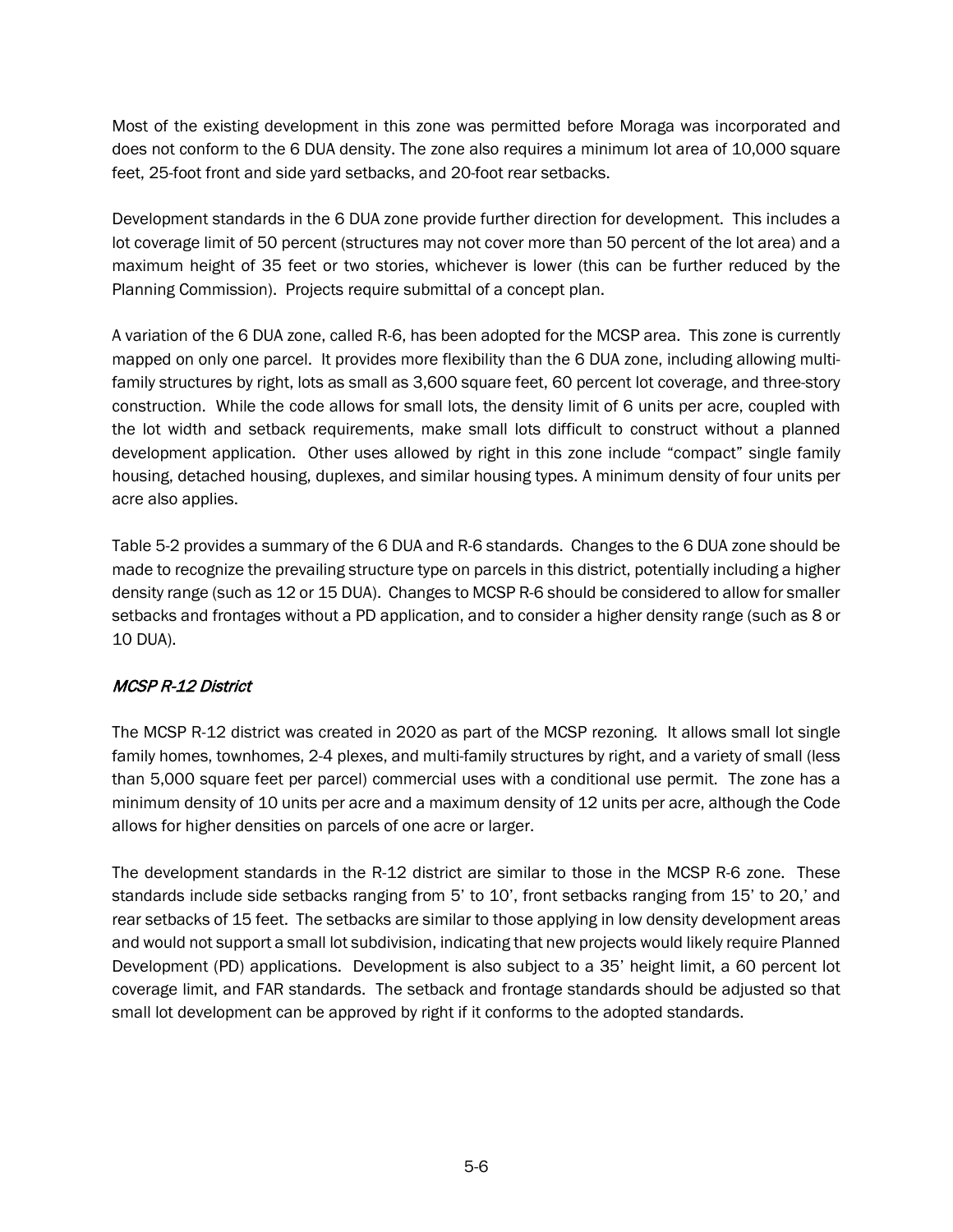| Zone                   | Minimum Lot<br>Area | <b>Minimum</b><br>Frontage | <b>Minimum</b><br>Front Yard(1) | <b>Minimum</b><br>Side Yard(1) | Exterior<br>Side Yard<br>(corner lots) | Minimum<br>Rear Yard |
|------------------------|---------------------|----------------------------|---------------------------------|--------------------------------|----------------------------------------|----------------------|
| 1 DUA                  | 30,000 SF           | 140'                       | 25'                             | 20'                            | 25'                                    | 25'                  |
| 2 DUA                  | 20,000 SF           | 120'                       | 25'                             | 15'                            | 20'                                    | 20'                  |
| 3 DUA                  | 10,000 SF           | 80'                        | 20'                             | 10'                            | 15'                                    | 15'                  |
| <b>Sanders</b>         | 10-14,999 SF        | 80'                        | 20'                             | 10'                            | 15'                                    | 15'                  |
| Ranch/<br>Moraga Place | 15-19,999 SF        | 100'                       | 20'                             | 10'                            | 15'                                    | 20'                  |
| (2)                    | $20,000+SF$         | 120'                       | 25'                             | 15'                            | 20'                                    | 20'                  |

#### Table 5-1: Single Family Residential Zoning Requirements

*Source: Moraga Municipal Code, 2022*

*Notes:*

*(1) Properties built prior to November 1980 are subject to the front and side yard setbacks for the R-15 Zoning District, which is a County zoning designation that was in effect prior to adoption of the Town's first Zoning Ordinance (Moraga Municipal Code SECTION 8.68.060).*

*(2) Separate standards for these two subdivisions were adopted through the PD process when they were first approved. A process for further reductions to the side yard standards was included.*

#### Table 5-2: Medium and High-Density Residential Zoning Requirements

| Zone                      | <b>Minimum</b><br>Lot Area   | Minimum<br>Frontage | Minimum<br>Front<br>Yard | Minimum<br>Side Yard   | Sum<br>of<br>Side<br>Yards | Exterior<br>Side<br>Yard | Minimum<br>Rear<br>Yard | Minimum/<br>Maximum<br>Density    |
|---------------------------|------------------------------|---------------------|--------------------------|------------------------|----------------------------|--------------------------|-------------------------|-----------------------------------|
| 6 DUA                     | 10,000 SF                    | 100'                | 25'                      | $20'$ <sup>1</sup>     | 40'                        | 25'                      | $20'$ <sup>1</sup>      | N/A                               |
| MSCP R-6                  | 3,600 SF                     | 50'                 | 15'-20'2                 | $5 - 10'$ <sup>3</sup> | N/A                        | $10'$ <sup>1,2</sup>     | 15'                     | 4 DUA/<br>6 DUA                   |
| MCSP <sub>R</sub> -<br>12 | 3,600 SF                     | 50'                 | 15'-20'2                 | $5 - 10'$ <sup>3</sup> | N/A                        | N/A                      | 15'                     | 10 DUA/<br>12 DUA                 |
| R-20A and<br>$R-20B4$     | 2-3 acre pre-<br>development | 200'                | 20'                      | 20'                    | 40'                        | 15'                      | 15'                     | 16 DUA/<br>20-30 DUA <sup>5</sup> |

*Source: Moraga Municipal Code, 2022*

*Notes:*

*(1) The side and rear setbacks in 6 DUA cannot be less than the height of the building, therefore, if the building height is greater than 20 feet the setback would have to be increased. (Moraga Municipal Code 8.32.060)*

*(2) Varies depending on unit type, proximity to scenic corridor, and other factors. Must allow for 20' driveway. May be reduced for front porches.*

*(3) 20' required for three story structures*

*(4) Additional requirements apply. See Table 5-3*

*(5) 20 DU/Ac max, except 30 DU/Ac allowed for senior housing*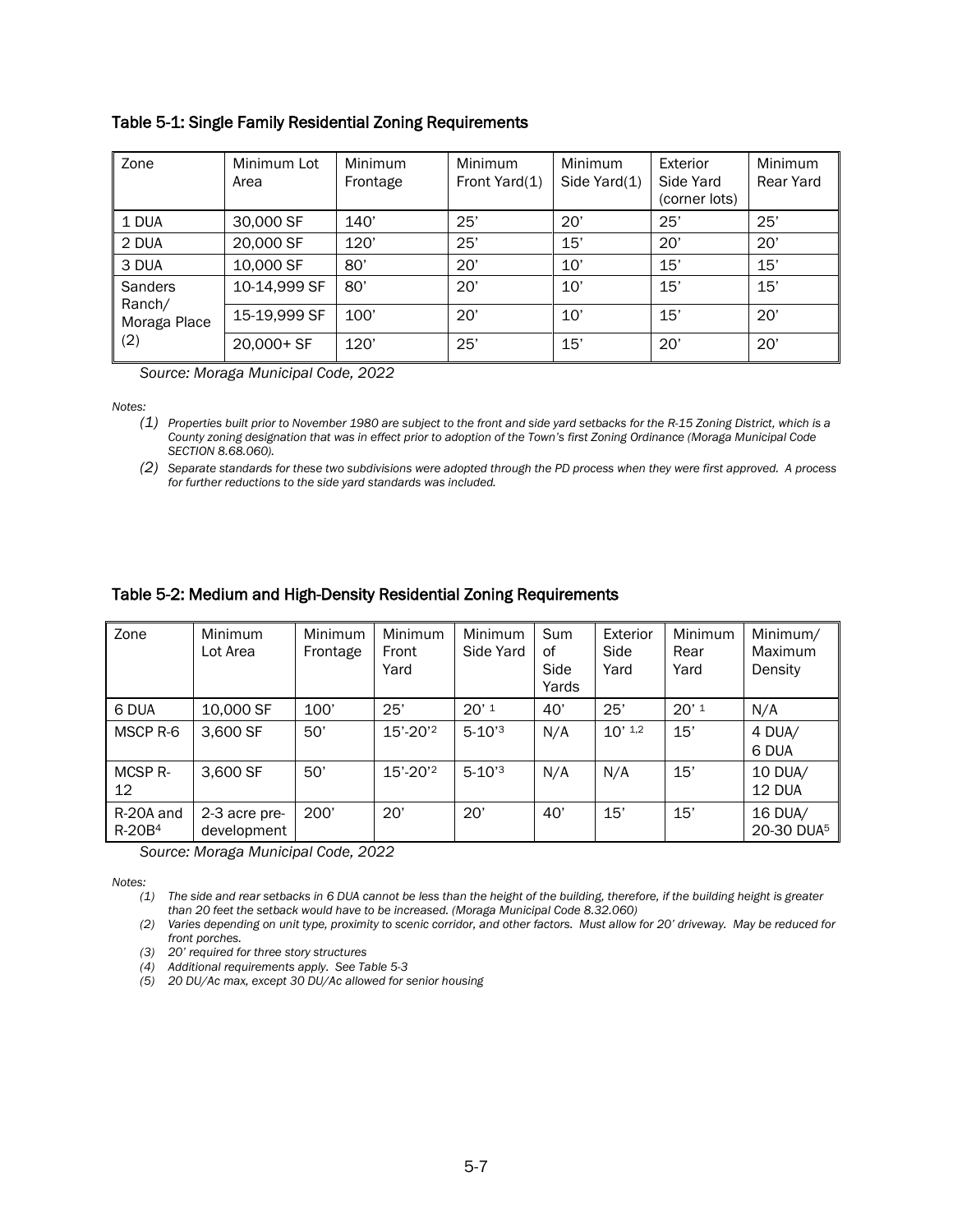The FAR standards in MCSP R-6 and R-12 are calculated on a "pre-subdivision" basis. In other words, the total floor area permitted in a development is first calculated based on the gross area of a site, then allocated across the number of lots that are created. The allowable FARs get larger as lot sizes get larger. Usually, sliding scale FARs work the reverse way—with FARs getting smaller as lot sizes get larger. The current FAR table should be revisited to ensure it is achieving the desired outcome, which is to allow "missing middle" housing types. Because the existing parcels in these districts are larger than two acres, this has not been an issue—it could become an issue in the future depending on how these sites are subdivided.

R-12 standards appear in Table 5-2. Both of the parcels on which R-12 is currently mapped have areas of moderate to steep slopes. This further suggests that clustering will be proposed when they are developed, potentially through a discretionary PD process.

#### MCSP R-20 District

The R-20 district was created in 2010 when the MCSP was adopted. R-20 was subsequently divided into R-20A and R-20B zones in 2020 when the final MCSP rezoning took place. R-20A applies to a 6.1- acre area on the west side of Laguna Creek near the north end of School Street. The remaining 12 acres of R-20 zoning west of the creek is now R-20B. The other R-20B property is south of Country Club Drive and east of School Street. Collectively these parcels have the capacity for over 400 housing units. They are an essential part of Moraga's strategy to meet its RHNA.

Permitted uses in R-20 include all types of residential dwellings (including multi-family housing). Conditional uses include up to 5,000 cumulative square feet per lot of commercial floor space, provided the site is adjacent to a commercial or office district. The distinction between the two lettered sub-zones (A and B) is that projects in Zone B require discretionary review while those in Zone A can be approved ministerially if they meet adopted development and design standards.

A minimum density of 16 units per acre applies in this zone, while the maximum is 20 units per acre. This may be exceeded for senior housing, which is subject to a 30 unit per acre maximum. The density figures exclude streets and are applied to net acres rather than gross acres (§8.34.040(A)). In other words, if two acres of a 10-acre site are dedicated to internal streets as part of a subdivision, the allowable number of units is calculated based on the remaining eight acres.

Basic R-20A and -B development standards are shown in Table 5-2. Table 5-3 shows additional development standards that are unique to the R-20 district. As with the R-6 and R-12 zones, it is important to consider the context for these zones when evaluating them. The R-20 zones currently only apply to two parcels. One is the orchard west of Laguna Creek, where a parcel is divided into R-20A and R-20B areas. The other is in Area 14 south of Country Club Drive. All of these properties are larger than 6 acres. As such, the requirement for a 3-acre minimum parcel area and minimum of 60 units per project are not necessarily constraints, because they reflect "pre-subdivision" conditions and the expectation that these will be large-scale multi-family projects.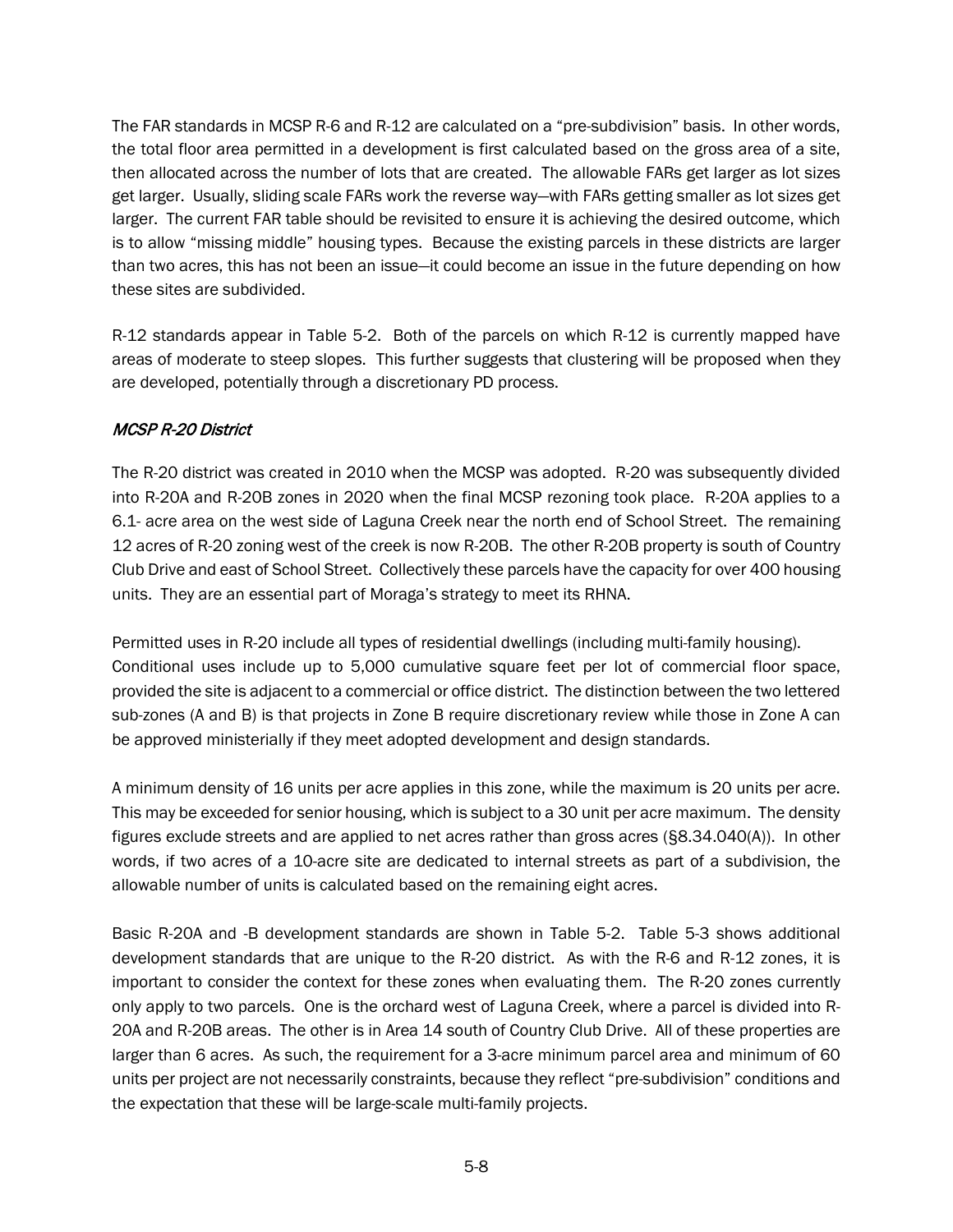#### Table 5-3: Special Development Standards for the R-20A / R-20B District

| <b>Standard</b>                                                   | Requirement                                                                                                                                                                                              | <b>Analysis Comments</b>                                                                                 |
|-------------------------------------------------------------------|----------------------------------------------------------------------------------------------------------------------------------------------------------------------------------------------------------|----------------------------------------------------------------------------------------------------------|
| Site Area                                                         | Minimum 3 acres                                                                                                                                                                                          | Clarify this is pre-subdivision;<br>potentially reduce.                                                  |
| Site Area for projects subject to<br>ministerial review           | Minimum 2 acres, provided that at<br>least 50 units are proposed                                                                                                                                         | Clarify to avoid conflict with<br>requirement for 60 units (below)                                       |
| Number of Residential Units                                       | Minimum 60                                                                                                                                                                                               | Consider reducing to 50 or<br>lower                                                                      |
| Square Feet Per Residential<br><b>Dwelling Unit</b>               | 300 SF                                                                                                                                                                                                   |                                                                                                          |
| Square Feet Per Dependent<br>Senior Residential Dwelling Unit     | 100 SF                                                                                                                                                                                                   | Potentially eliminate                                                                                    |
| Average Site Width                                                | 200 feet                                                                                                                                                                                                 | Clarify this is pre-subdivision                                                                          |
| Average Site Depth                                                | 200 feet                                                                                                                                                                                                 | Clarify this is pre-subdivision                                                                          |
| <b>Site Building Setback</b>                                      | 20 feet from all site boundaries to<br>any architectural projection on a<br>building                                                                                                                     |                                                                                                          |
| <b>Creek Building Setback</b>                                     | 50' from top of bank or 50' from edge<br>of riparian vegetation that is<br>protected by a state or federal<br>agency, whichever is greater, to any<br>architectural projection on a building.            |                                                                                                          |
| Pervious surface area (including<br>natural or landscaped area)   | 30 percent of site area                                                                                                                                                                                  | Not needed, if impervious is<br>also limited                                                             |
| Natural area or area landscaped<br>area with living plants        | 20 percent of site area                                                                                                                                                                                  |                                                                                                          |
| Private outdoor area for each<br><b>Residential Dwelling Unit</b> | Minimum: 20 sq ft attached or<br>immediately adjacent to each<br>dwelling unit with a minimum<br>dimension of 4 feet in each direction.                                                                  | Clarify how this standard relates<br>to the 100 SF requirement<br>listed below.                          |
| Private outdoor area for each<br>unit                             | 100 square feet attached or<br>immediately adjacent to each unit<br>with a minimum dimension of 6 feet<br>in each direction. Private open space<br>within 500' of a scenic corridor must<br>be screened. |                                                                                                          |
| Number of required parking<br>spaces                              | 1 space per studio or 1-bedroom<br>2 spaces per 2- or 3-bedroom<br>2.5 spaces per 4 or more-bedroom<br>0.3 spaces per Dependent Senior<br>Residential Dwelling Unit(1)                                   | Consider applying these<br>standards in other zones                                                      |
| Height                                                            | 3 stories/ 45'                                                                                                                                                                                           |                                                                                                          |
| Lot Coverage                                                      | 65 percent                                                                                                                                                                                               |                                                                                                          |
| Impervious surface coverage                                       | 70 percent                                                                                                                                                                                               |                                                                                                          |
| Floor Area Ratio                                                  | 1.15 with enclosed parking; .85 with<br>uncovered parking, plus another 0.35<br>for common facilities.                                                                                                   | Clarify if buildings with enclosed<br>parking also receive a 0.35 FAR<br>allowance for common facilities |

*Source: Moraga Municipal Code, Barry Miller Consulting, 2022*

Note: *<sup>1</sup> In senior housing projects, the minimum parking ratio provided shown above may be reduced by 25% for each passenger vehicle made available permanently for use by the residents of each 75 units, as long as at least 0.5 space per unit is still provided.*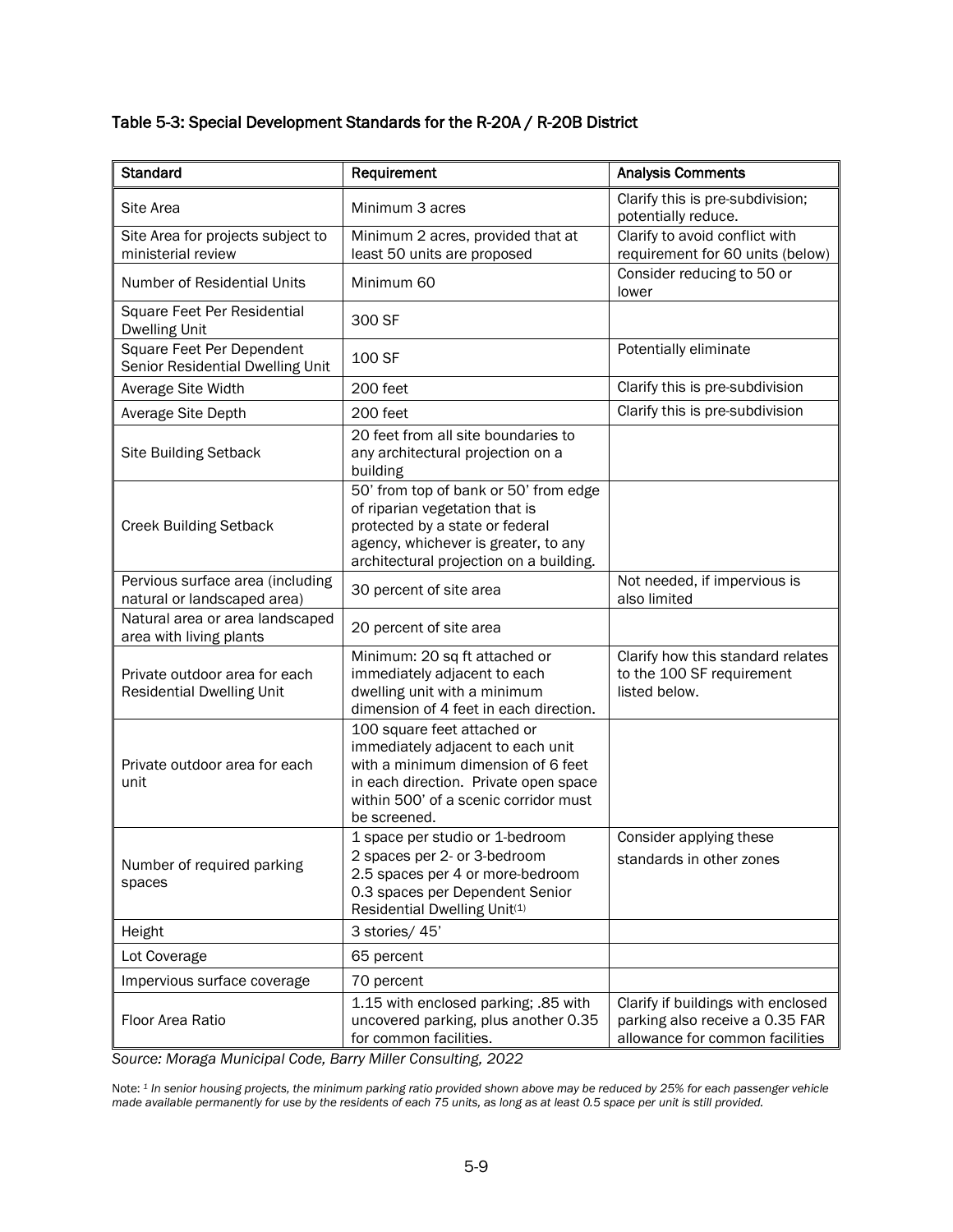The standards should be monitored to ensure they are not impeding the ability to develop the R-20 properties. A smaller threshold (2 acres/48 units) might be sufficient. In addition, certain standards need clarification. For example, the standards require 3 acres for each development site, and a 60 unit project size. However, the standards also state that a 2-acre site is eligible for ministerial approval if it contains at least 50 units. There are also two sets of open space standards—one requiring 20 square feet of open space per unit and another requiring 100 square feet. The setbacks are expressed as "maximum limits" but are listed as minimums.

The R-20 zone also has objective design standards, intended to facilitate by right approval of projects in the "A" sub-zone. These include conformance with grading and flood plain regulations, limits on retaining wall height, and a requirement that finished slopes not exceed 33 percent grade. In general, these standards are not constraints and support public safety. The standards also include special requirements for buildings within scenic corridors, which is covered in a later section of this chapter.

The base allowable density in this zone will be increased from 20 to 24 units per acre as part of adoption of this Housing Element. In addition, the Housing Element includes a program to reassess the R-20 district standards within two years of Housing Element adoption.

#### Mixed Use Districts (MSCP Mixed Office-Residential and MCSP Mixed Retail-Residential)

The MSCP area includes two mixed use zoning districts, one corresponding to Office-Residential (MSCP O-R) and the other corresponding to Retail-Residential (MCSP R-R). The Town has identified roughly 360 units of housing capacity in these districts in its site inventory, all of which would meet the "default density" requirements for lower income units. As such, these two zones provide an important resource in the Town's efforts to meet its affordable housing needs.

Development standards for the two mixed use zones are shown in Table 5-4. The standards are effectively the same in each zone, including a residential density range of 12 (minimum) to 20 (maximum) units per acre, a height limit of 45 feet and 3 stories, and no required setbacks. Both zones have an FAR maximum of 0.85, but this is applied only to commercial square footage. Residential and commercial density limits are additive, meaning a parcel may have both 0.85 FAR of commercial space, plus 20 units/acre of residential space. This provides an incentive for mixed use projects that include both uses. The minimum lot area in these districts is 10,000 square feet, which is considerably lower than the 3-acre minimum that applies in R-20. This reflects the fact that the MCSP mixed use zones include previously developed parcels, while R-20 applies only to parcels that are vacant.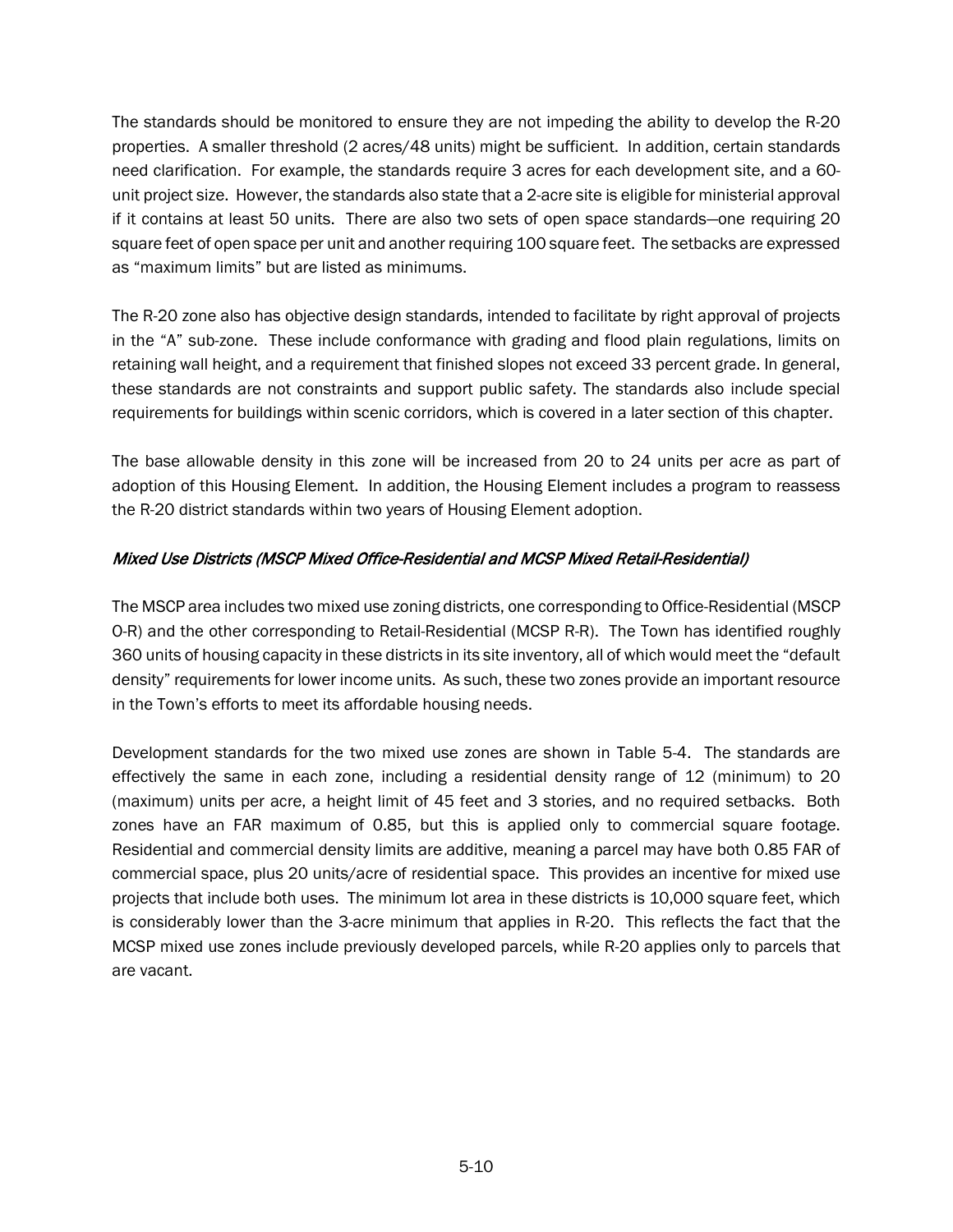#### Table 5-4: Development Standards in Mixed Use Districts

| <b>Standard</b>                                                                    | <b>MCSP Mixed Retail-Residential</b>                                                                                                                          | <b>MCSP Mixed Office-Residential</b>                                                                                                     |
|------------------------------------------------------------------------------------|---------------------------------------------------------------------------------------------------------------------------------------------------------------|------------------------------------------------------------------------------------------------------------------------------------------|
| Density                                                                            | Max: 20; Min: 12                                                                                                                                              | Max: 20; Min: 12                                                                                                                         |
| Minimum lot area                                                                   | 10,000 square feet                                                                                                                                            | 10,000 square feet                                                                                                                       |
| Minimum lot width                                                                  | 30 feet                                                                                                                                                       | 30 feet                                                                                                                                  |
| Minimum lot depth                                                                  | 100 feet                                                                                                                                                      | 100 feet                                                                                                                                 |
| Minimum width                                                                      | 30 feet                                                                                                                                                       | 30 feet                                                                                                                                  |
| Minimum front yard setback:                                                        | $O$ feet $(1)$                                                                                                                                                | $O$ feet $(1)$                                                                                                                           |
| Minimum side yard setback:                                                         | $0$ feet $(1)$                                                                                                                                                | $O$ feet $(1)$                                                                                                                           |
| Minimum exterior side yard<br>setback:                                             | $O$ feet $(1)$                                                                                                                                                | N/A                                                                                                                                      |
| Minimum rear yard setback:                                                         | $0$ feet $(1)$                                                                                                                                                | $O$ feet $(1)$                                                                                                                           |
| Minimum lot area                                                                   | 10,000 square feet                                                                                                                                            | 10,000 square feet                                                                                                                       |
| Maximum building height<br>(primary)                                               | 45 feet (1)                                                                                                                                                   | 45 feet                                                                                                                                  |
| Minimum private open space<br>(applies only to residential uses of<br>development) | Greater than or equal to 5 percent<br>of each dwelling unit floor area<br>(minimum of 50 square feet and<br>minimum dimension of 5 feet in<br>each direction) | Greater than or equal to 5 percent<br>of each dwelling unit floor area<br>(minimum of 50 square feet and<br>minimum dimension of 5 feet) |
| Minimum building separation for<br>multiple 2-story buildings on a<br>single lot   | 25 feet (2)                                                                                                                                                   | 25 feet (2)                                                                                                                              |
| Minimum building separation for<br>multiple 3-story buildings on a<br>single lot   | 35 feet (2)                                                                                                                                                   | 35 feet (2)                                                                                                                              |
| Maximum stories                                                                    | 3 stories                                                                                                                                                     | 3 stories                                                                                                                                |
| Maximum lot coverage                                                               | 60 percent                                                                                                                                                    | 60 percent                                                                                                                               |
| Floor Area Ratio                                                                   | 0.85                                                                                                                                                          | 0.85                                                                                                                                     |

*Source: Moraga Municipal Code, 2022*

*Notes:* 

*(1) Scenic corridor requirements may create additional setback requirements not shown here*

*(2) Where two different height buildings are adjacent, the taller building controls separation*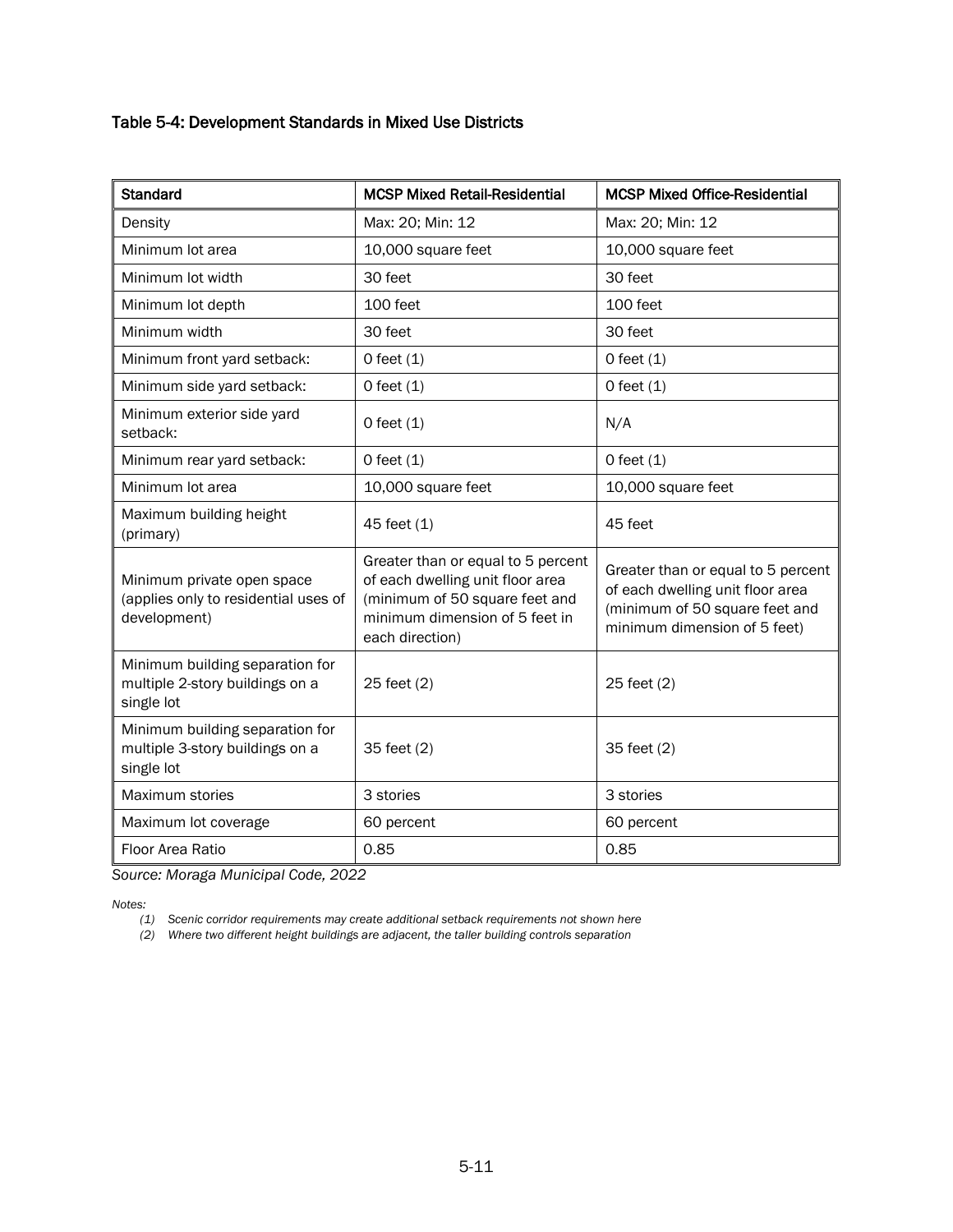Overall, the standards in the two mixed use zones are supportive of multi-family residential uses, including small urban infill projects as well as larger-scale projects. Multi-family residential is a permitted use in both districts. Mixed use residential projects (combining residential and commercial uses) also are permitted. A program to be implemented concurrently with adoption of this Housing Element will increase the allowable density from 20 to 24 units per acre.

Most of the housing sites in these two zones fall within the Moraga Way and Moraga Road scenic corridors. Constraints associated with the scenic corridor designation are addressed in a later section of this chapter.

## Commercial Districts

There are several "commercial only" zoning districts in Moraga. These include the MCSP Commercial (MCSP-C) zone, the Suburban Office (SO) zone, the Community Commercial (CC) zone, and the Limited Commercial (LC) zone. The first of these districts is mapped in the Moraga Center Specific Plan area, while the latter three comprise the Rheem commercial district.

Residential uses are not listed as permitted or conditionally permitted in any of these zones. However, the zoning ordinance provides the Planning Commission with the discretion to permit "other uses" found to be "consistent with the purpose of the district" and comparable to other permitted or conditional uses. Since the 2002 General Plan supports housing and mixed uses in the Rheem commercial area, the case could be made that housing is consistent with their purpose. However, this would currently need to be determined through a conditional use process or rezoning to Planned Development.[5](#page-19-0)

Several actions will be taken concurrently with adoption of this Housing Element to create housing opportunities in these districts. Specifically, housing will become a permitted use (up to 24 units per acre) in the SO zone, and the CC zone will be split into two districts, one of which allows multi-family residential (up to 24 units per acre). In addition, zoning map changes will move a number of properties from commercial zones into mixed use zones.

#### Other Districts

Other zoning districts in Moraga include two open space districts, an institutional district, a "Study" district, and two overlay districts.

The open space districts include the "MOSO Open Space District" and the "Non-MOSO Open Space District." MOSO is the Moraga Open Space Ordinance, approved by voters in 1986 to conserve hillsides, ridgelines, and other natural areas in the community. MOSO Open Space was specifically protected through the ordinance, while Non-MOSO open space includes land with similar qualities that was not covered by the ordinance. Single family residential development is conditionally permitted in

<span id="page-19-0"></span>*<sup>5</sup> The Town's PD regulations provide for densities of 10 DUA in Rheem Center*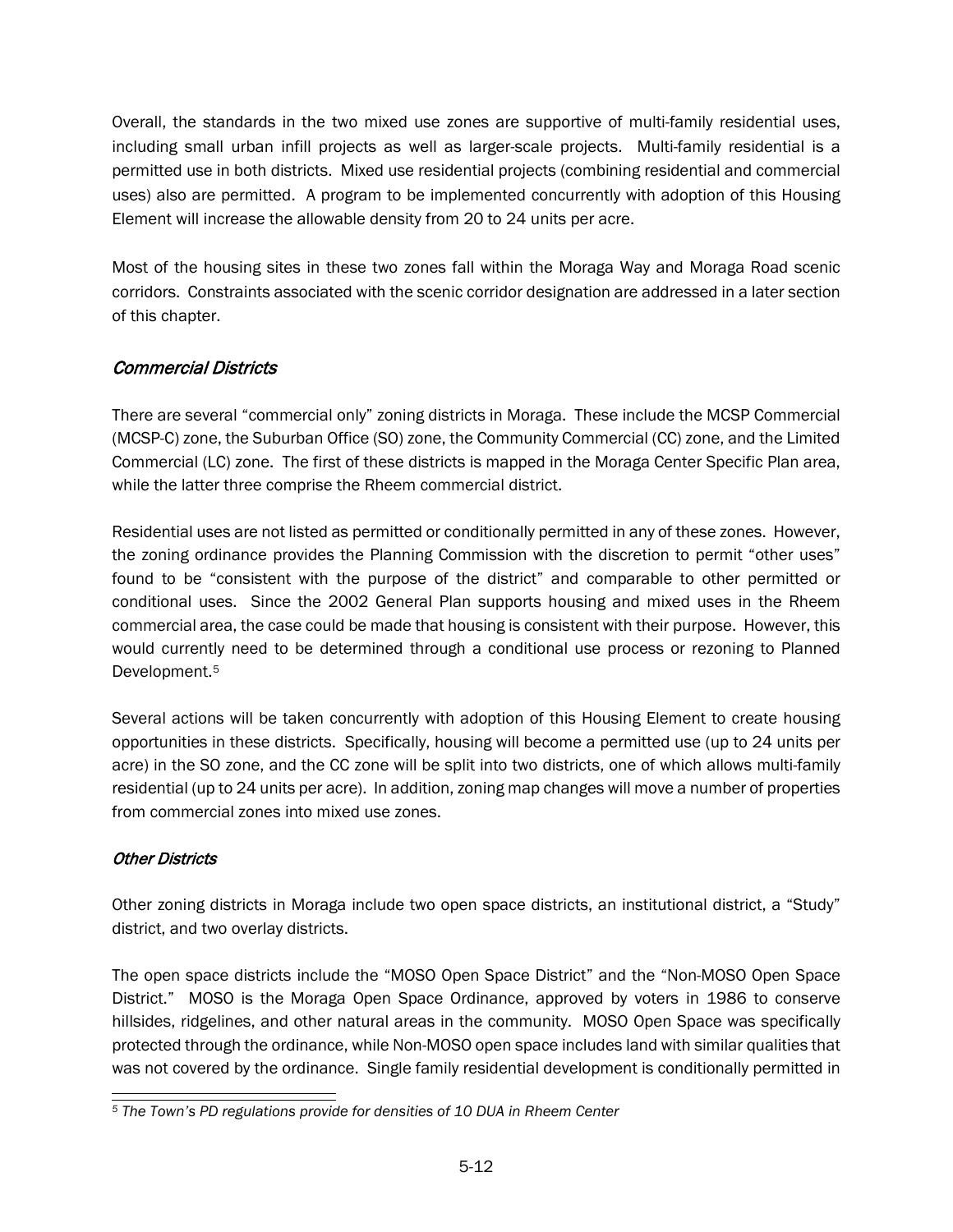both zones, but at very low densities. Density is either 5 acres per unit, 10 acres per unit, or 20 acres per unit. The allowable density is determined through a conditional use process, and usually through a planned development application that considers factors such as risk levels and natural resources. The PD application enables the allowable number of units to be clustered on smaller lots, with the residual areas retained as permanent open space. In addition to enabling open space protection, the clustering also allows for more efficient infrastructure and logical placement of development.

The Institutional district (also referred to as the "College" district) applies only to the St. Mary's College Campus. Other institutional uses in the Town, including schools and religious institutions, are typically zoned with residential designations.

The "Study" district applies to the 423-acre Bollinger Valley area. The Town is in the process of eliminating this district and applying a combination of residential and open space designations to the underlying parcels. Most of the land area will be designated Rural Residential, with a density of one unit per five acres.

The two overlays are the Moraga Ranch Overlay and the Research and Development Overlay. In both cases, the underlying zone is Commercial, and housing is not currently a permitted use. The Moraga Ranch Overlay is intended to preserve the traditional character and potential historic resources on the ranch property in the heart of Moraga Center. The R&D Overlay applies to three parcels at the northwest corner of Rheem Boulevard and Moraga Road, including 2.5-acres owned by St Mary's College. This Overlay was created in 1997 to provide an opportunity for a technology campus. With the proposed rezoning of these properties to mixed use, the R&D Overlay should be rescinded.

#### Planned Development Districts and Requirements

The Town has established procedures to allow variations from zoning standards through the planned development (PD) process. PDs provide opportunities for cohesive design on larger sites and allow projects that have a more harmonious relationship to site conditions. They can also accommodate variation in lot size and housing type, as well as the dedication of larger areas as open space.

The Moraga General Plan requires that development on any property larger than 10 acres must be processed as a PD. All land uses are permitted in PD zones, including housing. Creation of a PD is a discretionary process involving multiple steps. PDs are subject to a unique set of standards for lot sizes, including allowances for smaller lots. In single family PDs, the standards allow for clustering, including attached single family homes. Density in such PDs is effectively "transferred" from one part of a pre-subdivided property to another.

Site-specific development standards for each PD are developed through a series of Planning Commission hearings. These standards may cover lot coverage, density, building design and arrangement, setbacks, parking, circulation, access, lighting, fencing, landscaping, screening, and other project features. The PD standards are expressly designed for single family subdivisions, making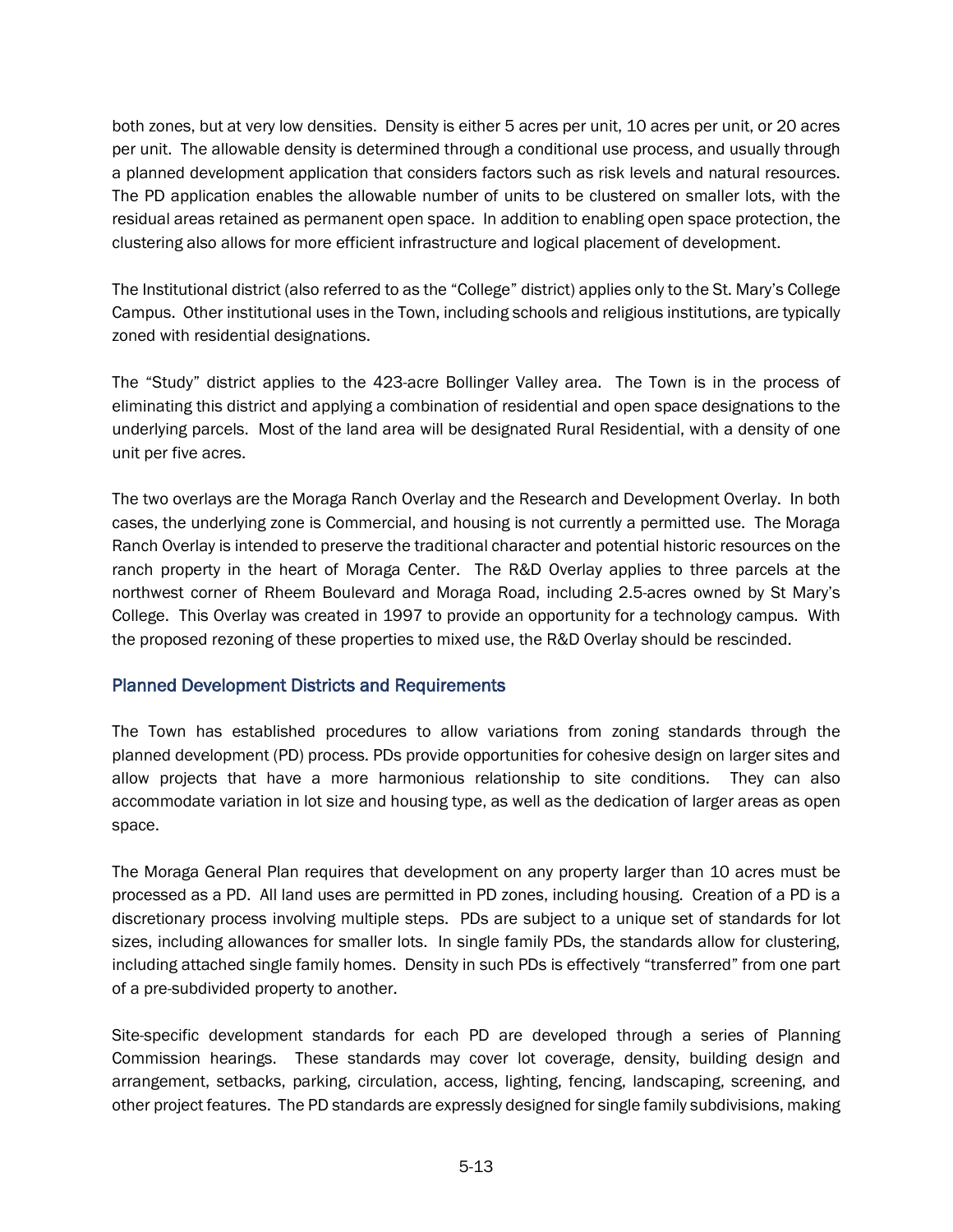it unclear what standards would apply to multi-family zoned parcels that are 10 acres or greater. A commercial PD process has been developed for commercial and mixed use projects, but there is no equivalent process for multi-family housing.

There are three stages of development plan approval required in the PD district:

- First, a conceptual development plan is required. This includes a site plan showing topography, land uses, proposed grading, and the general distribution of buildings, circulation features, and open space as well as an evaluation of fiscal costs and public facility needs. A Planning Commission hearing to consider the application is conducted, and specific findings must be made before the Commission can approve the application. Additional findings must be made for hillside projects.
- Second, a general development plan is required. Additional requirements apply, such as requirements for a property survey, including tree locations, and a project phasing plan and statement of design principles. Engineering feasibility studies also may be required. This plan is again subject to a Planning Commission hearing and approval.
- Third, a precise development plan is required. This includes more specific site planning detail, grading and engineering plans, utility plans, floor plans, and exterior elevations. These are subject to a final Planning Commission hearing.

At each step, Planning Commission decisions may be appealed to the Town Council. In addition, the Commission may impose conditions and requirements at each step, if it finds it necessary to carry out the purpose and intent of the district. Building permits may only be issued after the third stage of this process has been completed.

The number of steps and hearings required for the PD process is a potential development constraint. The process can be inconsistent and unpredictable and may be lengthy. The Town is revising the process concurrently with the Housing Element update and intends to adopt a revised procedure within a year after Housing Element adoption. The goal of the revisions should be to reduce the number of hearings and rounds of review required, thus reducing the processing costs for applicants, the lengthy approval procedures, and the recurring potential for an appeal with each step.

#### Scenic Corridors

The Town of Moraga has designated Moraga Road, Moraga Way/Canyon Road, St. Mary's Road, Rheem Boulevard, Camino Pablo, Bollinger Canyon Road, and Upper Donald Drive as "scenic corridors." Each corridor extends 500 feet on either side of the roadway centerline (1000' total). Buildings that are visible from the scenic roadways in each corridor are subject to special standards above and beyond those in the base zoning districts. The corridors bisect both of the Town's major commercial districts and apply to a number of designated Housing Opportunity sites.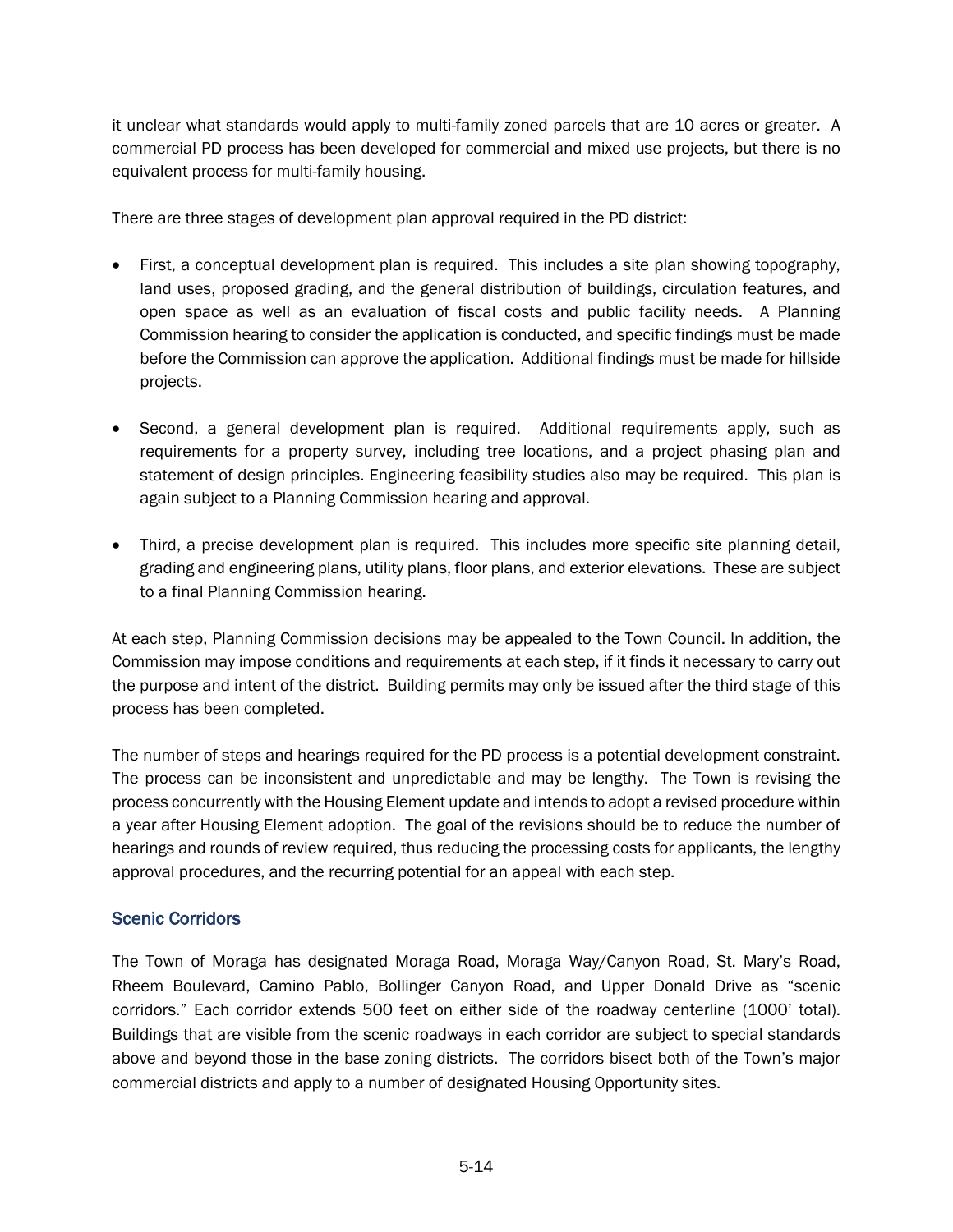Guidelines have been adopted for projects within the corridors. These require a "compatible visual relationship with surrounding development," and building placement that avoids a "walled effect" along the corridor. Regardless of a parcel's size or dimensions, new buildings are required to maintain views of distant hills and ridgelines and be limited in scale to reduce visual dominance. The guidelines state that "manmade structures…should be secondary in importance to natural growth." They further state that "unnatural and conflicting aesthetic elements shall be eliminated to the extent feasible." Such elements must be screened when they cannot be eliminated.

These requirements require subjective evaluation. Moreover, the approval process for such projects requires review by the design review board (i.e., Planning Commission), who have the authority to disapprove the project after making written findings (§ 8.132.070).

In the Moraga Center Specific Plan Area, objective standards have been developed to define what may be considered "compatible" in a scenic corridor. These include:

- 40-foot setbacks for building frontages that face Moraga Road and Moraga Way.
- Requirements that any square footage above the first floor in such buildings be recessed 8 feet (i.e., a "stepback") to reduce perceived mass from the scenic road.
- In the R-20 zone, projects in the corridors are subject to a requirement that any space above the second floor have setbacks that are 50 percent higher than the lower levels. This could also require "stepbacks" on upper floors, which could limit total floor area and unit yield.<sup>6</sup>

While similar standards have not been developed for the Rheem area, the MCSP standards could be referenced as the Commission makes findings for future residential projects in this area.

As currently drafted, the scenic corridor guidelines and standards could be a development constraint on several of the housing sites. Some of the multi-family and mixed use sites face Rheem Boulevard, Moraga Road, and Moraga Way. A few of the sites are less than 200' deep and a 40' front setback could reduce their capacity for development. At least one of the sites has a steep slope to the rear, which may necessitate placing development closer to the road. In addition, the requirement to step back the building by eight feet above the first floor, or to recess a third floor, could increase project costs and affect feasibility. Locating parking in the front setback area might address these constraints but could conflict with the goals of the scenic corridor designation.

While preserving scenic corridors is an important General Plan goal, it must be balanced with other goals such as meeting local housing needs and creating community focal points at the shopping centers. Variations from the corridor standards may be warranted in the two centers, particularly when the result would be a better pedestrian experience and a more attractive urban form.

<span id="page-22-0"></span>*<sup>6</sup> Most of the R-20 land area is outside the scenic corridors, but both parcels partially fall within the 500-foot buffer.*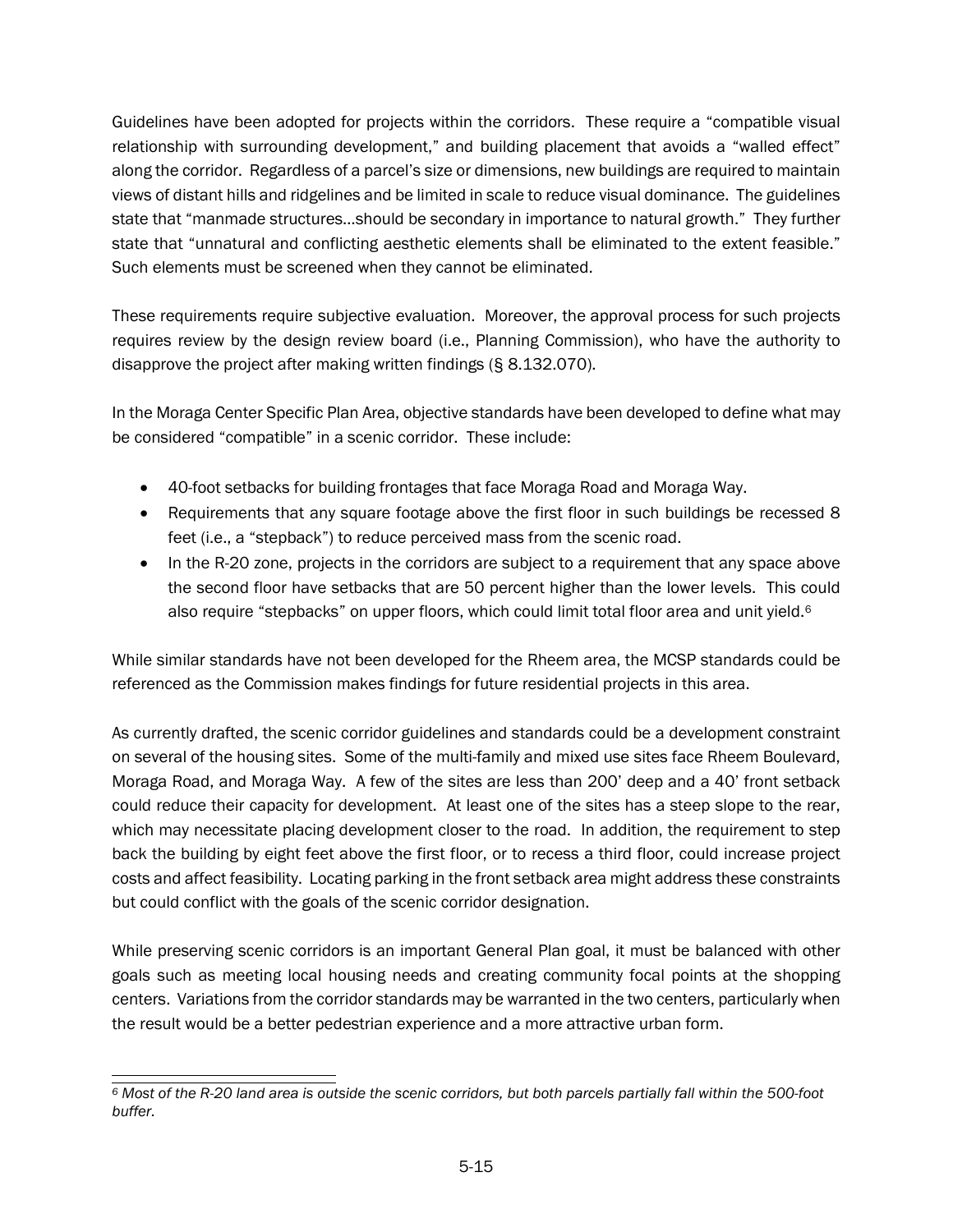#### Parking Standards

In a suburban setting like Moraga, parking is a necessary component of most development projects. The Town has minimal public transit and walking or bicycling may not be practical for many types of trips. Census data indicates that 76 percent of Moraga households have two or more vehicles.

At the same time, the way that parking is handled in residential development projects is changing, particularly for denser development in mixed use areas. Most communities no longer use a "one size fits all" approach to residential parking in such areas and have adopted standards that vary based on bedroom counts, unit type, and other factors. These types of adjustments are critical because parking is a significant part of the cost of new residential development and has a substantial impact on site planning and design. Parking structures can cost as much as \$50,000 per space, and this cost is typically passed on to the buyer or renter.

Moraga currently requires two off-street parking spaces per single family home, a standard that is common in Bay Area suburban communities. It applies the same standard to multi-family housing, except in the R-20 zone where standards are scaled to reflect the number of bedrooms. The requirement for two spaces per unit for multi-family housing outside the R-20 zone is a potential development constraint. Effectively, the standards mean that a studio apartment and a threebedroom apartment need to provide the same amount of parking---two spaces per unit. In addition, one guest parking space is required for every two units.

Table 5-5 shows multi-family parking standards in Moraga as of 2022. The table includes information on standards in Lafayette, Orinda, and Danville, three nearby communities with similar demographics and land use patterns. The other communities have adopted sliding scales for multi-family housing, with lower requirements for smaller units. For example, Orinda and Danville require one space for a studio and 1.5 spaces for a one-bedroom. These communities also have lower guest parking requirements than Moraga, with one space for 4 or 5 units, compared to one space per two units in Moraga.

Other Bay Area cities have created ways to reduce parking requirements through measures that reduce parking demand or make more efficient use of existing parking spaces nearby. These include the provision of shared vehicles, bicycle parking, shared parking (i.e., agreements to use parking spaces on adjacent properties that are likely to be vacant during the evening and overnight hours). Projects near mass transit have greater opportunities to reduce demand. Although Moraga does not have a BART station, new projects could incorporate shuttles or other amenities that make it easier to use transit. Major employers such as Saint Mary's College can also help make transit more viable.

Data from the 2020 Census indicates that Moraga renters have fewer vehicles per household than homeowners, with 32 percent of renters owning one vehicle or less (compared to 22 percent for owners). Ownership rates also tend to be lower for seniors and smaller households. Given the high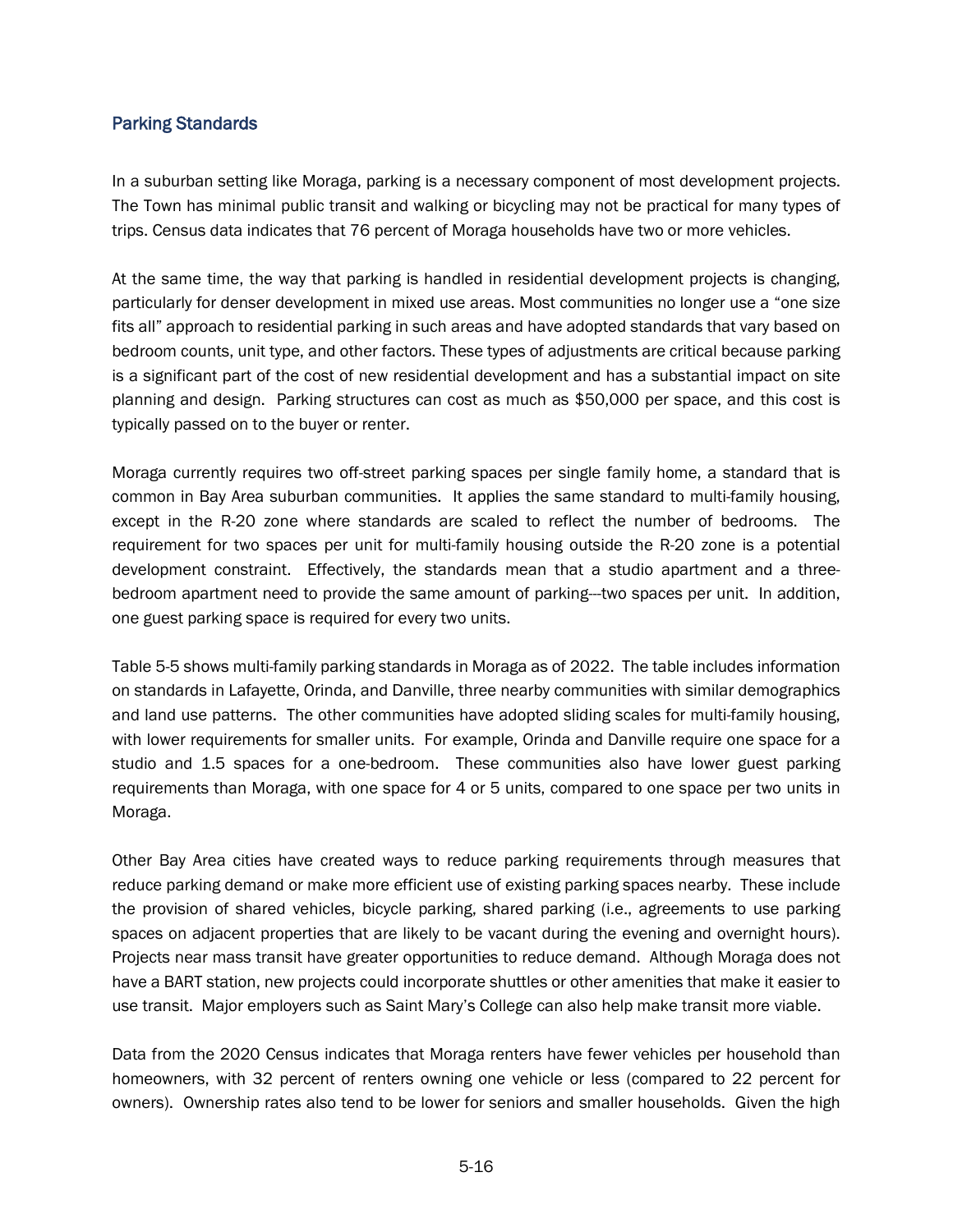cost of parking and the small number of multi-family units built in Moraga over the last 40 years, this Housing Element includes a program to revise the multi-family parking standards. Effectively, the program calls for applying the parking standards already in place for multi-family projects in the R-20 zone on a Town-wide basis. A second phase of this program would identify further reductions that could occur through transportation demand management measures, shared parking agreements, and other strategies that are commonly used to reduce parking costs and make housing more affordable. This includes "unbundling" parking from housing units so that an occupant has the option of buying or renting a parking space rather than having it automatically included in the sale or rental of a unit.

#### Table 5-5: Comparison of Multi-Family Parking Standards in Moraga and Nearby Communities, 2022

|                           | Spaces per Unit |                |                |           |                      |
|---------------------------|-----------------|----------------|----------------|-----------|----------------------|
| City/Town                 | <b>Studio</b>   | 1-Bedroom      | 2-Bedroom      | 3-Bedroom | <b>Guest Parking</b> |
| Moraga<br>$(except R-20)$ | $\overline{2}$  | $\overline{2}$ | 2              | 2         | 1 per 2 units        |
| Moraga R-20<br>zone       | 1               | 1              | $\overline{2}$ | 2         | None stated          |
| Orinda                    | $\mathbf{1}$    | 1.5            | $\mathcal{P}$  | 2         | 1 per 4 units        |
| Lafayette                 | N/A             | $1$ to $1.2$   | $1.2$ to $1.5$ | $1.5 - 2$ | 1 per 5 units        |
| Danville                  | 1               | 1.5            | 2              | 2         | 1 per 4 units        |

*Source: Town of Moraga, 2022*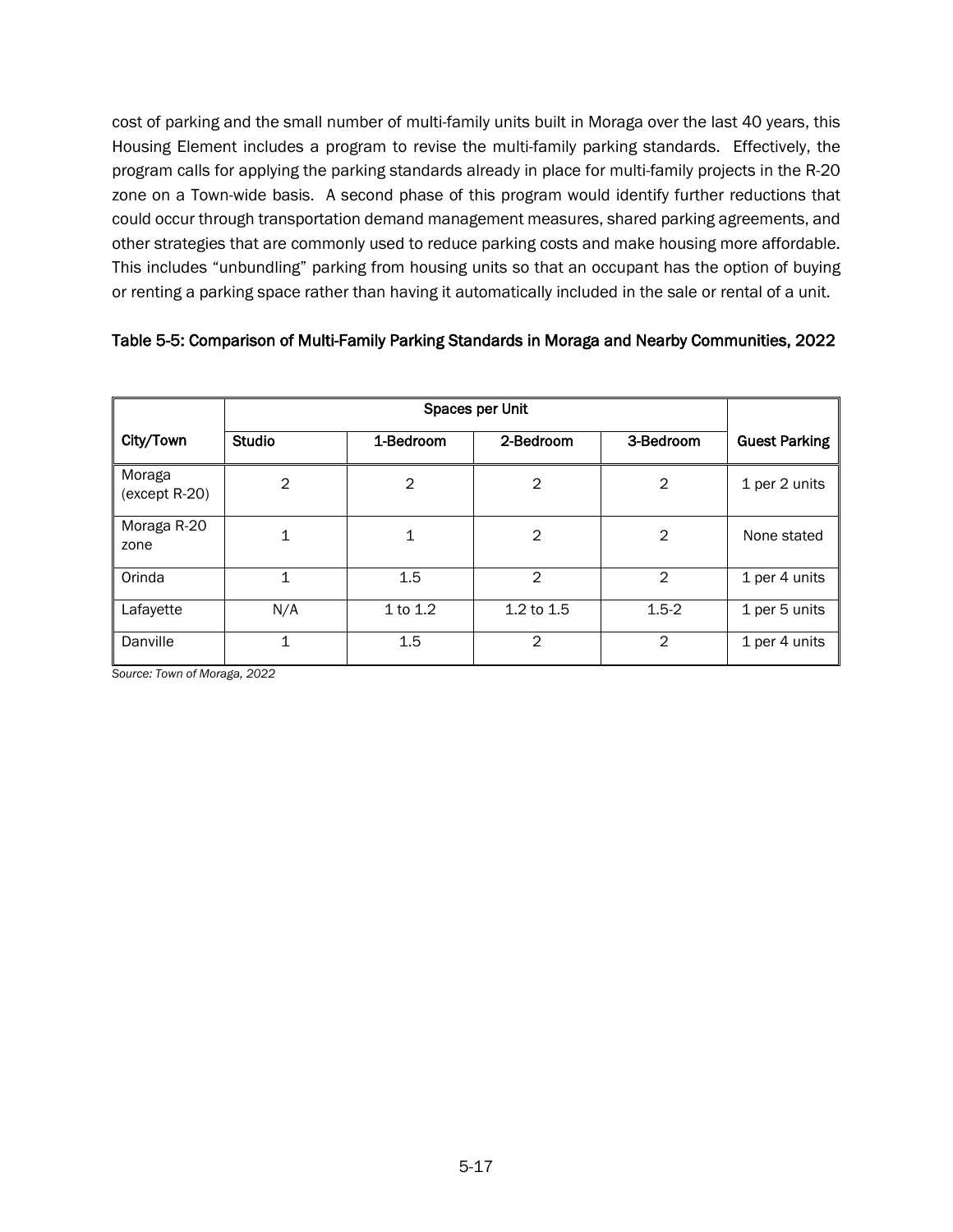

Draft Goals, Policies, and Programs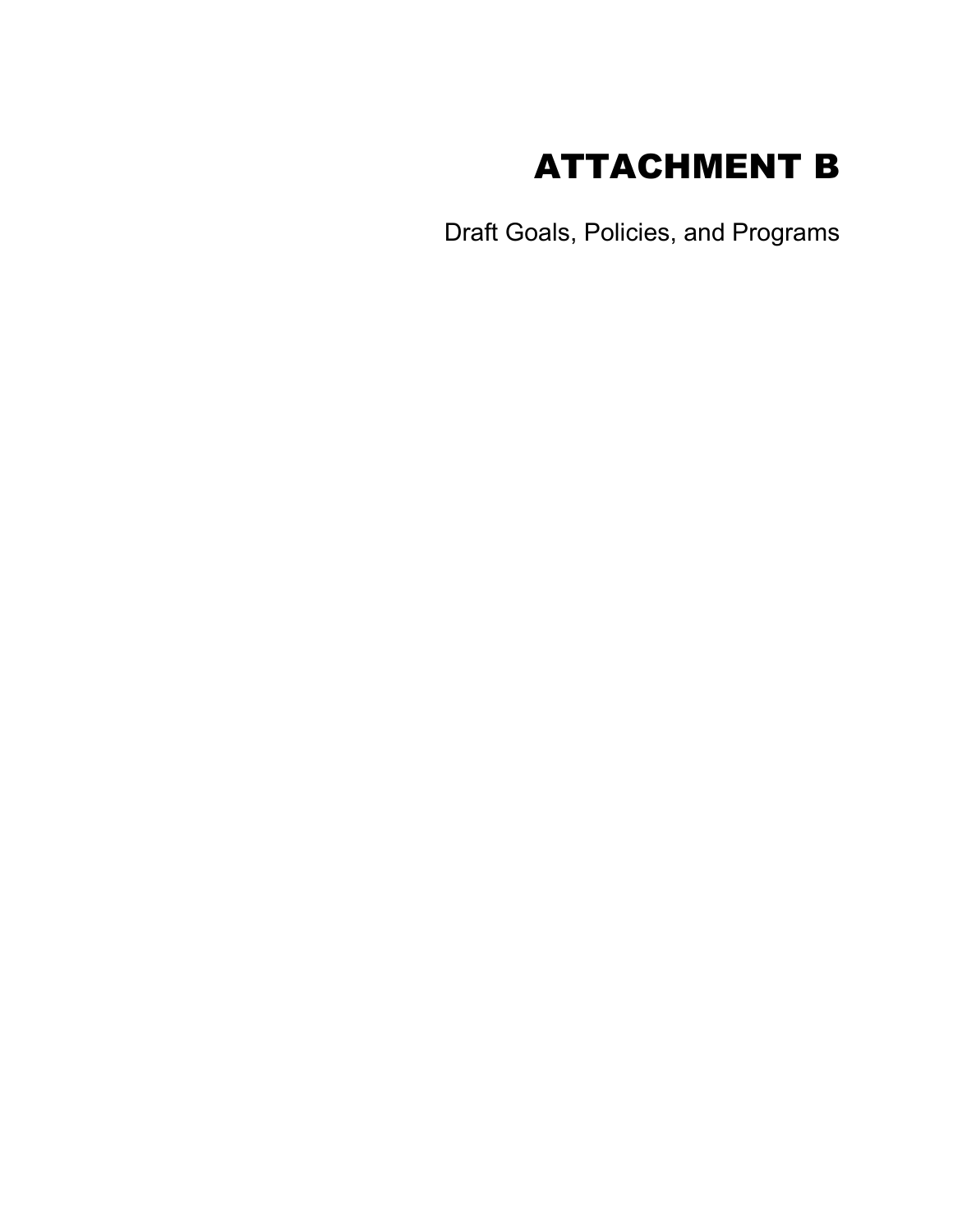## ATTACHMENT B: Draft 2023-2031 Moraga Housing Element Goals, Policies, and Programs

## Goal 1: Anticipated Housing Needs

*Maximize opportunities for the development of housing to accommodate anticipated growth, facilitate mobility within both the ownership and rental markets, and encourage a diverse community.*

#### Policies

- H1.1 Fair Share Housing. The Town shall create and maintain a sufficient inventory of developable vacant land to coordinate future housing growth to provide for Moraga's 'fair share' of the regional housing need, as identified by the Association of Bay Area Governments, by identifying adequate sites for a range of housing types and densities within the town.
- H1.2 Sufficient Land for a Range of Housing Types. The Town shall ensure sufficient land is designated and zoned to provide for the development of a range of housing types, including single family and multifamily housing, senior housing, workforce housing, "missing middle" housing, and second units.
- H1.3 Existing Residentially Zoned Land. The Town shall retain existing residentially zoned sites and discourage rezoning these sites to lower densities or non-residential zones or approving non-residential developments on such sites. Where sites are rezoned or approved for non-residential development, the Town shall ensure that sufficient land is zoned and available to meet its Regional Housing Needs Allocation.
- H<sub>1.4</sub> Infill Housing Opportunities. The Town shall continue working with property-owners in the Moraga Center and Rheem Center commercial districts to support the development of housing on vacant and underutilized sites. This should include implementation of the Moraga Center Specific Plan as well as additional plans and programs to make residential and mixed use development more viable in both the Moraga and Rheem Center areas.

#### Programs

Program 1: General Plan Update. The Town will complete a comprehensive update of the 2002 Moraga General Plan. This program will be completed in two phases. Phase One includes housing-related consistency amendments, amendments related to the Bollinger Canyon Study Area, and Circulation and Safety Element amendments to comply with recent State laws. This phase is being completed concurrently with adoption of the 2023-2031 Housing Element.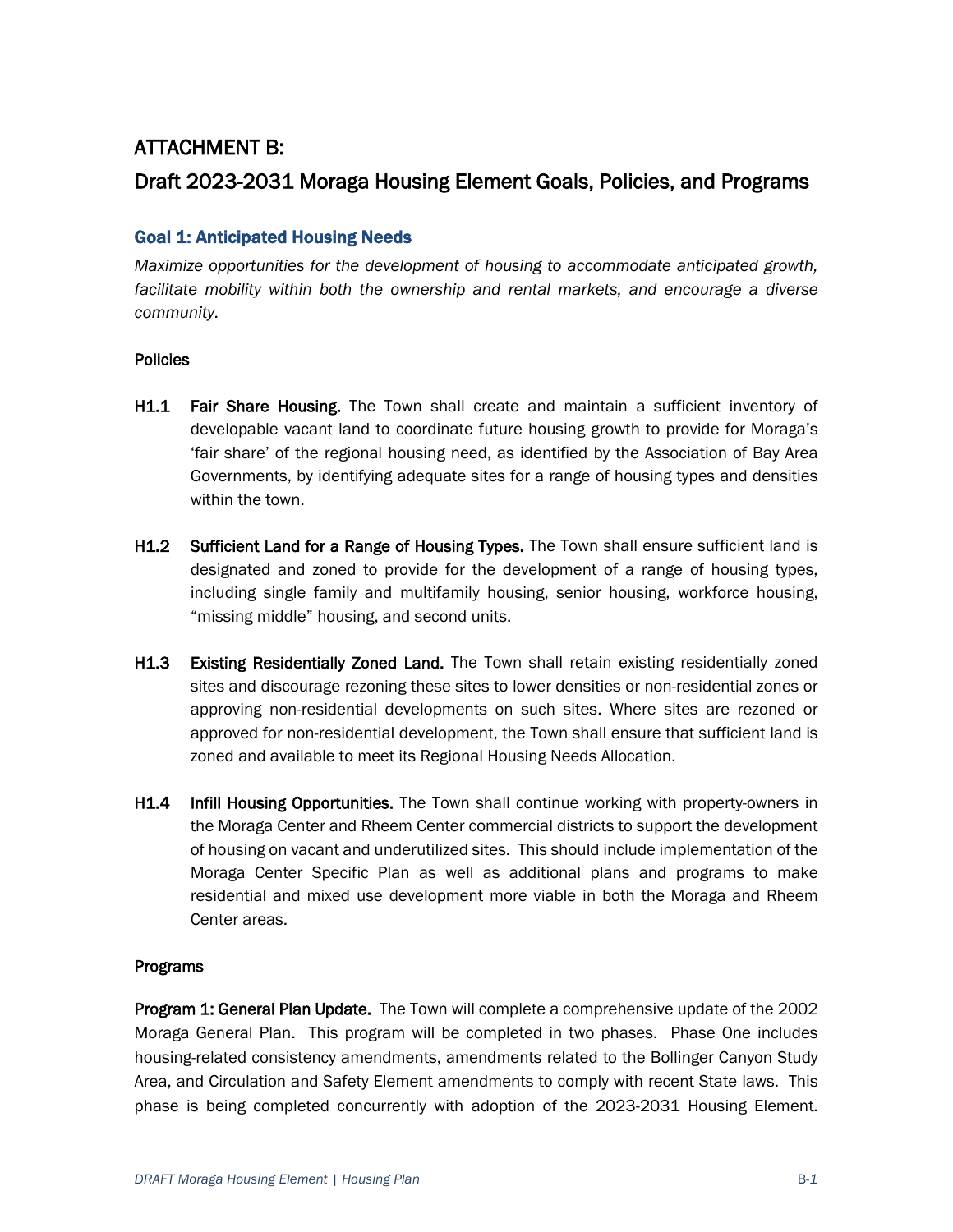Phase Two includes updates to the remaining elements of the Plan, and additional amendments to address long-range planning issues.

As part of Phase 2, the Town will include the following measures to support housing production and preservation:

- a) Revise higher density residential land use categories to recognize existing patterns of multi-family development and opportunities for higher density and mixed use development in the Rheem Center and Moraga Center areas. Clearly define all land use categories shown on the General Plan Map in the Land Use Element.
- b) Continue to direct the Town's growth to the Rheem and Moraga Center areas, while acknowledging that established neighborhoods may adapt and change in response to housing needs. Policies in the Plan should be affirming and supportive of multiple housing types, including "missing middle housing" and accessory dwelling units.
- c) Address circulation, traffic, and parking issues associated with new housing growth, while working to lower vehicle miles traveled
- d) Address safety and evacuation needs associated with population growth and increasing risk levels due to climate change and other factors. This should include additional technical analysis to address public concerns about evacuation times, capacity, and procedures.
- e) Address the need for additional infrastructure, community services, parks, and public facilities associated with population growth

| Objective:                        | Fully updated General Plan, with 2040 horizon |
|-----------------------------------|-----------------------------------------------|
| Timeframe:                        | Complete by end of 2024                       |
| Responsibility:                   | <b>Planning Department</b>                    |
| <b>Potential Funding Sources:</b> | SB2 grants, General Fund, Impact fees         |

Program 2: Phase One Zoning Text Amendments. Adopt the following amendments to the Moraga Zoning Regulations:

- a) Replace the R-20A district with an R-24 district, carrying forward existing standards but increasing the maximum allowable density to 24 units/ acre. The requirement for a minimum density of 16 units per acre, and the allowance for 30 units/ acre for senior housing, should remain. Development that conforms to applicable zoning standards in this zone shall be eligible for ministerial (by right) approval. Retitle the "R-20B" district as "R-20"
- b) Increase the allowable density in the MCSP O-R and MCSP R-R zones from 20 units per acre to 24 units/acre. The minimum density of 12 units per acre should remain.
- c) Replace the Suburban-Office (SO) zone with a "Mixed Office-Residential" zone. This zone shall retain the basic SO standards but shall allow residential and mixed use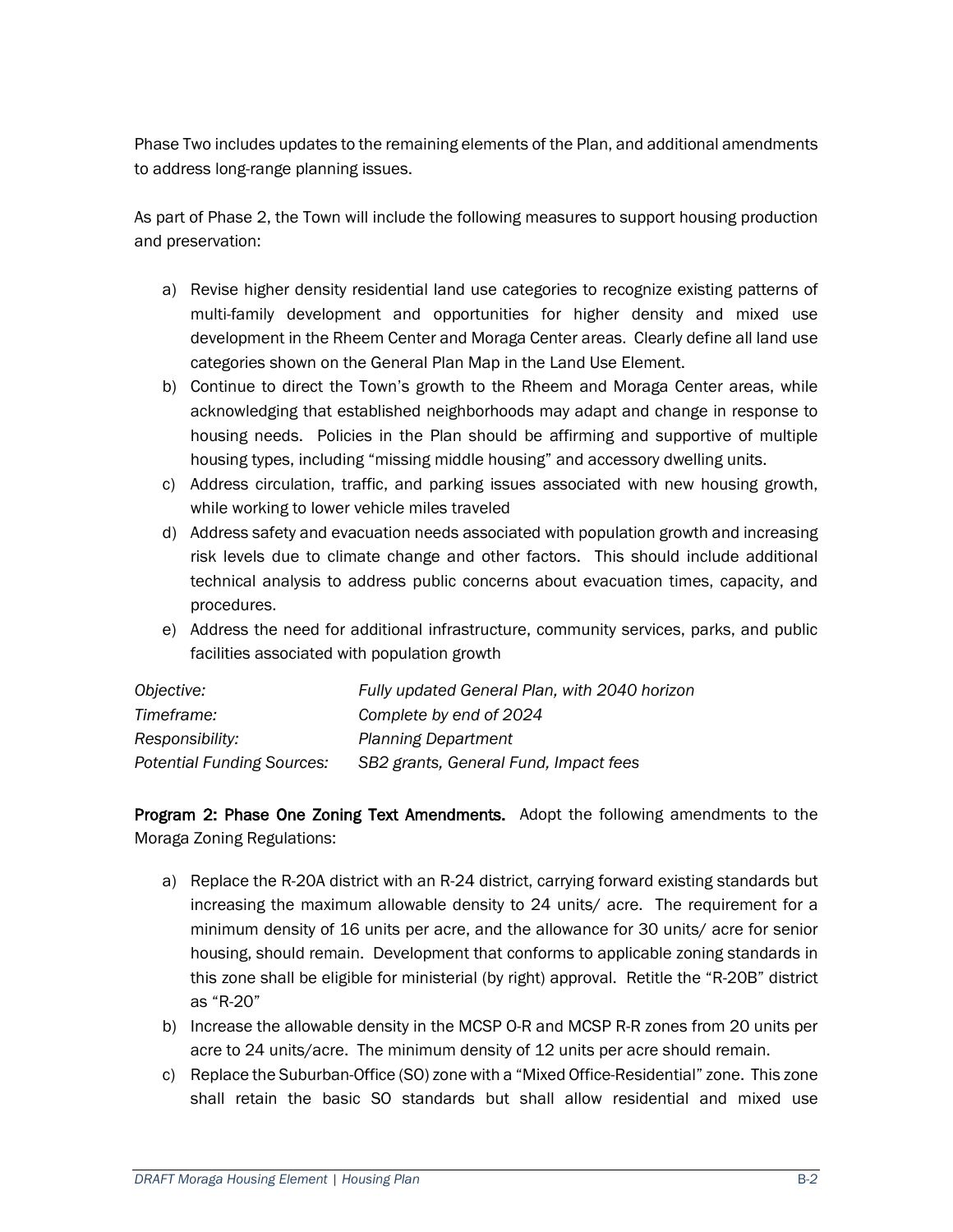development as permitted uses, with a minimum density of 12 units per acre and a maximum of 24 units per acre.

- d) Create a new "Mixed Commercial-Residential" zone and apply this designation to selected parcels in the Rheem commercial district (as identified in Chapter 4 of the Housing Element). The new zone shall allow residential and mixed use development as permitted uses, with a minimum density of 12 units per acre and a maximum of 24 units per acre.
- e) Consistent with SB 35 and SB 330, adopt objective development and design standards for the new Mixed Office-Residential and Mixed Commercial-Residential zones to facilitate ministerial approval of future multi-family residential projects in the Rheem Commercial area.
- f) Amend Chapter 8.104 (Density Transfer) to add the new Rural Residential Zone to the list of zones from which density may be transferred, and to add all commercial and mixed use zones to the list of zones to which transferred density may be "received."

| Objective:                        | Zoning capacity to meet the 1,118 units required by the RHNA, |
|-----------------------------------|---------------------------------------------------------------|
|                                   | including capacity for at least 501 lower income units at     |
|                                   | densities exceeding 20 units per acre                         |
| Timeframe:                        | January 31 2023 (concurrently with adoption of the Housing    |
|                                   | Element and conforming General Plan Amendments)               |
| Responsibility:                   | Planning Department, Planning Commission, Town Council        |
| <b>Potential Funding Sources:</b> | General Fund                                                  |

Program 3: Phase One Zoning Map Changes. Amend the Moraga Zoning Map to make the following changes:

- a) Rezone APN 256-070-012, 256-070-013, and 256-070-028 (southwest corner of Lucas Drive and Moraga Road) from Limited Commercial to Mixed Commercial-Residential
- b) Rezone APN 255-321-010 and the northern 200' of 255-321-021 (generally corresponding to the former Moraga Garden Center footprint) from MCSP Community Commercial to MCSP Retail-Residential.
- c) Rezone APN 257-191-055, 257-190-054, 257-190-053, and 257-190-048 (all on the block bounded by School Street, Country Club Drive, Viader Drive, and Moraga Way) from MCSP- Commercial to MSCP Office-Residential

| Objective:                        | Increased zoning capacity to meet the RHNA                  |
|-----------------------------------|-------------------------------------------------------------|
| Timeframe:                        | January 31, 2023 (concurrently with adoption of the Housing |
|                                   | Element and conforming General Plan Amendments)             |
| Responsibility:                   | Planning Department, Planning Commission, Town Council      |
| <b>Potential Funding Sources:</b> | General Fund                                                |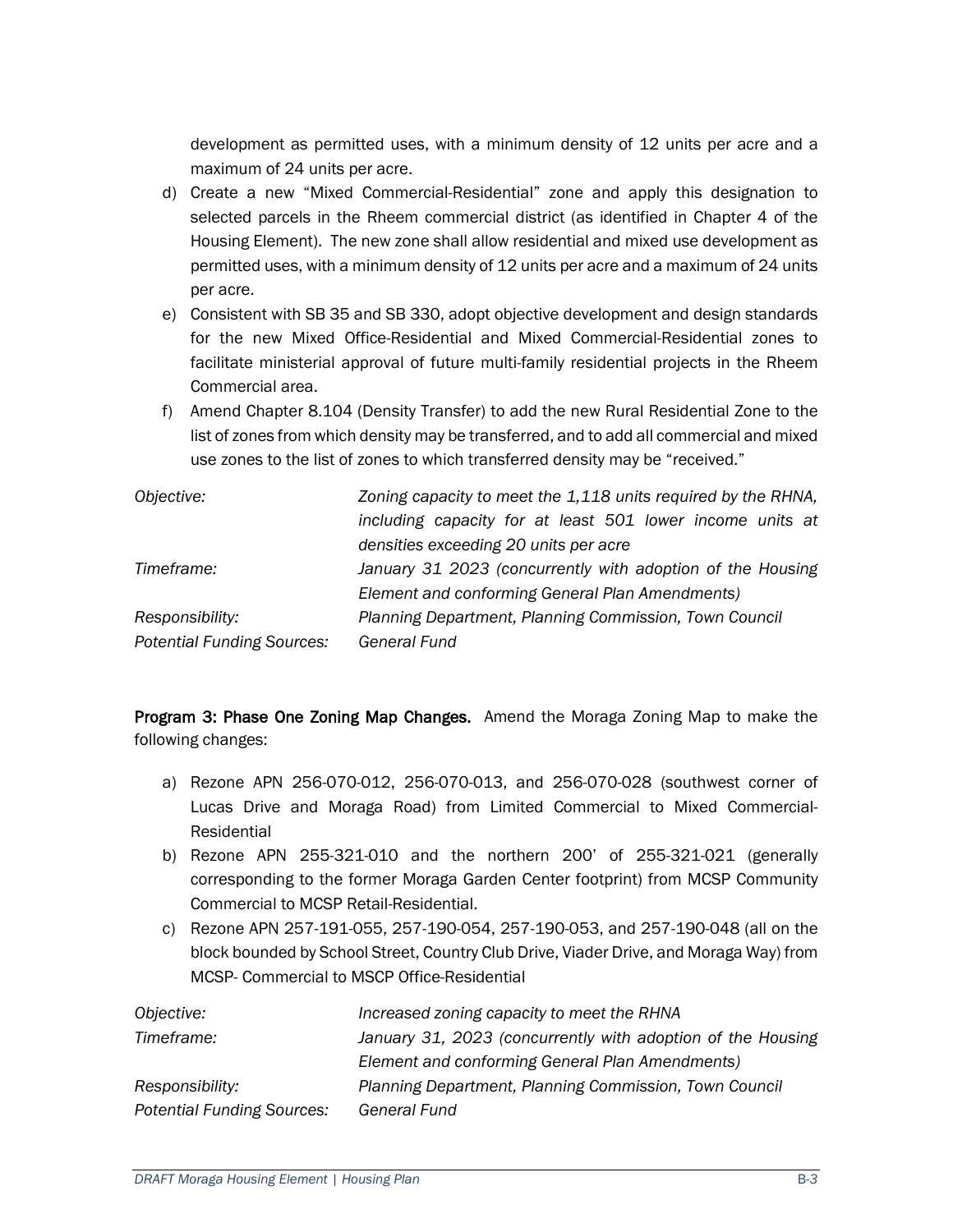Program 4: Phase Two Zoning Text Amendments. Within 24 months of Housing Element adoption, adopt the following additional revisions to the zoning regulations:

- a) Amendments to the 6 DUA regulations (or elimination of this district and rezoning of 6 DUA properties to R-12 or R-20 densities). This action recognizes that almost all properties in the 6 DUA district are developed at substantially higher densities than 6 units per acre. The new or amended regulations should recognize the built form of existing development in this zone, and should list multi-family housing as a permitted (rather than conditional) use.
- b) Amendments to the R-12 regulations to facilitate small lot development without requiring PD applications, and accommodate a wider density range than minimum 10 DUA and maximum 12 DUA. This should include re-evaluating the FARs that currently apply in this zone.
- c) Amendments to the development standards applicable to the R-20A (to be renamed R-24) and R-20B (to be renamed R-20) zoning districts, potentially including a reduction of the requirement for a minimum 3-acre, 60-unit development size. This should include clarifying standards in the existing zoning text.
- d) Rescind the Research and Development Overlay District, which is currently mapped on one of the housing sites.
- e) Move the Town's residential FAR standards from the Moraga Design Guidelines to the Municipal Code.

| Objective:                 | Removal of constraints to developing higher density housing |
|----------------------------|-------------------------------------------------------------|
| Timeframe:                 | Complete by end of 2024                                     |
| Responsibility:            | <b>Planning Department</b>                                  |
| Potential Funding Sources: | General Fund                                                |

Program 5: Moraga Center and Rheem Center Development Monitoring. As part of the Annual Housing Progress Report to the Planning Commission and Town Council, include an update on development activity in the Moraga Center and Rheem areas. The update should consider input from property owners and developers who have completed projects or expressed interest in development in the area. If, after four years, development is falling short of anticipated levels, consider changes that might stimulate development activity in the area. These changes could include but are not limited to:

(a) increasing the maximum density from 24 units/acre to 30 units/acre; and

(b) eliminating density restrictions in the mixed use districts, and instead using a combined residential-commercial floor area ratio (FAR) of 1.15 or greater to regulate new development.[1](#page-29-0)

<span id="page-29-0"></span>*<sup>1</sup> 1.15 is currently the maximum FAR allowable for residential projects in the R-20 zone. See 8.34.060(B).*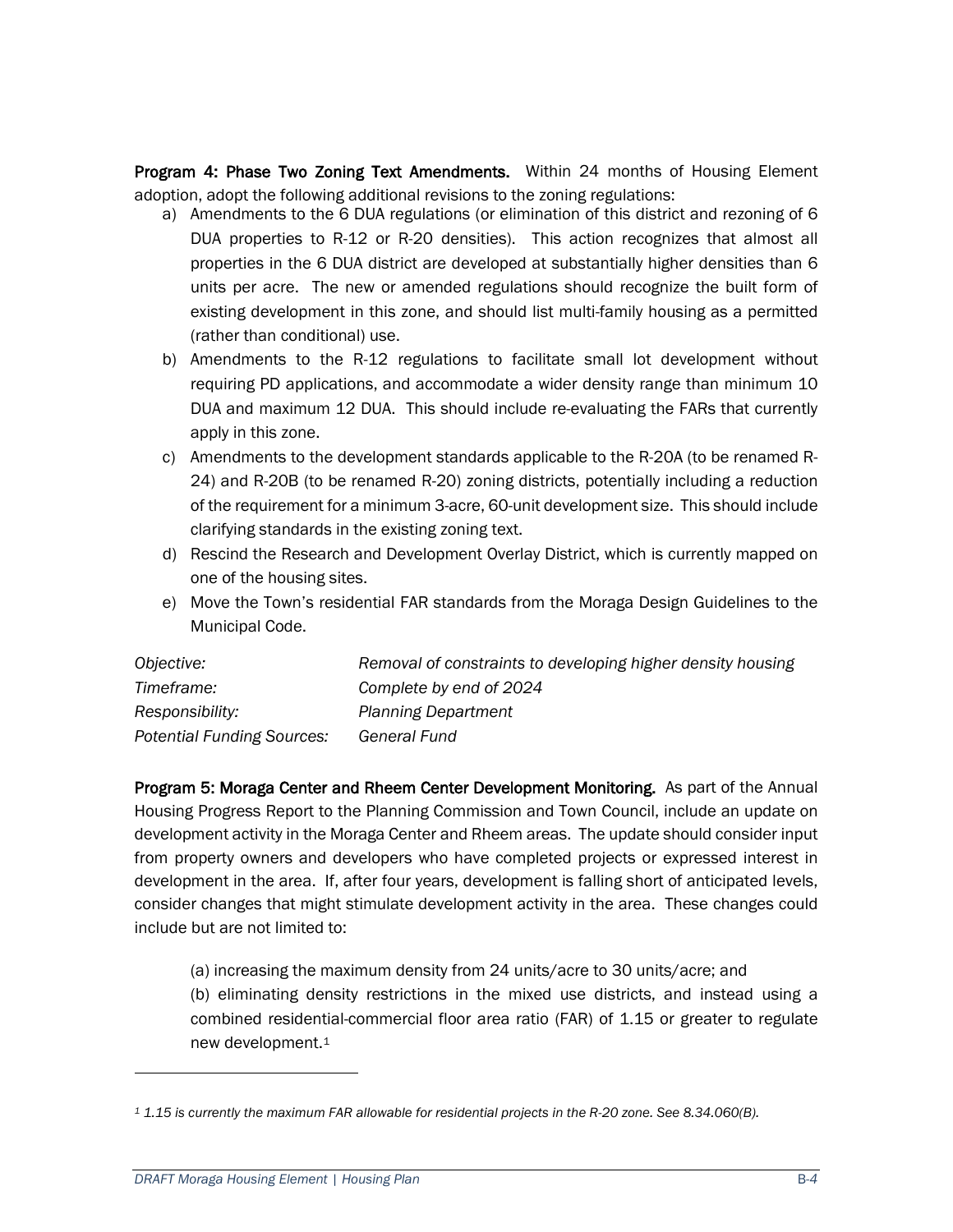*Objective: Achievement of RHNA production target over planning period Timeframe: Annual, with mid-term evaluation in 2027 Responsibility: Planning Department Potential Funding Sources: General Fund* 

Program 6: No Net Loss Monitoring. Consistent with AB 166, the Town shall monitor development activity on all Housing Opportunity Sites identified by this Element to ensure that the capacity to meet the regional housing need is maintained at all times during the 2023-2031 planning period. In the event a project with no lower income units (or fewer lower income units than were assumed in the Housing Element) is proposed on an identified lower-income housing site, the Town will ensure that sufficient sites remain in the inventory to meet the remaining unmet need. In the event an adequate supply of sites is not available, the Town shall identify additional Housing Opportunity Sites with the capacity to close the shortfall.

| Objective:                        | Capacity to meet the RHNA at all times during planning period   |  |
|-----------------------------------|-----------------------------------------------------------------|--|
| Timeframe:                        | Begin monitoring in January 2023. Continue for duration of      |  |
|                                   | planning period. Include this information in the Annual Housing |  |
|                                   | Progress Report                                                 |  |
| Responsibility:                   | <b>Planning Department</b>                                      |  |
| <b>Potential Funding Sources:</b> | <b>General Fund</b>                                             |  |

Program 7: Vacant and Underutilized Land Inventory. The Town shall maintain a publicly available inventory of vacant and underutilized parcels designated and zoned to allow residential development. The inventory will highlight sites that are appropriate for developments that address housing needs for lower-income households. The town will publicize the inventory on the Town website to ensure that information is available to developers of market-rate, affordable, and special-needs housing.

*Objective: Maintain and publicize an inventory that meets or exceeds the Town's RHNA of 501 low- and very-low income units, 172 moderate-income units, and 445 above moderate-income units. Timeframe: Update inventory at least annually and publicize updated inventory on the Town website Responsibility: Planning Department Potential Funding Sources: General Fund*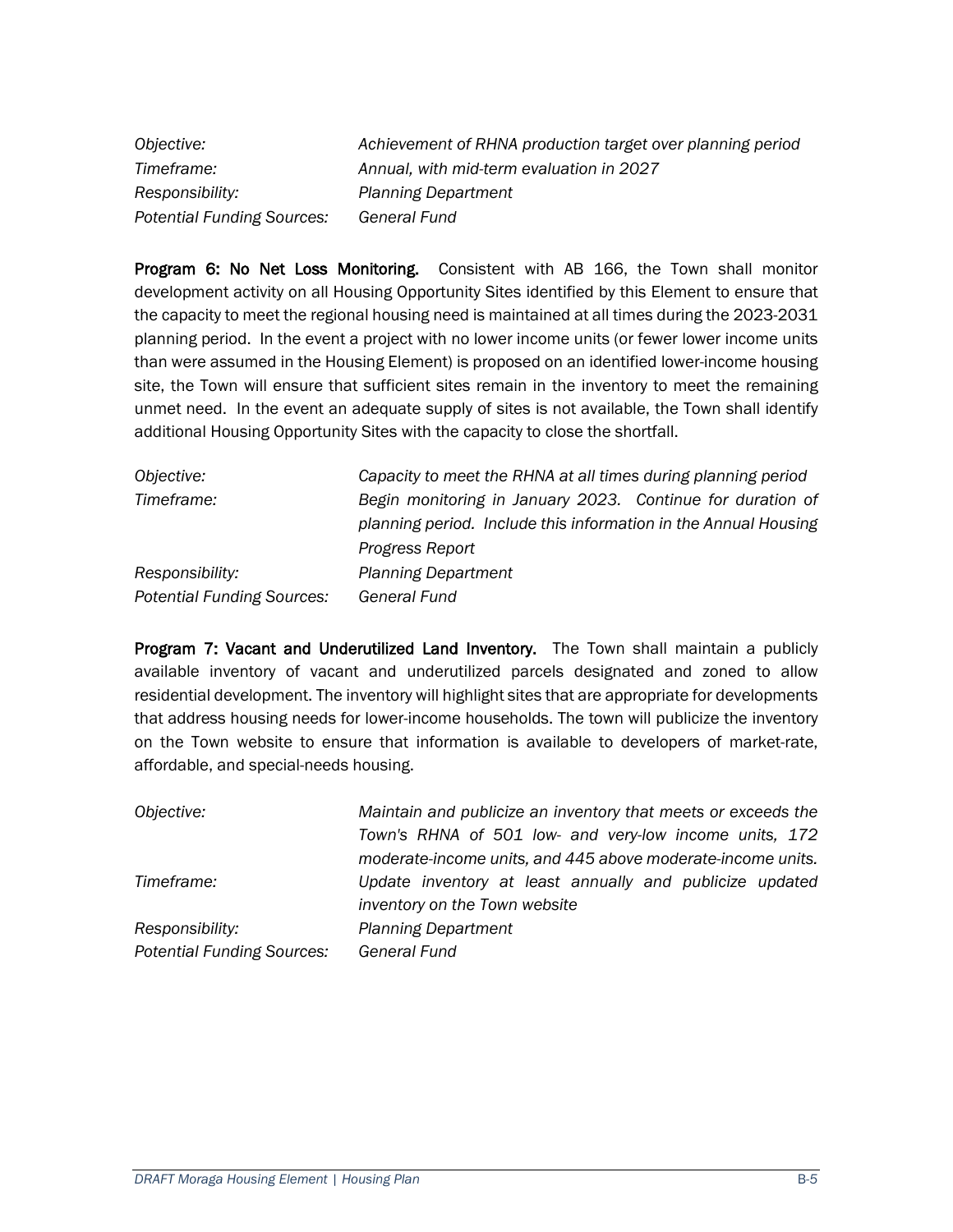**Program 8: Annual Progress Report.** The Town shall review and report annually on the implementation of Housing Element programs for the prior calendar year, and present the annual report to the Town Council before submitting the annual report to the California Department of Housing and Community Development (HCD) and the Office of Planning and Research (OPR).

*Objective: Annual Report Timeframe: Annually Responsibility: Planning Department Potential Funding Source: General Fund*

#### Goal 2: Housing Mix and Affordability

*Provide a variety of housing types and affordability levels to help meet the Town's projected housing needs*

#### **Policies**

- H2.1 Housing Variety. The Town shall ensure that new residential developments provide the Town with a wide range of housing types to meet the various needs and income levels of people who live and work in Moraga, including single family and multifamily homes, senior housing, workforce housing, "missing middle" housing, dormitory units, accessory dwelling units (ADUs) and three-bedroom units.
- H2.2 Rental Housing. The Town shall encourage the retention of existing and development of new rental housing units.
- H2.3 Affordable and Workforce Housing. The Town shall foster housing opportunities that are affordable to the local workforce as well as other lower-income households.
- H2.4 Encourage Multi-generational Housing. The Town shall encourage new residential construction to be designed to include spaces that allow for the conversion to an ADU at a later date to encourage more multi-generational housing.
- H2.5 Manufactured Housing. As a means to offer lower cost housing options, the Town shall continue to allow manufactured housing, built to current Federal and State standards and on permanent foundations, in all residential areas, providing their overall design is consistent with the Town Design Guidelines.
- H2.6 Missing Middle Housing. The Town shall encourage missing middle housing, including smaller single family attached homes, buildings with 2-4 units, and other housing types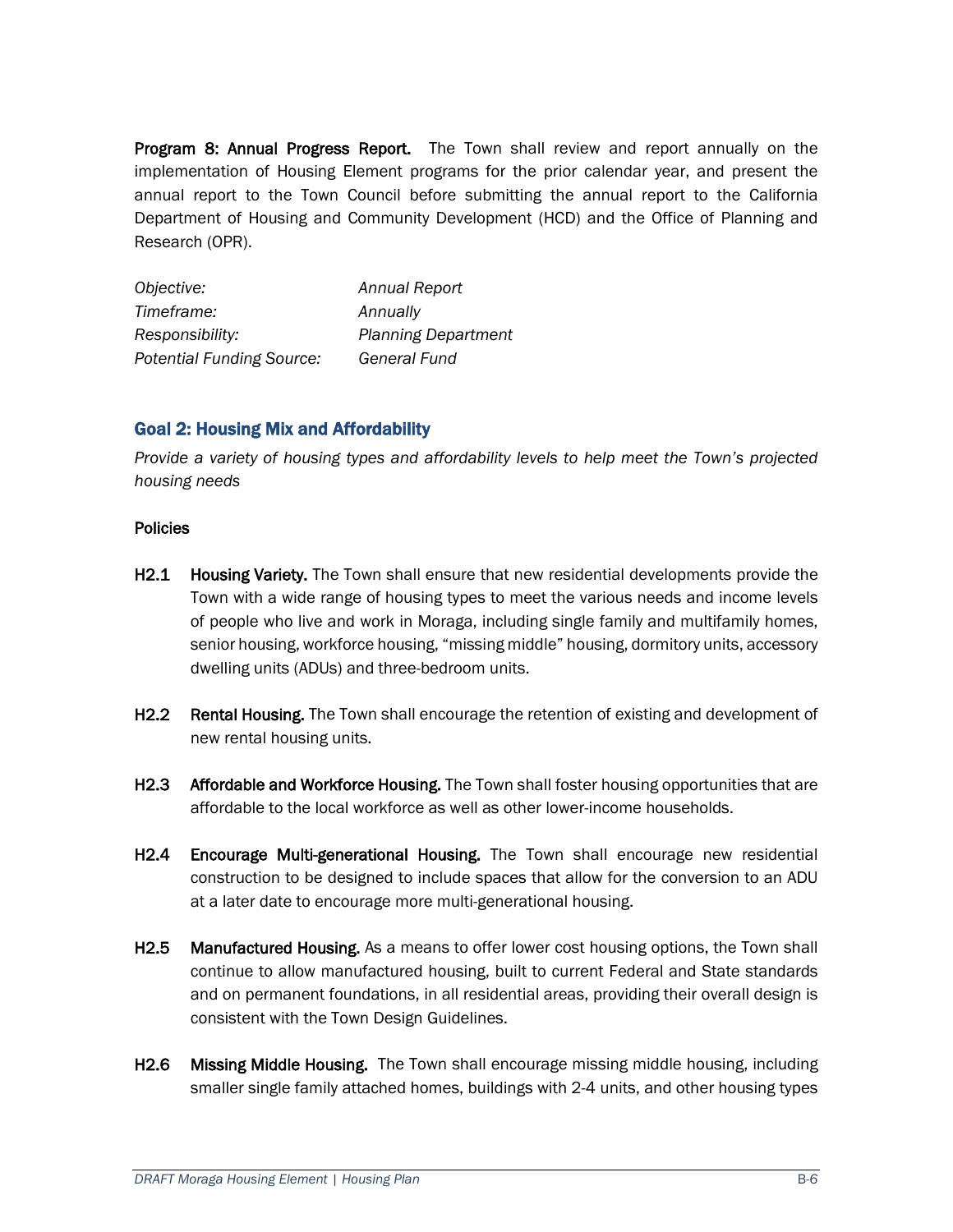that are affordable by design, and respond to the needs of moderate income households.

- **H2.7** Density Bonus. The Town shall continue to provide density bonuses for affordable and senior housing projects consistent with State law.
- H2.8 Federal Housing Assistance Programs. The Town shall encourage and facilitate, to the extent possible, participation by property owners in Federal for-sale and rental housing assistance programs that maintain affordability for very low- and low-income residents and special needs groups.
- H2.9 Affordable Housing Partnerships. The Town shall continue to work with Saint Mary's College, the Moraga School District, affordable housing developers, and other groups and organizations to develop collaborative approaches for meeting local housing needs and to identify and facilitate the development of housing affordable to all income levels.

#### Programs

Program 9: Support Use of State Density Bonus Law (SDBL). Support the use of State Density Bonus Law (SDBL) and the provisions of Moraga Municipal Code Chapter 8.172 that enable the use of density bonuses for senior housing and projects incorporating below market rate units. The Town will inform developers of the opportunity to apply for density bonuses early in the review process, including the number of additional units possible, and the opportunity for waivers and concessions that may be available to make the additional units economically feasible.

| Objective:                        | Creation of additional units through State density bonuses |
|-----------------------------------|------------------------------------------------------------|
| Timeframe:                        | Ongoing                                                    |
| Responsibility:                   | <b>Planning Department</b>                                 |
| <b>Potential Funding Sources:</b> | General Fund, Development Impact Fees                      |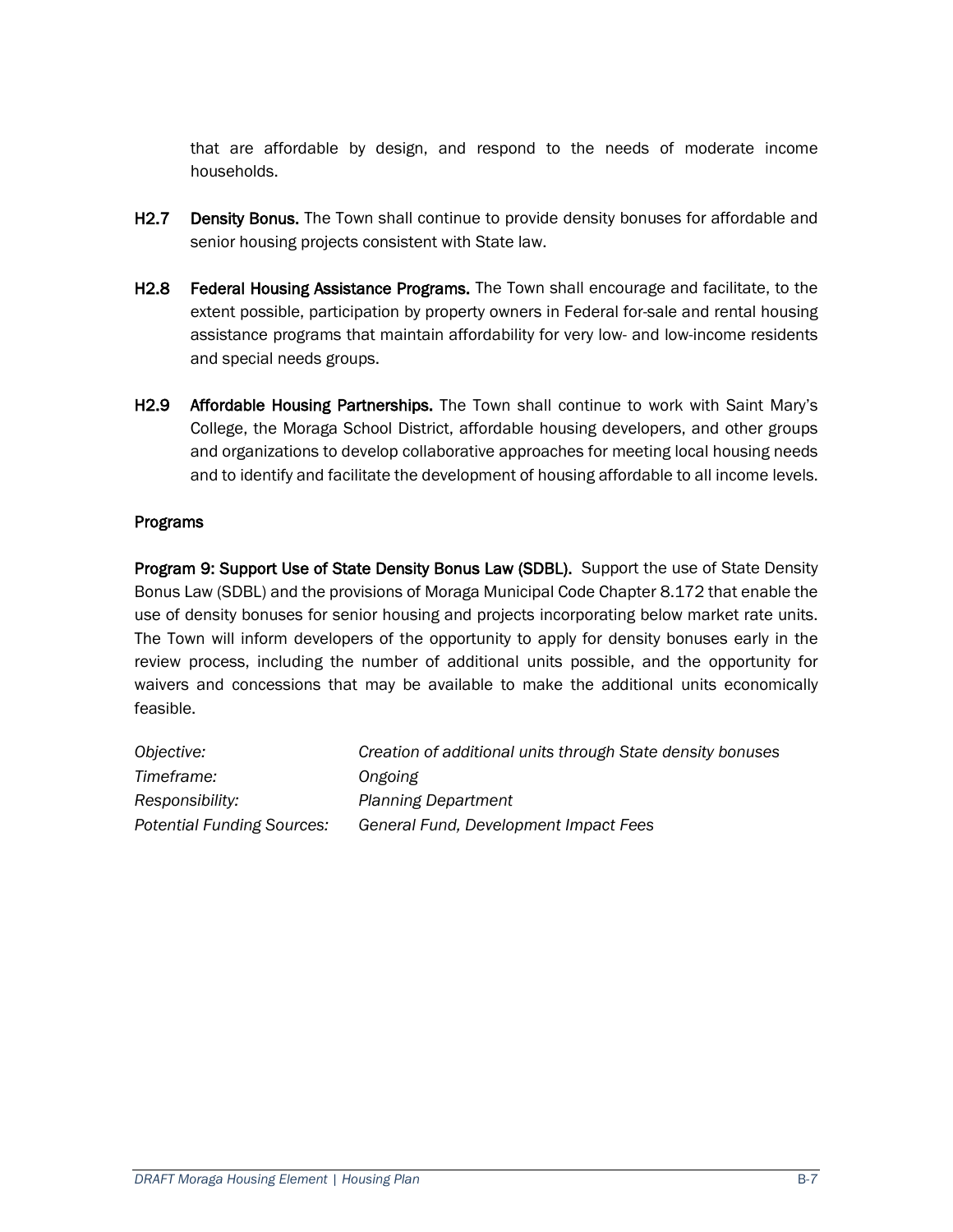Program 10: Proactive Outreach to Affordable Housing Developers. The Town shall engage in proactive outreach to affordable housing developers to publicize and promote the changes that will be made through the Housing Element Update to facilitate the production of affordable housing in Moraga. This outreach will include inviting affordable housing developers to visit housing opportunity sites and promoting any fee waivers or reductions that are available for affordable housing developments.

*Objective: Production of at least 501 units affordable to low/very lowincome households in high-resources areas to improve residential mobility Timeframe: By December 2025 Responsibility: Planning Department Potential Funding Sources: General Fund*

Program 11: Facilitate Access to Affordable Housing Subsidies. "The Town shall seek to increase the availability of Federal, State, county, and local financial assistance for affordable housing in Moraga through the following actions:

- a) Supporting additional Section 8 subsidies if rental dwelling units can be located that are within Federal fair market rent guidelines.
- b) Participating in future issuances of mortgage revenue bonds or mortgage tax credit programs by Contra Costa County to support home ownership opportunities for low and moderate income Moraga residents.
- c) Assisting developers in accessing funding for the construction of senior housing, affordable housing, and housing for other underserved populations for which State or federal subsidies are available, including providing support for tax credit applications.
- d) Supporting a waiver exemption of Lamorinda Fee and Financing Authority (LFFA) Impact Fees for affordable housing development. The Lamorinda Program Management Committee allows jurisdictions to request fee waivers for affordable housing projects. The Town of Moraga will attempt to secure these waivers for eligible developments.
- e) Supporting a County bond measure for affordable housing.

| Objective:                        | Improve access to affordable housing subsidies |
|-----------------------------------|------------------------------------------------|
| Timeframe:                        | Ongoing                                        |
| Responsibility:                   | <b>Planning Department</b>                     |
| <b>Potential Funding Sources:</b> | General Fund                                   |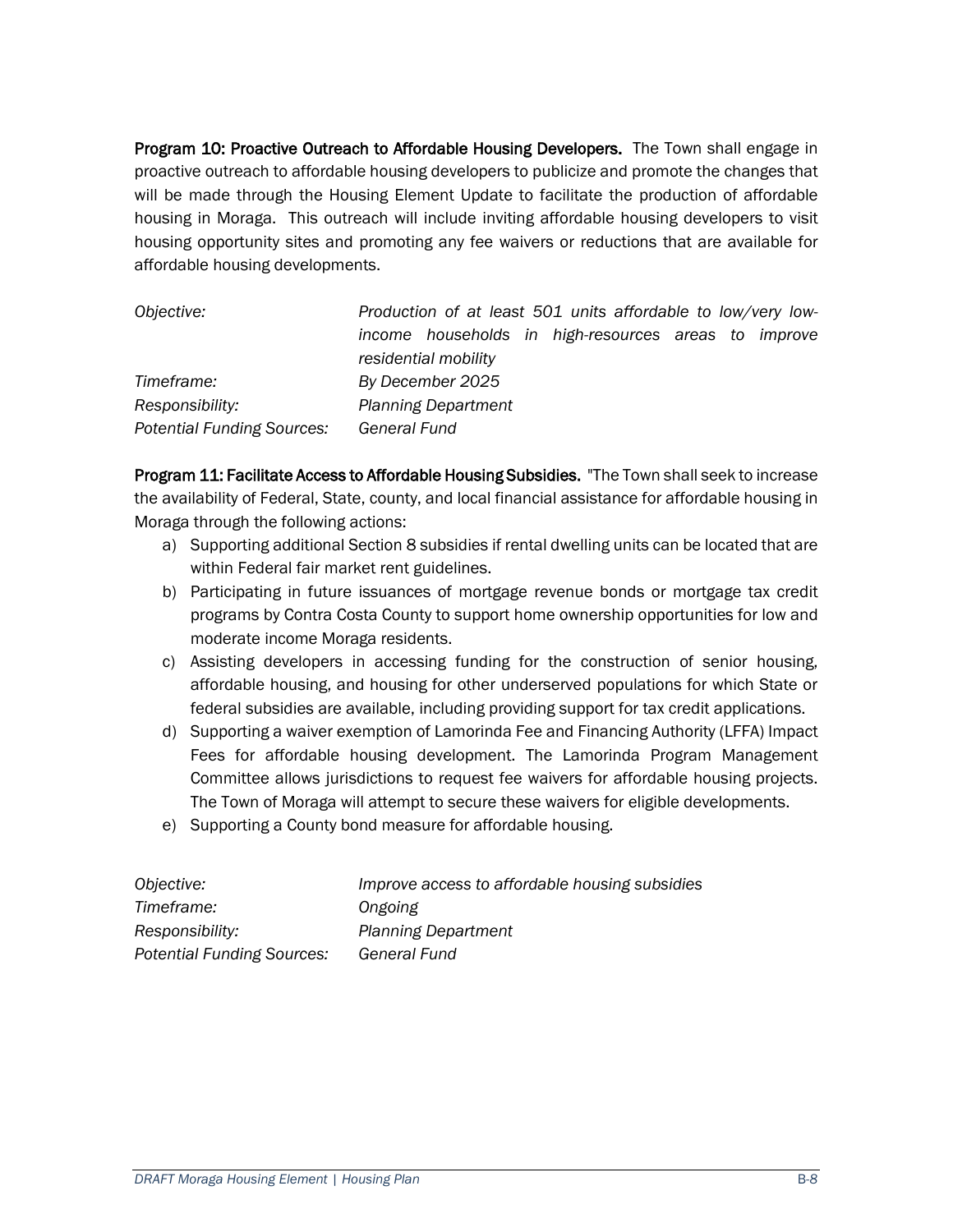Program 12: St. Mary's Partnership. Work collaboratively with St. Mary's College to address the housing needs of students, faculty, and staff, including opportunities for new on-campus and off-campus housing in Moraga. Town staff shall meet with college administrators at least once a year to address housing issues and discuss potential partnerships and plans to increase Moraga's housing supply. The Town will provide technical assistance and support to St. Mary's in the event the College seeks to develop its Moraga properties with housing that conforms to the standards in the Municipal Code, General Plan, and other planning documents.

| Objective:                        | Development of housing serving St. Mary's students, faculty,<br>and/or staff |
|-----------------------------------|------------------------------------------------------------------------------|
| Timeframe:                        | Initiate in 2023, continue through planning period                           |
| Responsibility:                   | Planning Department, Town Manager                                            |
| <b>Potential Funding Sources:</b> | General Fund                                                                 |

Program 13: Allow co-housing and live/work units. The Town shall update the Zoning Ordinance to make co-housing and live/work units allowed uses. Co-housing developments provide units that are rented by the room or by the bed, typically within an apartment with a shared kitchen and common areas. These types of developments are often targeted to student populations and could help to address housing needs among St. Mary's students but are not limited to student residency.

*Objective: Enable the production of co-housing and live/work units Timeframe: Incorporate in Phase 2 of zoning update (complete by end of 2024) Responsibility: Planning Department Potential Funding Sources General Fund*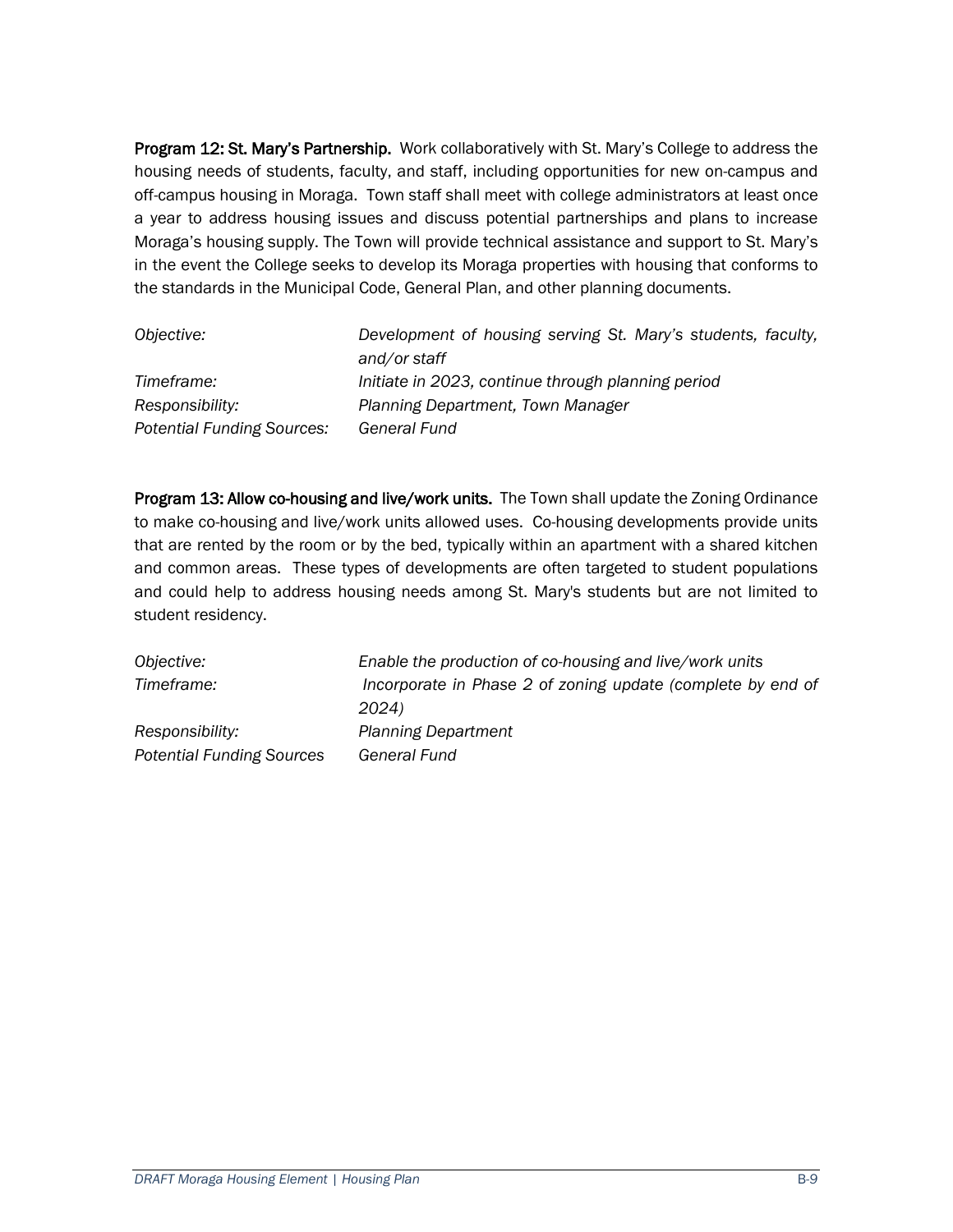#### Goal 3: Access to Opportunity

*Enable all Moraga residents to live in neighborhoods that provide access to high-quality schools and services and ensure that existing Moraga residents can remain in high-opportunity areas without risk of displacement.*

#### **Policies**

- **H3.1** Integrated Living Patterns. The Town shall overcome patterns of residential segregation based on race, ethnicity, or income, and foster inclusive communities that support residential mobility.
- H3.2 Affordable Housing in Areas of Opportunity. The Town shall support the provision of affordable housing in areas that provide access to opportunity, including by promoting inclusionary housing, ADUs, SB 9 developments, and room rentals in existing and new single family and multifamily communities.
- H3.3 High-Resource Neighborhoods. The Town foster the development of housing, particularly affordable housing, in areas with services, high-quality schools, and other resources.
- H3.4 Code Enforcement. The Town shall continue to work with the County to respond to complaints of substandard property conditions by inspecting properties and enforcing applicable building, health and safety codes.
- H3.5 Housing Rehabilitation Programs. The Town shall continue to participate in the Contra Costa County Neighborhood Preservation Loan program, which provides low interest loans for the rehabilitation of homes owned or occupied by extremely low- to moderateincome households.
- H3.6 Condominium Conversions. Consistent with the Condominium Conversion Ordinance, Chapter 8.96 of the Moraga Municipal Code, the Town shall allow the conversion of rental units to condominiums only when: the safety, design, and environmental requirements of the Town are met; the relocation needs of the apartment residents are adequately addressed; and an adequate supply of rental units is preserved elsewhere in the town for those who want to live in Moraga but cannot afford or do not desire to purchase a residence.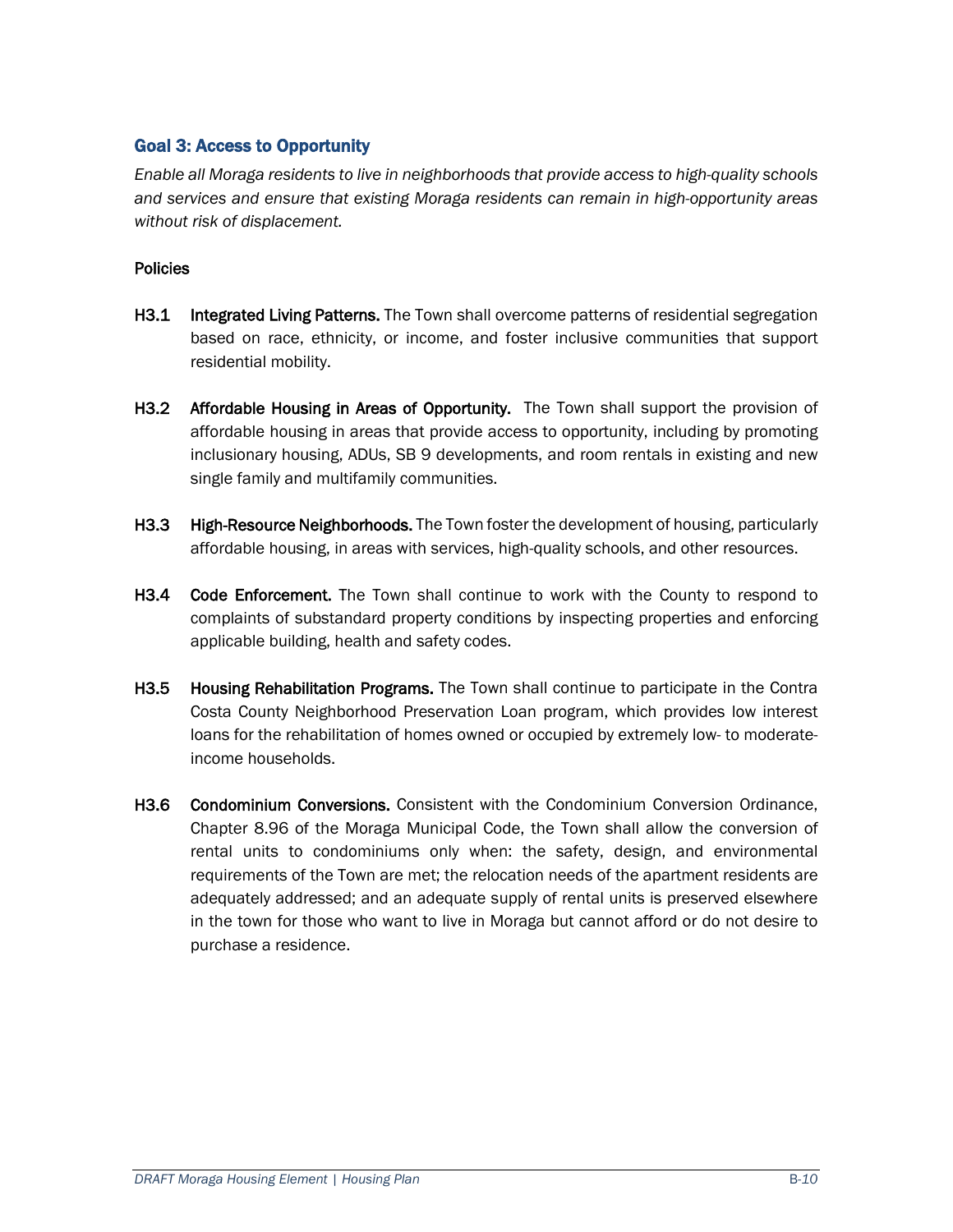#### Programs

Program 14: Adoption of an Inclusionary Zoning Ordinance. Adopt an inclusionary housing ordinance. The ordinance shall require that 10 percent of all units in future market-rate development be set aside as "below market rate" (BMR) and sold or rented to qualifying low- or moderate-income households. The specific requirements of the Ordinance should be determined through a collaborative process involving the public, the development community, the Planning Commission, and Town Council. This includes the targeted income mix for BMR units, exemptions for small projects, and alternatives to providing BMR units on-site, such as inlieu fees, dedication of land, or conversion of existing market rate units to affordable housing.

This program will be accomplished in two phases: the initial phase should be completed within six months of Housing Element adoption, or by July 2023 and includes adoption of the Ordinance. The second phase should be completed two years later. It includes an assessment of the Ordinance's effectiveness, and recommendations for any changes to ensure it is achieving its intended goals.

| Objective:                        | 10% of all units in future development set aside as below market |
|-----------------------------------|------------------------------------------------------------------|
|                                   | rate                                                             |
| Timeframe:                        | Adopt ordinance by July 2023                                     |
|                                   | Evaluate the ordinance and adjust as needed by July 2025 to      |
|                                   | meet RHNA goals                                                  |
| Responsibility:                   | <b>Planning Department</b>                                       |
| <b>Potential Funding Sources:</b> | <b>General Fund</b>                                              |

Program 15: Facilitate ADU production. The Town shall facilitate the production of ADUs by taking the following actions:

- a) Streamlining ADU Approvals.
- b) Providing a website page dedicated to the ADU permit process as well as an informational brochure to inform property owners of ADU development standards, permitting procedures, and construction resources.
- c) Reducing or waiving fees for ADUs (this action is encompassed in Program 31)

| Objective:                       | 32 new ADU units in high-resource neighborhoods to improve |
|----------------------------------|------------------------------------------------------------|
|                                  | residential mobility                                       |
| Timeframe:                       | Items a and b by December 2024.                            |
|                                  | See Program 31 for item d.                                 |
| Responsibility                   | <b>Planning Department</b>                                 |
| <b>Potential Funding Sources</b> | <b>General Fund</b>                                        |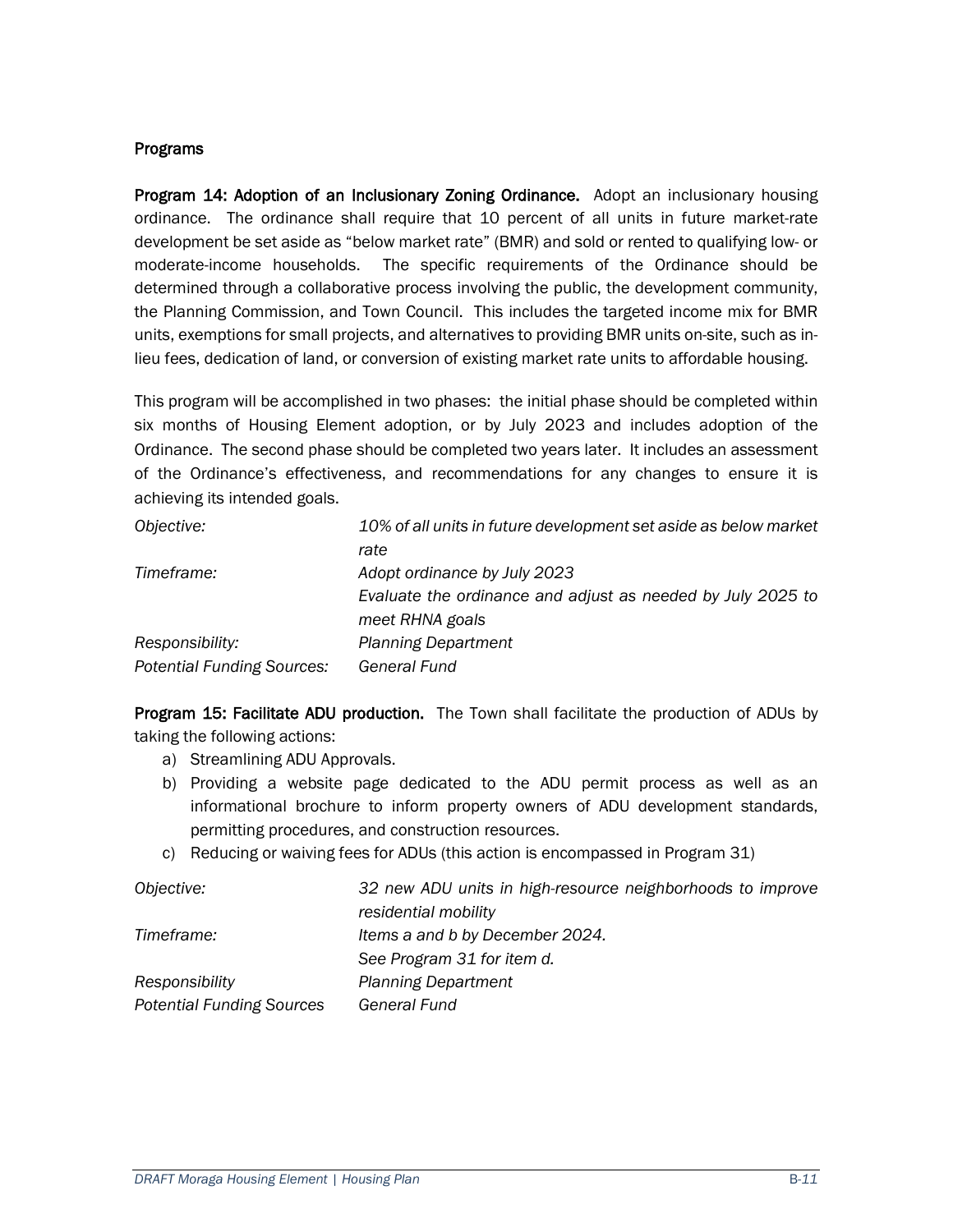**Program 16: ADU Compliance.** The Town shall work with the Contra Costa County Department of Conservation and Development to bring unpermitted ADUs into compliance and legalize ADUs to ensure resident safety.

| Objective:                        | Bring unpermitted ADUs into compliance                 |
|-----------------------------------|--------------------------------------------------------|
| Timeframe:                        | Ongoing                                                |
| Responsibility:                   | Planning Department, Contra Costa County Department of |
|                                   | <b>Conservation and Development</b>                    |
| <b>Potential Funding Sources:</b> | <b>General Fund</b>                                    |

Program 17: ADU Database. The Town shall maintain a database of existing ADUs within Moraga and the greater region to understand trends and issues in ADU development, maintenance, and habitation. The Town shall revise its ADU application materials to request that property owners provide information on the anticipated use and rental rate for proposed ADUs and will use this information to track ADU uses and rents. Halfway through the planning period, the Town shall review the data from ADU permit applications to determine if ADU production is on track to meet or exceed the estimates provided in the site inventory. If not, the Town shall modify its ADU policies or ensure that other housing sites are available to accommodate the unmet portion of the lower-income and moderate-income RHNA.

| Objective:                        | 32 new ADU units in high-resource neighborhoods, at least 27     |
|-----------------------------------|------------------------------------------------------------------|
|                                   | of which are affordable to extremely low-, very low-, low-, or   |
|                                   | moderate-income households to improve residential mobility       |
| Timeframe:                        | Revise application materials to collect data on use and rents by |
|                                   | March 2023. Evaluate progress and initiate modifications if      |
|                                   | needed by December 2026.                                         |
| Responsibility:                   | <b>Planning Department</b>                                       |
| <b>Potential Funding Sources:</b> | General Fund                                                     |
|                                   |                                                                  |

**Program 18: Facilitate SB 9 projects.** The Town shall develop and implement a program to promote development of new housing units under SB 9 in order to expand homeownership opportunities. The Town will create public information materials or draw materials from existing resources prepared by ABAG or other organization to provide property owners with information on SB 9 development standards, permitting procedures, and construction resources. The Town shall publish these materials through media such as About Town and the City's website.

| Objective:                        | Provide information                                              |
|-----------------------------------|------------------------------------------------------------------|
| Timeframe:                        | Develop or identify materials by June 2023; publish materials on |
|                                   | an ongoing basis.                                                |
| Responsibility:                   | <b>Planning Department</b>                                       |
| <b>Potential Funding Sources:</b> | General Fund                                                     |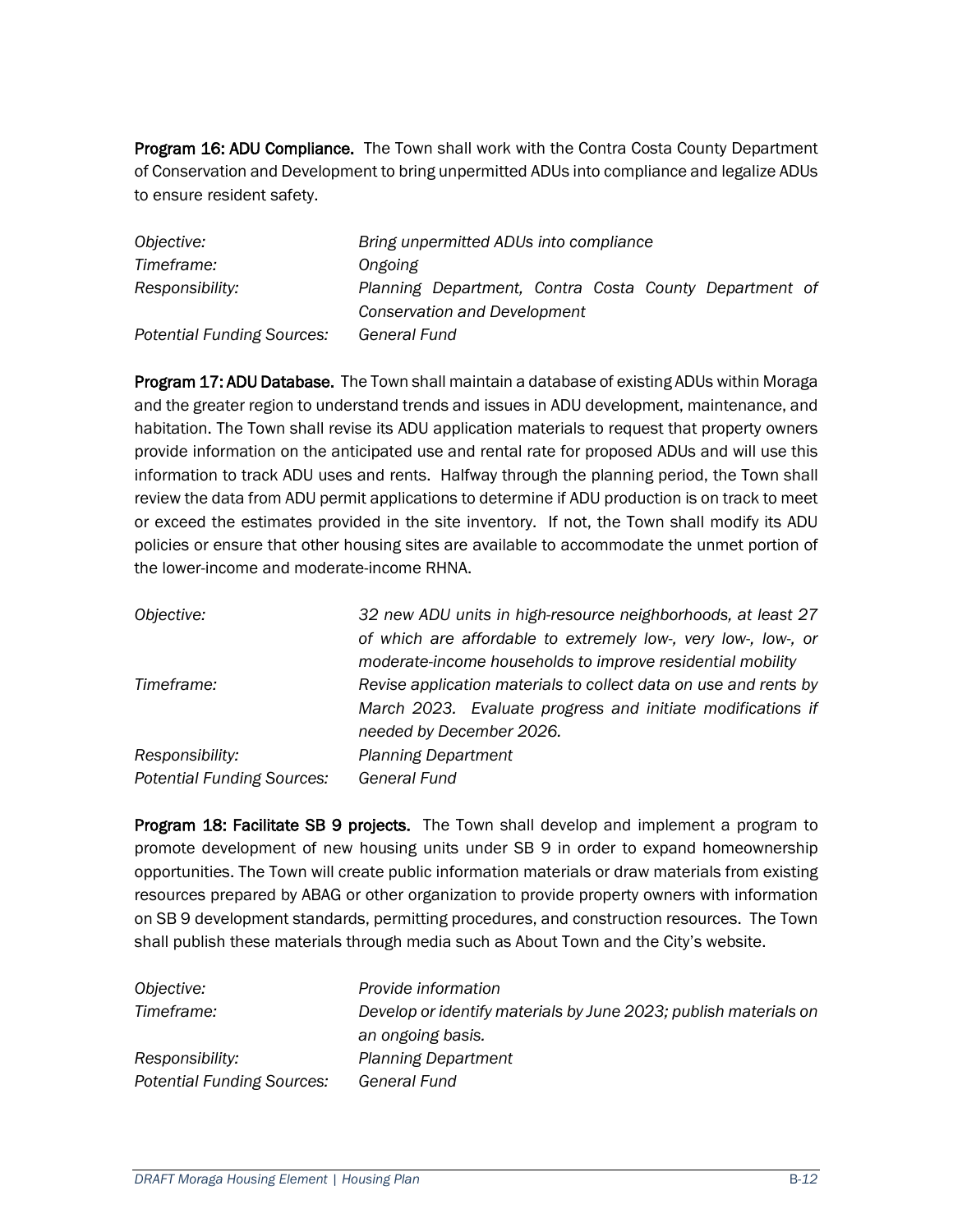Program 19: Shared Housing. Participate in Eden Council for Hope and Opportunity Housing's Shared Housing or similar program to improve housing opportunities for lower-income seniors and extremely low-income residents. A Shared Housing program matches persons needing housing with homeowners that have space in their homes. In some cases, rooms are provided in homes for free or reduced rent in exchange for services from tenants. This program will increase residential mobility by providing access to homes in Moraga's high-resource neighborhoods and could prevent displacement of lower-income households, including lowerincome seniors and persons with disabilities, that are in need of rental income or minor help with home repairs and maintenance in order to stay in their homes.

| Objective:                        | Develop an outreach program and connect with ECHO to                    |
|-----------------------------------|-------------------------------------------------------------------------|
|                                   | establish a program                                                     |
| Timeframe:                        | Connect 10 Moraga residents with shared housing program<br>participants |
| Responsibility:                   | <b>Planning Department</b>                                              |
| <b>Potential Funding Sources:</b> | General Fund                                                            |

Program 20: Promote Rooms for Rent. The Town shall educate the community that it is permissible to rent rooms in single family houses by putting information in the Town newsletter and on the Town website and working with St. Mary's to proactively inform students of this housing opportunity.

| Objective:                        | Provide information                                 |
|-----------------------------------|-----------------------------------------------------|
| Timeframe:                        | Publish information annually in the Town newsletter |
| Responsibility:                   | <b>Planning Department</b>                          |
| <b>Potential Funding Sources:</b> | General Fund                                        |

Program 21: Rheem Center Public Realm Plan. Seek grant funding to prepare a Public Realm Plan for the Rheem Center area that addresses issues related to circulation, parking, civic space, infrastructure, public art, urban design, and future building locations. Engage property owners and the community in this process. The Plan should help achieve the longstanding goal of revitalizing the Rheem Center as a community focal point, shopping, dining and entertainment area, and opportunity for new mixed density, mixed income housing.

| Objective:                        | Completed Public Realm Plan, facilitating Rheem Center |  |  |  |
|-----------------------------------|--------------------------------------------------------|--|--|--|
|                                   | development                                            |  |  |  |
| Timeframe:                        | 2026                                                   |  |  |  |
| Responsibility:                   | <b>Planning Department</b>                             |  |  |  |
| <b>Potential Funding Sources:</b> | State/regional planning grants, Development Fees       |  |  |  |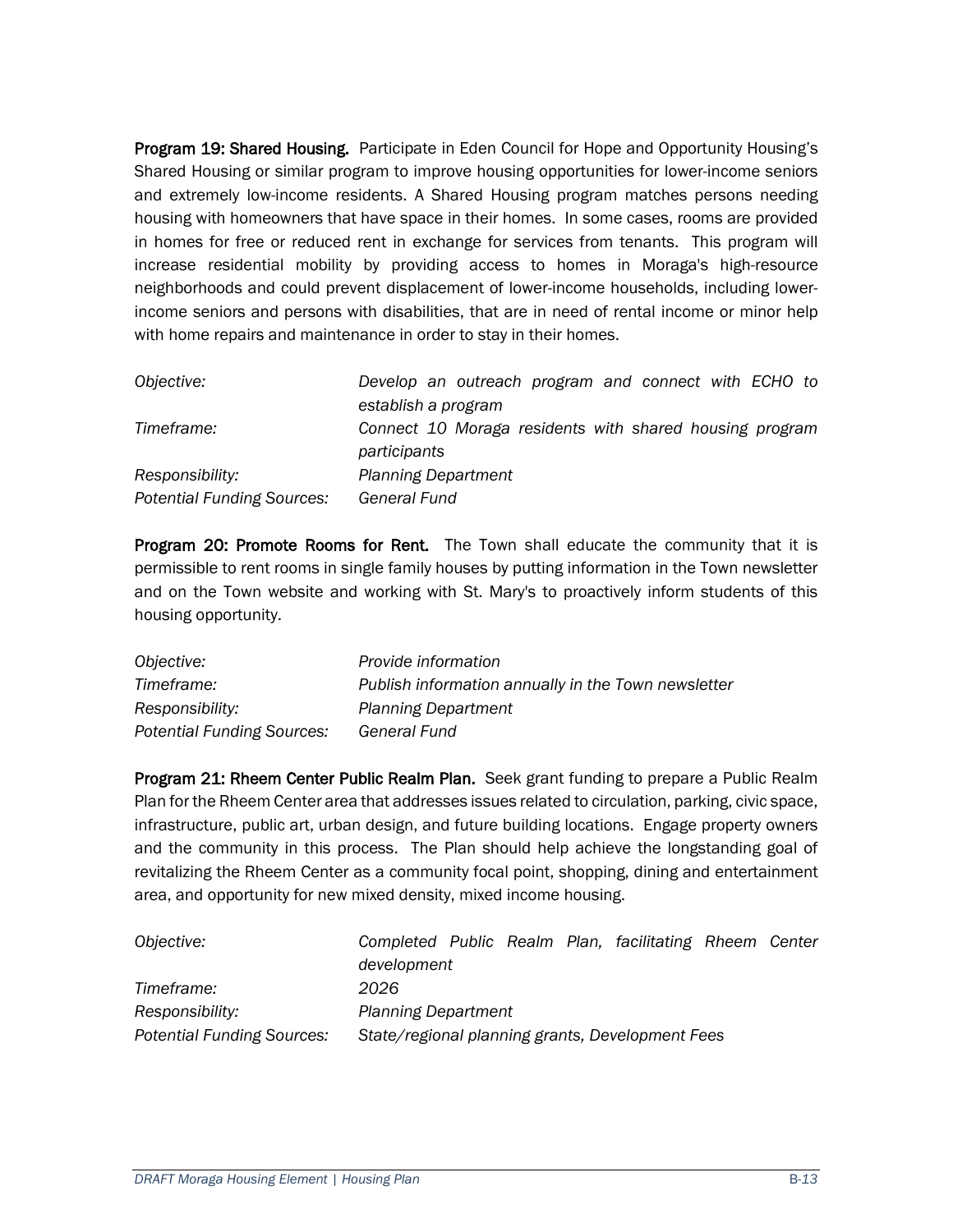Program 22: Allow services by right in residential uses. The Town shall update the Zoning Ordinance to allow services such as childcare, community gathering spaces, and tot lots by right on the ground floor of residential uses.

| Objective:                        | Update Zoning Ordinance                                     |
|-----------------------------------|-------------------------------------------------------------|
| Timeframe:                        | Incorporate in Phase 2 of zoning update (complete by end of |
|                                   | 2024)                                                       |
| Responsibility:                   | <b>Planning Department</b>                                  |
| <b>Potential Funding Sources:</b> | General Fund                                                |

Program 23: Increase Awareness of the Contra Costa County Neighborhood Preservation **Program.** The Town shall improve citizen awareness of the Contra Costa County Neighborhood Preservation Loan program, which provides low-income homeowners with low-interest loans for home repairs, energy efficiency improvements, and accessibility improvements, by posting information on the Town's website and making pamphlets available at the Planning Department and the public library.

| Objective:                        | Enable 12 low-income Moraga households to access County       |
|-----------------------------------|---------------------------------------------------------------|
|                                   | home repair and modification resources to reduce displacement |
|                                   | among underserved populations.                                |
| Timeframe:                        | Post information to the Town website and make pamphlets       |
|                                   | available by June 2023.                                       |
| Responsibility:                   | <b>Planning Department</b>                                    |
| <b>Potential Funding Sources:</b> | <b>General Fund</b>                                           |

Program 24: First-Time Home Buyers. The Town shall provide information for first-time homebuyers on the Town website, including linking to resources for first-time home buyer counseling and first-time home buyer education as well as providing information on the Mortgage Credit Certificate program.

| Objective:                       | Make information more readily available to first-time     |
|----------------------------------|-----------------------------------------------------------|
|                                  | homebuyers to facilitate access to Moraga's high-resource |
|                                  | neighborhoods                                             |
| Timeframe:                       | Update website by 2024                                    |
| Responsibility:                  | <b>Planning Department</b>                                |
| <b>Potential Funding Sources</b> | General Fund                                              |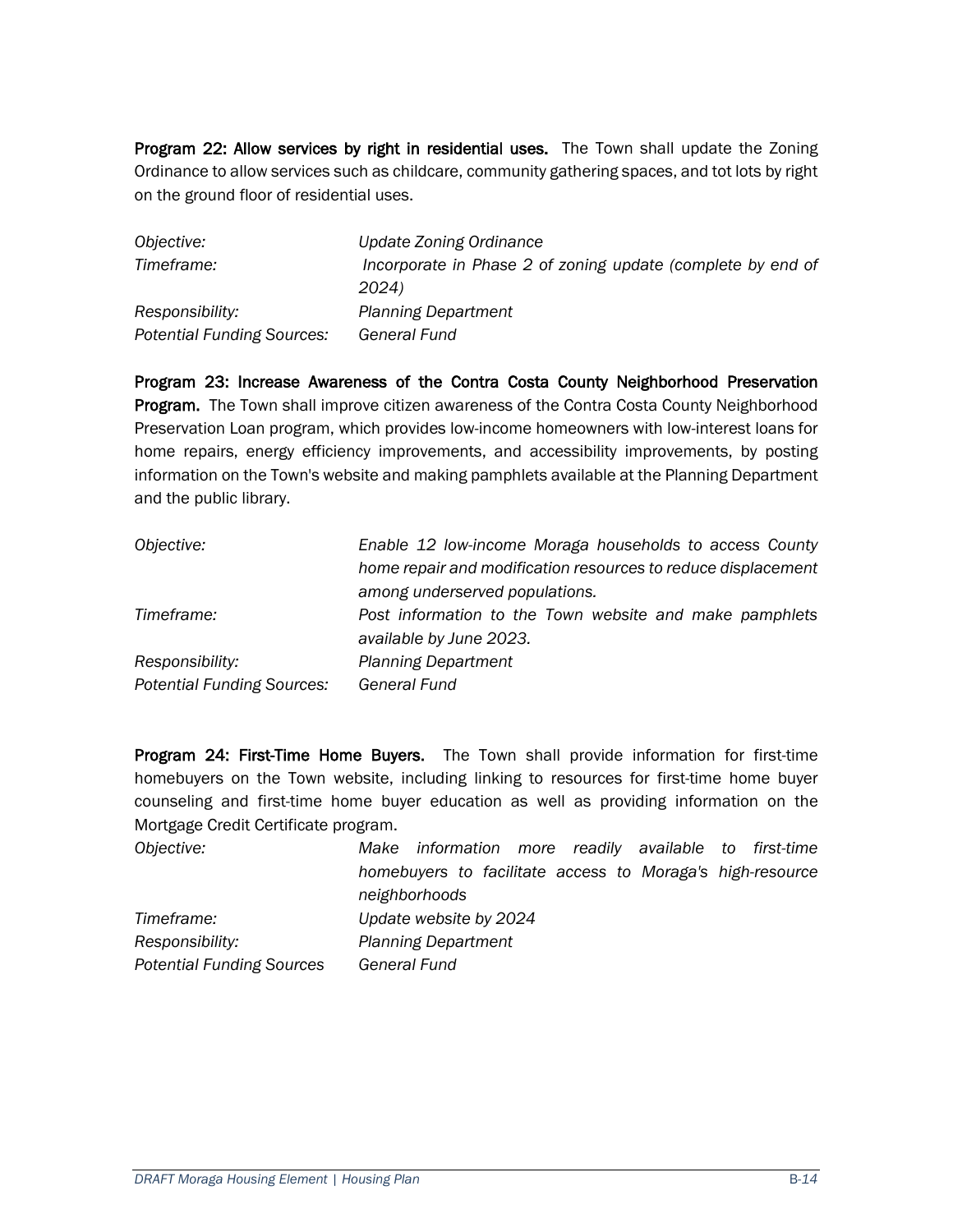#### Goal 4: Governmental Constraints

*Ensure that the Town's processes and requirements do not unduly constrain or delay the development of housing for households of all income levels.*

#### **Policies**

- H4.1 Improve the Development Process. The Town shall improve clarity and reduce ambiguities in the Zoning Ordinance, and streamline and simplify review procedures, particularly for small lots and infill projects that are served by existing infrastructure.
- H.4.2 Maintain Consistency with State Law. The Town shall ensure continued consistency with the permit streamlining act and other housing streamlining laws.
- H.4.3 Address Undue Governmental Constraints. The Town share ensure that fees and regulations for new residential development are reasonable and do not unduly constrain the development of affordable, market-rate, or special-needs housing.

#### Programs

Program 25: Modification of the Planned Development (PD) process. Amend the Town's Planned Development (PD) regulations to reduce the number of hearings and submittal cycles, and the associated cost and time delays to applicants. Projects may also apply for rezoning to PD in response to site constraints or to enable product types that might not be possible under the base zoning standards. While the intent of PDs is to encourage flexibility, the current process involves three application steps and hearings, each requiring Planning Commission approval and subject to appeal to Town Council. The Town is currently exploring ways to simplify the process and be consistent with the General Plan.

| <i>Objective:</i>                 | Reduce the length of Planned Development process |
|-----------------------------------|--------------------------------------------------|
| Timeframe:                        | By end of 2023                                   |
| Responsibility:                   | <b>Planning Department</b>                       |
| <b>Potential Funding Sources:</b> | General Fund                                     |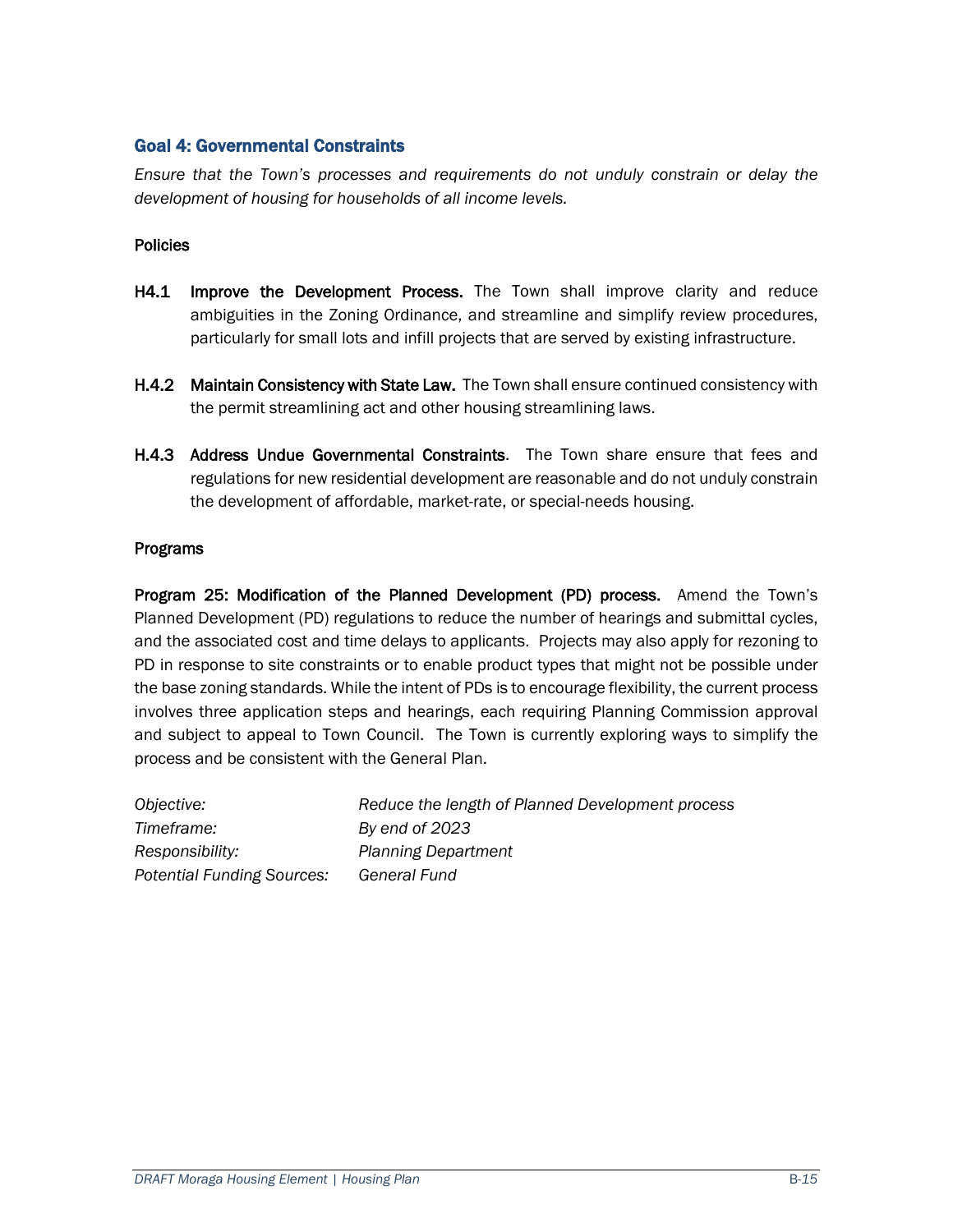Program 26: Amendments to Moraga's Parking Regulations. Reduce the parking requirements for studio and one-bedroom multi-family housing units outside the R-20 zone. The adopted R-20 parking standards should be used as a benchmark for new standards that can be applied town wide. The revisions should also include reduction of the guest parking requirements so they are comparable to those used in other communities. This program will be completed in two phases. The first phase includes adoption of the reduced standards. The second phase should look at opportunities for further reductions associated with transportation demand management (TDM) and shared parking programs.

| Objective:                        | Reduced parking requirements for multi-family residential |  |  |
|-----------------------------------|-----------------------------------------------------------|--|--|
|                                   | development                                               |  |  |
| Timeframe:                        | Phase One: January 2023; Phase Two: by end of 2024        |  |  |
| Responsibility:                   | <b>Planning Department</b>                                |  |  |
| <b>Potential Funding Sources:</b> | General Fund                                              |  |  |

Program 27: Development Review and Processing. Continually seek to improve development review procedures to minimize the time required for review and project approval. Town staff will meet with developers, homeowners, and other applicants to identify ways to reduce developer costs, increase the feasibility of projects, and address potential barriers to housing construction. The Town will also review fees on an annual basis and ensure that they do not constrain housing development, accessory dwelling unit development. and home improvements.

| Objective:                        | Reduce permit processing times relative to current levels    |
|-----------------------------------|--------------------------------------------------------------|
| Timeframe:                        | Annually, starting in 2023                                   |
| Responsibility:                   | Planning Department, Contra Costa County Building Department |
| <b>Potential Funding Sources:</b> | General Fund, Permit Fees                                    |

Program 28: Fee Waivers and Deferrals. The Town shall provide waivers of certain fees on qualifying affordable housing developments and ADUs to help offset development costs for affordable housing and facilitate the development of housing for underserved populations. The Town shall also offer fee deferrals for qualifying market-rate developments until issuance of a Certificate of Occupancy to facilitate the development of housing in Moraga.

| Objective:                                          | Reduce fees for residential development relative to current<br>levels                  |
|-----------------------------------------------------|----------------------------------------------------------------------------------------|
| Timeframe:                                          | Establish eligibility criteria for fee waivers and deferrals by<br>January 2024.       |
|                                                     | Subsequently provide fee waivers and deferrals as qualifying<br>projects are approved. |
| Responsibility:<br><b>Potential Funding Source:</b> | Planning Department & Town Council<br>General Fund                                     |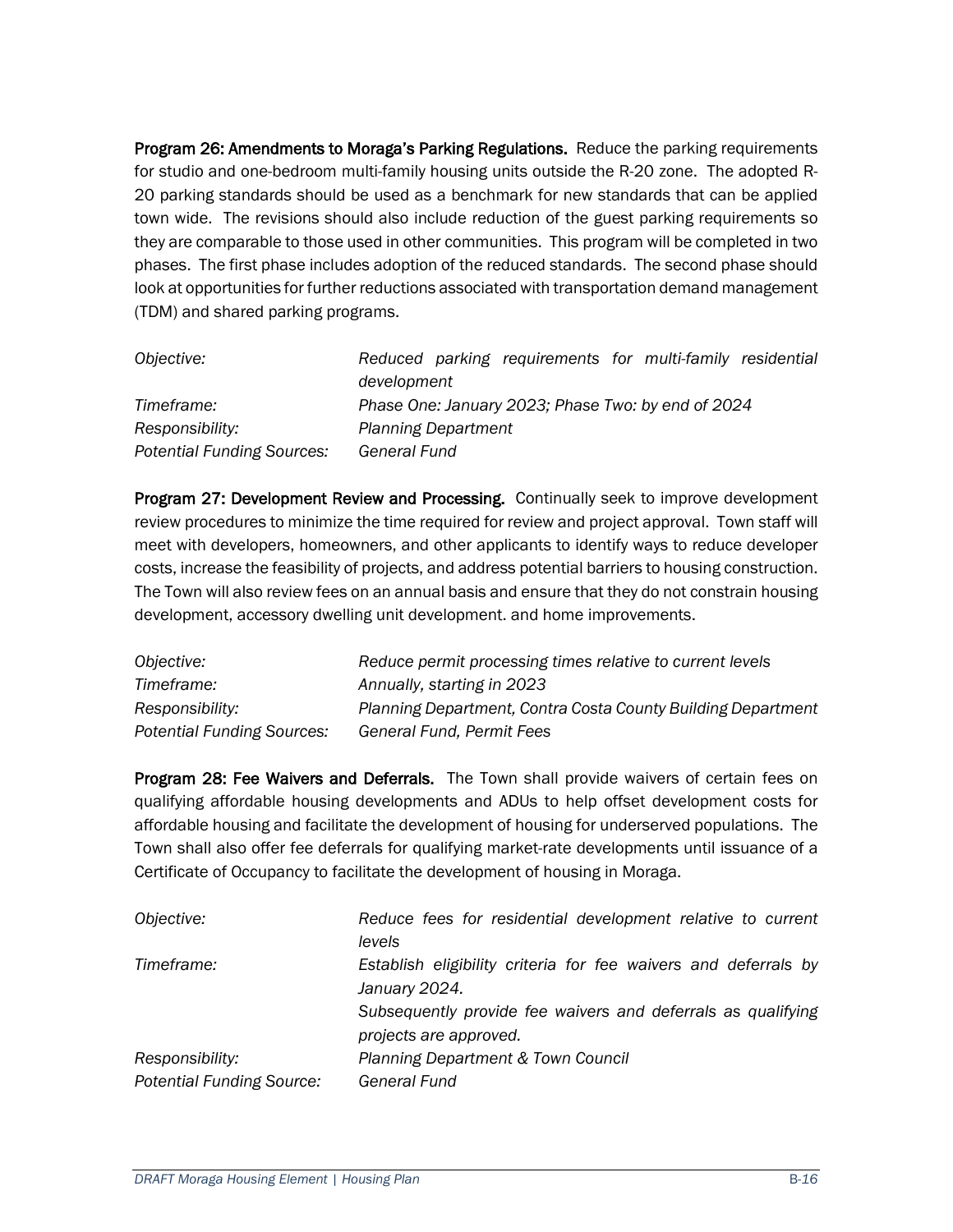Program 29: Streamlined Review Process. The Town shall streamline the residential development review process by allowing by-right approvals for multifamily projects that meet objective standards and enabling the approval of minor home additions over the counter.

| Objective:                       | Reduce permit processing times relative to current levels |
|----------------------------------|-----------------------------------------------------------|
| Timeframe:                       | By December 2023                                          |
| Responsibility:                  | <b>Planning Department</b>                                |
| <b>Potential Funding Source:</b> | General Fund                                              |

Program 30: SB 35 Procedures. The Town will prepare written procedures and application materials for projects seeking to use SB 35. This will include a step by step description of the approval process and guidelines for compliance, consistent with Government Code §65913.4 and HCD's Updated Streamlined Ministerial Approval Process Guidelines.

| Objective:                       | SB 35 procedures and application materials provided on Town |
|----------------------------------|-------------------------------------------------------------|
|                                  | website                                                     |
| Timeframe:                       | 2024 (within 12 months of Housing Element adoption)         |
| Responsibility:                  | <b>Planning Department</b>                                  |
| <b>Potential Funding Source:</b> | <b>General Fund</b>                                         |

Program 31: Infrastructure Grants. The Town will pursue grant funding for water, sewer, and transportation infrastructure that supports development in the Moraga Center and Rheem Center areas. Grant applications that facilitate the development of housing that is affordable to lower income households will be prioritized.

| Objective:                        | Submit at least one grant application during the first three years |
|-----------------------------------|--------------------------------------------------------------------|
|                                   | of the planning period.                                            |
| Timeframe:                        | Annually evaluate notices of funding availability.                 |
| Responsibility:                   | Planning Department, Public Works Department                       |
| <b>Potential Funding Sources:</b> | General Fund, Grants                                               |

Program 32: Amendments to the Scenic Corridor Regulations. Amend the Town's Scenic Corridors regulations (Chapter 8.132 of the Municipal Code) to allow for modified setbacks and possible waivers of upper story stepback requirements where certain conditions apply. The specific criteria for reduced setbacks would be determined through a subsequent planning process, and would include objective standards for allowing projects in the MCSP and Rheem areas to be closer to the roadways. Projects in scenic corridors should continue to support the General Plan objectives of creating focal points, providing a variety of housing types, and encouraging land use and transportation patterns that reduce automobile trips and greenhouse gas emissions.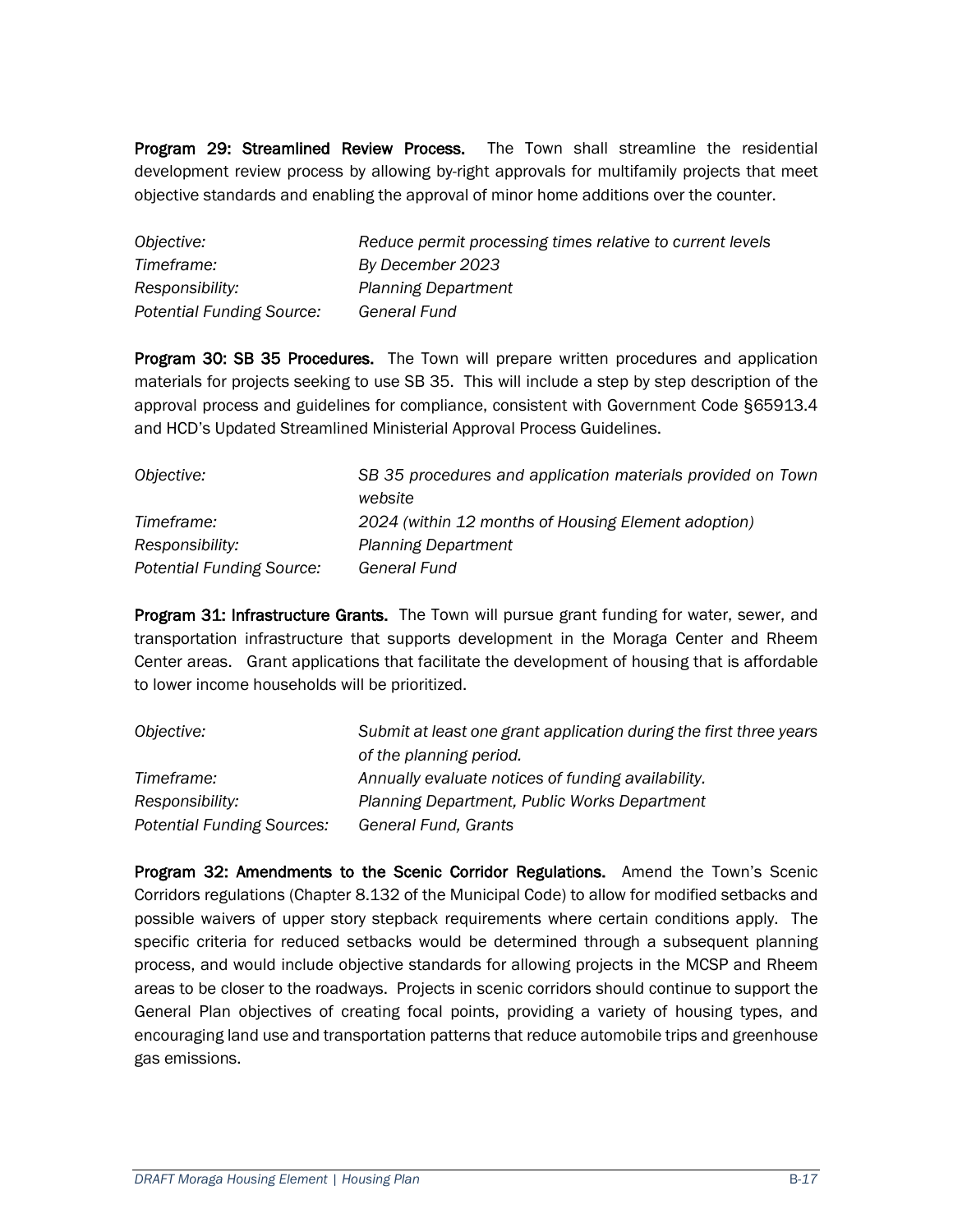| Objective:                 | No net loss from realistic site capacity estimates on Housing |
|----------------------------|---------------------------------------------------------------|
|                            | <b>Opportunity Sites</b>                                      |
| Timeframe:                 | 2024                                                          |
| Responsibility:            | <b>Planning Department</b>                                    |
| Potential Funding Sources: | General Fund                                                  |

Program 33: Moraga Center Specific Plan Implementation Support. Provide technical assistance and support to the primary landowners and other property owners in the Moraga Center Specific Plan (MSCP) area to facilitate the production of housing in this area. This includes the following components:

- a) Regular coordination meetings and opportunities to discuss the status of properties and development opportunities in the area.
- b) Adjusting lot lines and dividing parcels to correspond to the development areas shown in the Specific Plan, particularly in the orchard area west of Laguna Creek. This could potentially include expedited lot line adjustment and minor subdivision applications, and other measures that make development on these properties more viable.
- c) Work with property owners and developers to implement the circulation and road improvements shown in the Specific Plan, particularly the School Street extension, bridge across Laguna Creek, and north-south access through the orchard property.
- d) Work with property owners and developers to extend utilities to parts of the site without infrastructure, particularly in the area west of Laguna Creek. This should include coordination with EBMUD, the Moraga Orinda Fire District, and other agencies with oversight for utility and service improvements in the area.
- e) Communication and coordination with prospective developers, including affordable housing developers, who may be interested in acquiring and developing sites within the area.
- f) Identification of grants and other forms of outside financial assistance that may be available to provide incentives for development, including funds for transportation and infrastructure improvements.

| Objective:                        | Increased development feasibility on all sites in the MCSP area |
|-----------------------------------|-----------------------------------------------------------------|
| Timeframe:                        | Initiate in 2023, continue through planning period              |
| Responsibility:                   | Planning Department, Town Manager                               |
| <b>Potential Funding Sources:</b> | General Fund, PDA grants (for feasibility studies, etc.),       |
|                                   | infrastructure grants, private                                  |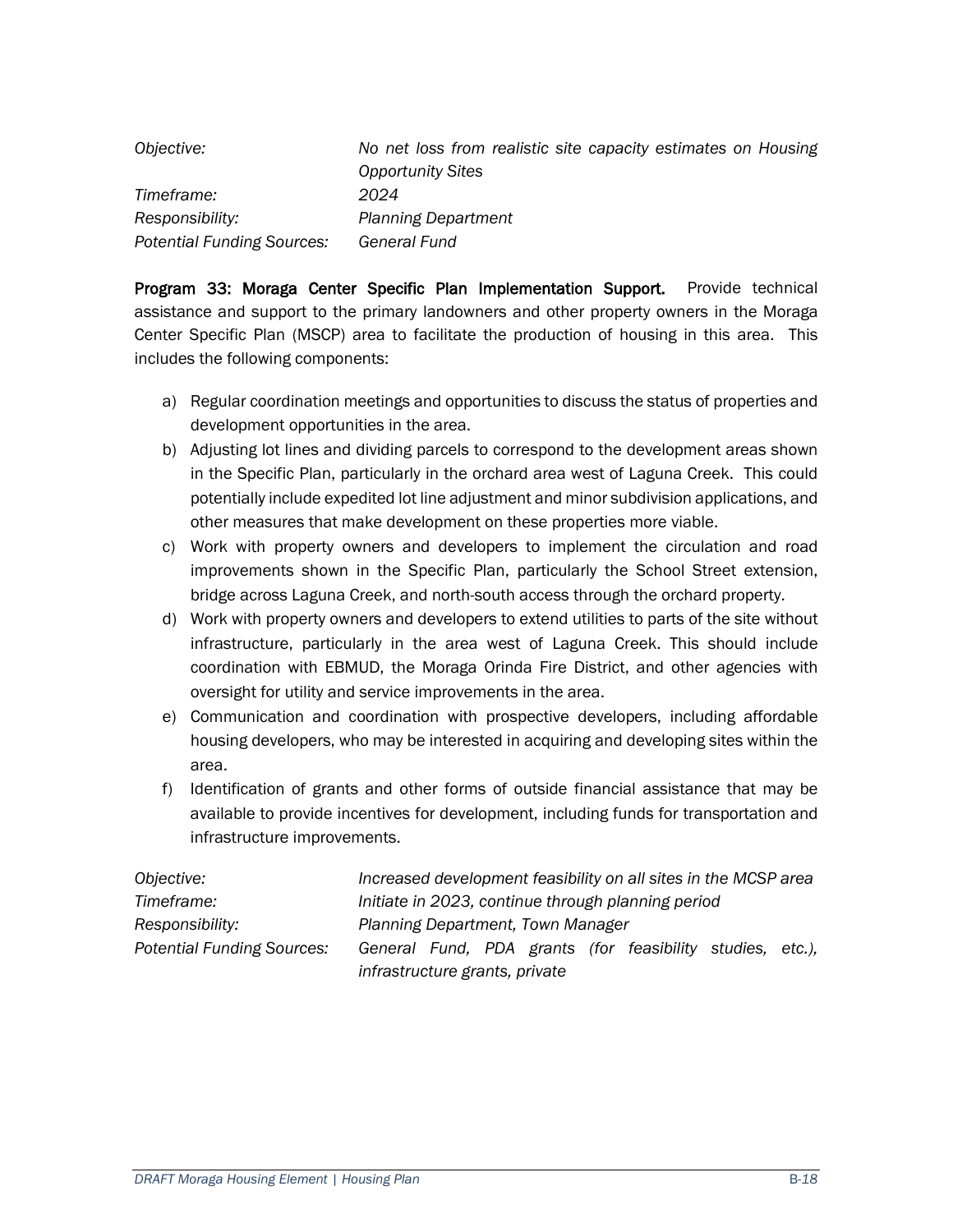Program 34: Building Code Review. Coordinate with the Contra Costa Conservation & Development Department to review the Moraga Building Code, as adopted in the Municipal Code. The Town will ensure that Moraga's local codes comply with and support the uniform codes adopted every three years by the California Building Standards Commission.

| Objective:                        | Update the Building Code every three years, or as otherwise  |
|-----------------------------------|--------------------------------------------------------------|
|                                   | needed to comply with State updates                          |
| Responsibility:                   | Planning Department, Contra Costa County Building Department |
| Timeframe:                        | Annually                                                     |
| <b>Potential Funding Sources:</b> | General Fund                                                 |

Program 35: Water and Sewer Service Providers. As required by Government Code §65589.7, immediately following adoption of the 2023-2031 Housing Element, the Town will provide notice to all public agencies or private entities that provide water or sewer services to Moraga that the Element has been adopted, including a link to the document. The Town will also adopt a policy statement that grants priority for sewer hook-ups to development that includes lower income units.

| Objective:                       | Priority access to water and sewer service for affordable units |
|----------------------------------|-----------------------------------------------------------------|
| Timeframe:                       | Immediately after Housing Element adoption                      |
| Responsibility:                  | <b>Planning Department</b>                                      |
| <b>Potential Funding Source:</b> | <b>General Fund</b>                                             |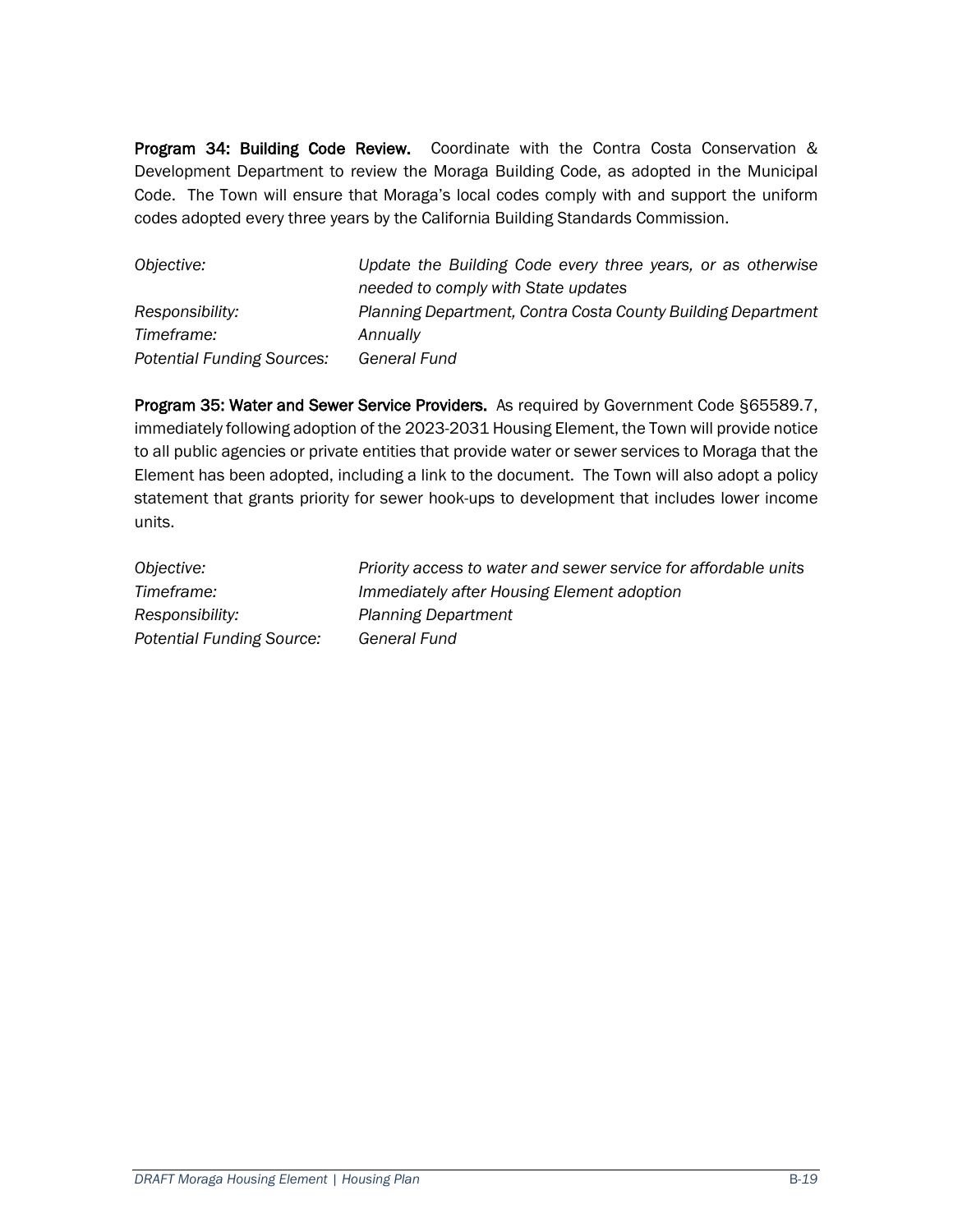#### Goal 5: Special Housing Needs

*Ensure that a range of housing opportunities are readily available for residents with special needs, including seniors and the elderly, persons with disabilities, single female-headed households with children, large households, farmworkers, persons experiencing homelessness, and residents with extremely low incomes.*

#### Policies

- H5.1 Affordable Housing for Special Needs Groups. The Town shall support the provision of affordable housing for persons with special needs, including seniors and the elderly, persons with disabilities, including developmental disabilities, single female-headed households with children, large households, farmworkers, and unhoused populations.
- H5.2 Maintain Senior Housing. The Town shall assist in maintaining existing senior housing, with associated recreational amenities, and facilitate Moraga residents' aging in place.
- H5.3 Senior Housing Developments. The Town shall encourage the development of senior housing and assisted living facilities. Senior housing developments should address the following considerations: easy access to needed services, such as proximity and access to shopping, medical services, public transit, and community facilities; smaller unit sizes for seniors looking to downsize; multi-generational housing needs; reduced off-street parking requirements consistent with project needs; limited or fixed income constraints of many seniors; and design that addresses mobility constraints of seniors.
- H5.4 Housing for People with Disabilities. The Town shall encourage housing that is adaptable and accessible and responds to the needs of people with disabilities.
- H5.5 Promote Universal Design. The Town shall encourage new construction and renovations to follow the principles of universal design to help ensure that residential buildings are usable by people of all ability levels. The Town shall encourage consideration of such techniques in both new and rehabilitated housing.
- H5.6 Reasonable Accommodation. The Town shall provide individuals with disabilities reasonable accommodation in rules, policies, practices and procedures to ensure equal access to housing and to provide a process for individuals with disabilities to make requests for reasonable accommodation in regard to relief from the various land use, zoning, or building laws, rules, policies, practices and/or procedures of the Town.
- H5.7 Emergency Shelters by Right. The Town shall allow emergency shelters by right in the Institutional District.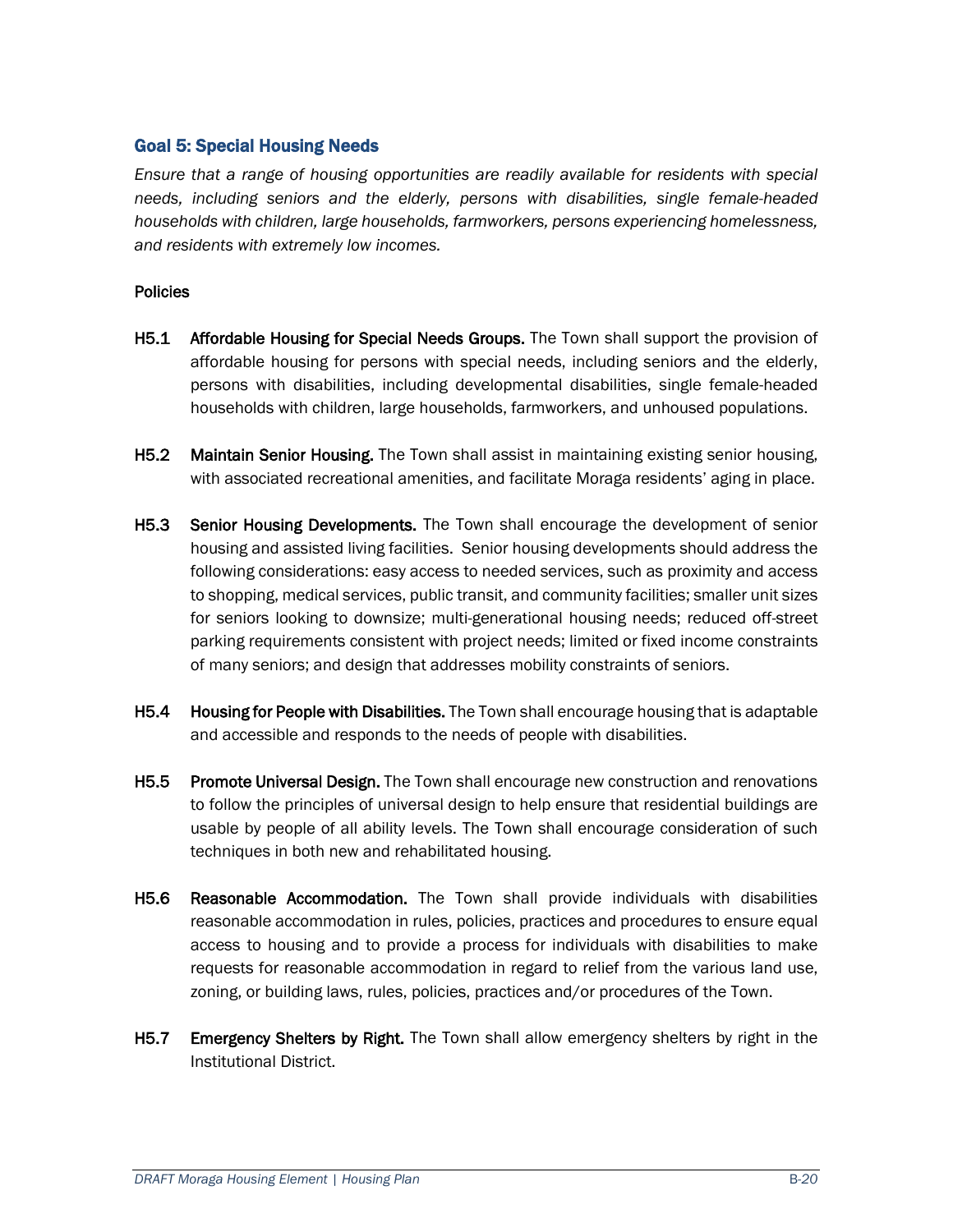- H5.8 Transitional and Supportive Housing. The Town shall treat supportive and transitional housing as a residential land use subject to the same standards and procedures as other residential uses of the same type in the same zone.
- H5.9 Extremely Low-Income Housing Needs. The Town supports and shall consider the siting, production, rehabilitation, and preservation of housing for extremely low-income households.

#### Programs

Program 36: Allowances for Special Housing Types. Amend the Moraga Municipal Code to define and include provisions for the following specific housing types, as required by State law:

- (a) Residential care facilities with six or fewer persons (subject to the same requirements as supportive and transitional housing, which are already listed as permitted uses in residential zones)
- (b) Employee and farmworker housing (subject to the same requirements as supportive and transitional housing)
- (c) Low-barrier navigation centers (AB 101 requires this use to be permitted by right in mixed use zoning districts if it meets certain standards)

In addition, the Town should evaluate the addition of objective standards for single room occupancy (SRO) units and create allowances for such units in its mixed use districts. SROs can serve as an entry point to stable or permanent housing for persons who were previously homeless.

| Objective:                 | Create housing opportunities for persons with special needs |
|----------------------------|-------------------------------------------------------------|
| Timeframe:                 | 2023                                                        |
| Responsibility:            | <b>Planning Department</b>                                  |
| Potential Funding Sources: | General Fund                                                |

Program 37: Senior Housing. The Town shall increase housing options for seniors by adopting a senior housing overlay, meeting with senior housing developers to attract senior housing to the Town, and evaluating existing services for seniors in Moraga to identify and address service gaps.

| Objective:                        | Development of at least one senior housing development |
|-----------------------------------|--------------------------------------------------------|
| Timeframe:                        | By 2027                                                |
| Responsibility:                   | <b>Planning Department</b>                             |
| <b>Potential Funding Sources:</b> | General Fund                                           |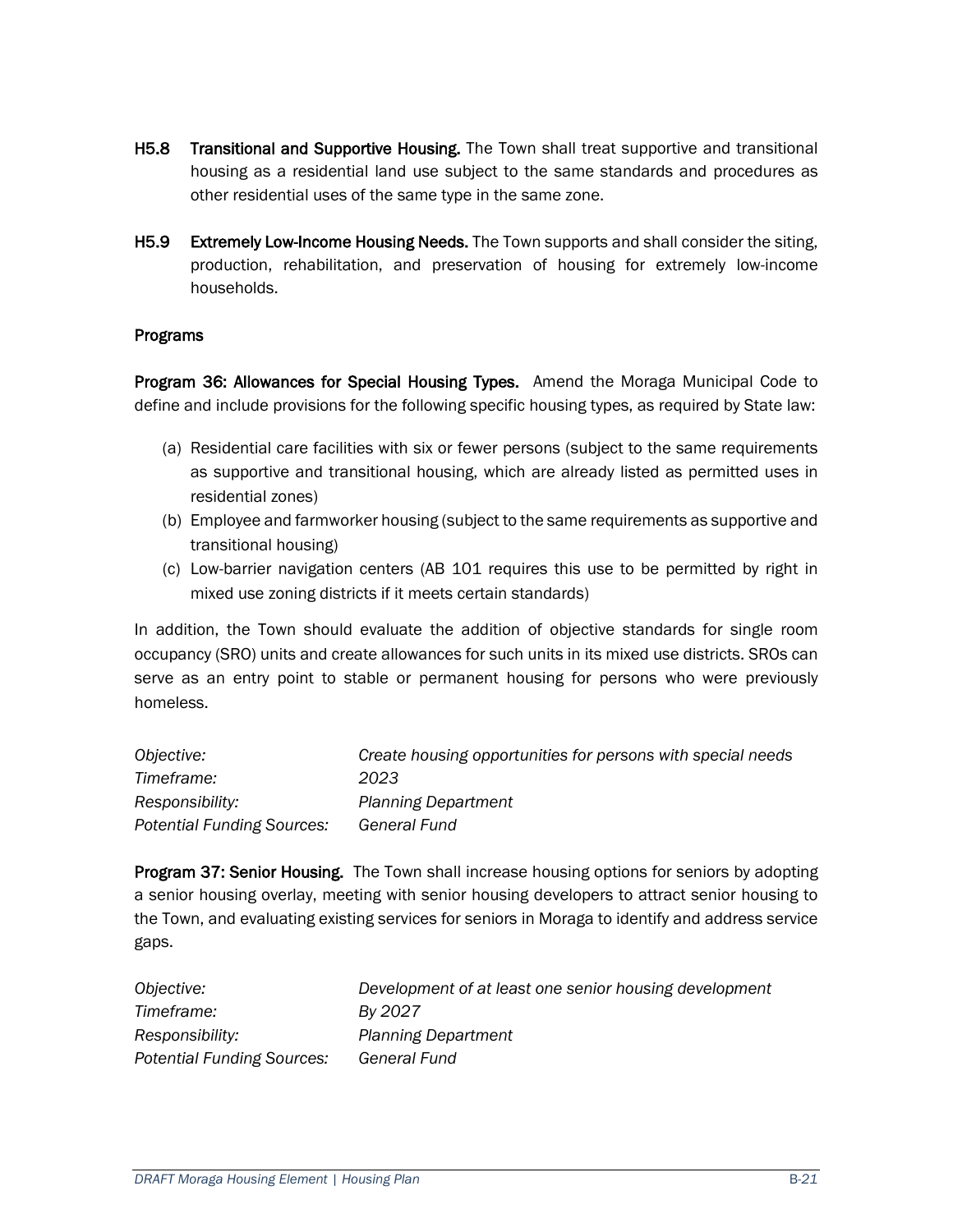Program 38: Publicize Senior Housing Resources. The Town shall provide information to the public on housing resources available to seniors, including local subsidized senior housing, senior housing providers, and fair housing assistance

| Objective:                        | Provide Information        |
|-----------------------------------|----------------------------|
| Timeframe:                        | Ongoing                    |
| Responsibility:                   | <b>Planning Department</b> |
| <b>Potential Funding Sources:</b> | General Fund               |

Program 39: Address Homeless Housing, Services and Referral. The Town shall provide referrals to private and public agencies that offer assistance and shelter to unhoused individuals and families, and participate with designated inter-agency organizations to address homeless needs. The Town shall make pamphlets available at the Planning Department and the public library with information on temporary housing resources, assistance, and facilities for extremely lowincome households and persons or families faced with the prospect of homelessness.

| Objective:                        | Provide information and referrals |
|-----------------------------------|-----------------------------------|
| Timeframe:                        | Ongoing                           |
| Responsibility:                   | <b>Planning Department</b>        |
| <b>Potential Funding Sources:</b> | General Fund                      |

Program 40: Countywide Homeless Survey. The Town shall participate in comprehensive surveys of the county's homeless population.

| Objective:                      | Obtain a count of the unhoused population in the County and in |
|---------------------------------|----------------------------------------------------------------|
|                                 | Moraga to inform local and regional policy decisions.          |
| Timeframe:                      | Biennial                                                       |
| Responsibility:                 | <b>Planning Department</b>                                     |
| <b>Potential Funding Source</b> | General Fund                                                   |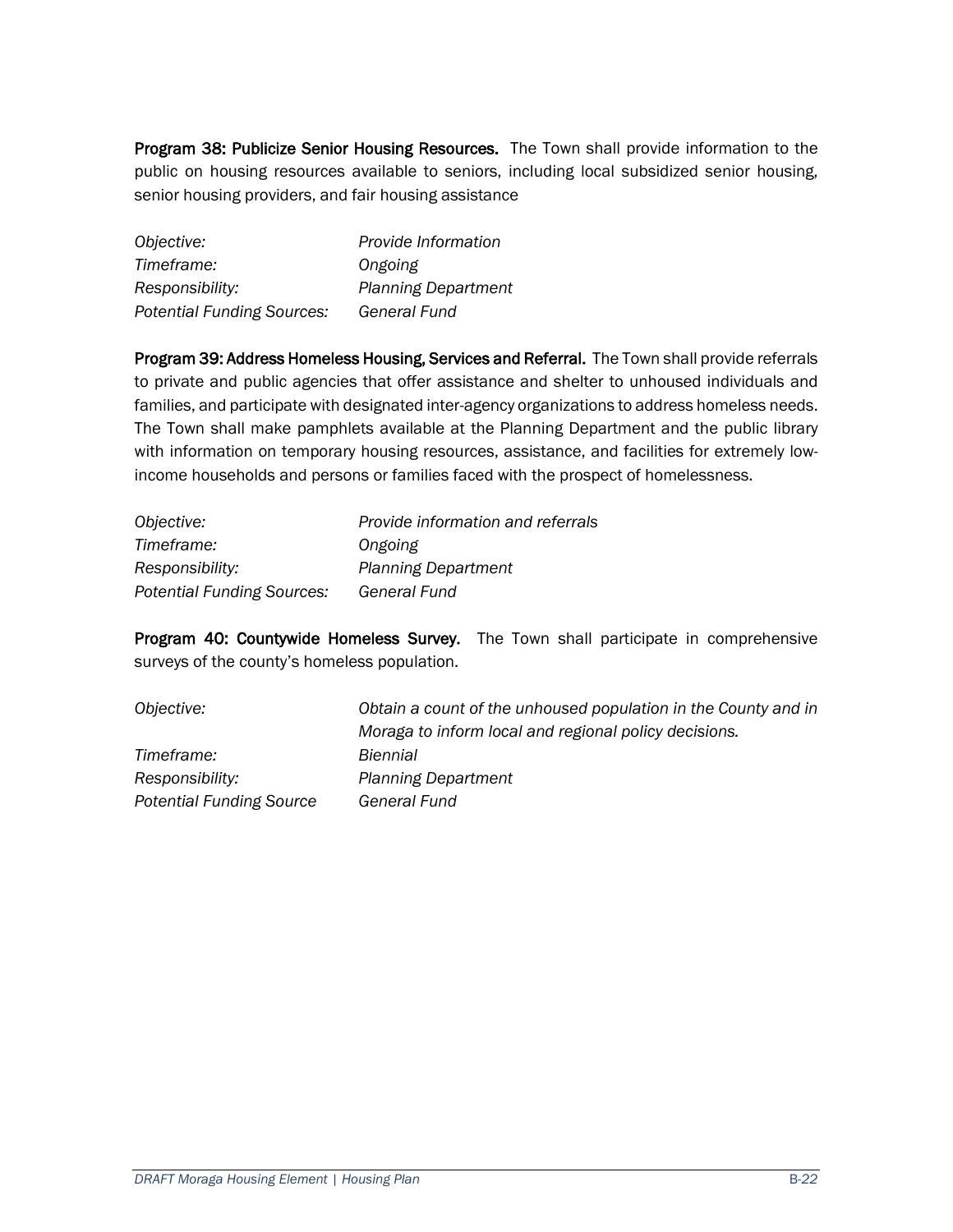Program 41: Housing and services for persons with developmental disabilities. Coordinate with the Regional Center of the East Bay to inform residents of the housing and services available for persons with developmental disabilities. The Town shall continue to make information about the Regional Center available on the Town website. The Town will also meet with disability service providers, including the Regional Center , to identify additional opportunities for the Town to support service providers in serving residents with disabilities.

| Objective:                       | Connect residents with developmental disabilities and their |
|----------------------------------|-------------------------------------------------------------|
|                                  | families to resources                                       |
| Timeframe:                       | Meet with service providers at least three times during the |
|                                  | planning period.                                            |
| Responsibility:                  | <b>Planning Department</b>                                  |
| <b>Potential Funding Source:</b> | <b>General Fund</b>                                         |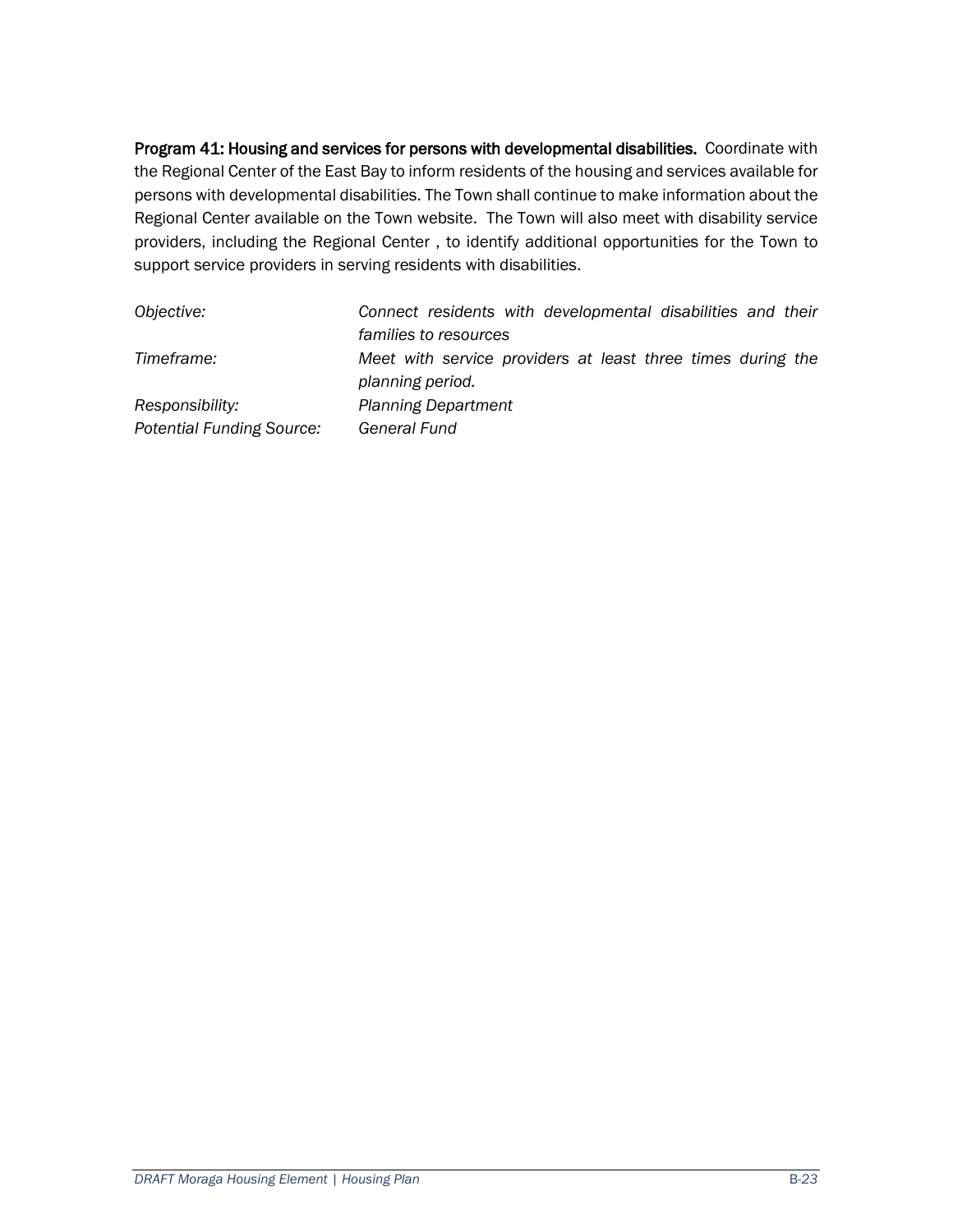#### Goal 6: Fair Housing

*Promote equal housing opportunities for all residents regardless of age, race, ethnicity, religion, sex, gender identity and expression, sexual orientation, marital or familial status, disability, ancestry, national origin, or color.*

#### **Policies**

- H6.1 Equal Opportunity Housing. The Town shall ensure that all persons and families have equal opportunity to obtain housing in Moraga, unconstrained by arbitrary or illegal patterns of discrimination, and shall prohibit discrimination in the sale or rental of housing.
- H6.2 Equal Housing Coordinator. The Town shall ensure fair housing issues are addressed and illegal or arbitrary housing criteria are minimized.
- **H6.3** Fair Housing Referrals. The Town shall maintain information to educate Town staff about fair housing programs and organizations to ensure staff that receives fair housing complaints can direct such persons to the appropriate agencies and services.
- H6.4 Fair Housing Information. The Town shall maintain and provide information to the public regarding equal housing opportunity laws, organizations that provide fair housing programs and services, and the Town's Equal Housing Coordinator

#### Program

Program 42: Affirmatively Further Fair Housing. The Town will take meaningful actions to combat discrimination, overcome patterns of segregation, address disparities in housing needs and access to opportunity, and foster an inclusive community. As a high-resource community, many of the actions that the Town can take to affirmatively further fair housing are those that increase affordable and special-needs housing in Moraga, thereby improving access to Moraga's high-resource community to for underserved populations. The Town's actions that will cumulatively contribute to affirmatively further fair housing include:

- a) General Plan and Zoning Ordinance Updates that will increase the Town's capacity to accommodate residential development, particularly multifamily development (see Programs 1, 2, 3, 4, and 5)
- b) Programs to reduce or remove constraints to residential development, including removing constraints to the development of affordable and special-needs housing (see Programs 11, 25, 26, 28, 29, 30, 32, and 36)
- c) Programs to work with developers and other stakeholders to facilitate residential development, particularly multifamily housing, affordable housing, and special needs housing (see Program 10, 12, 33, 37, and 41)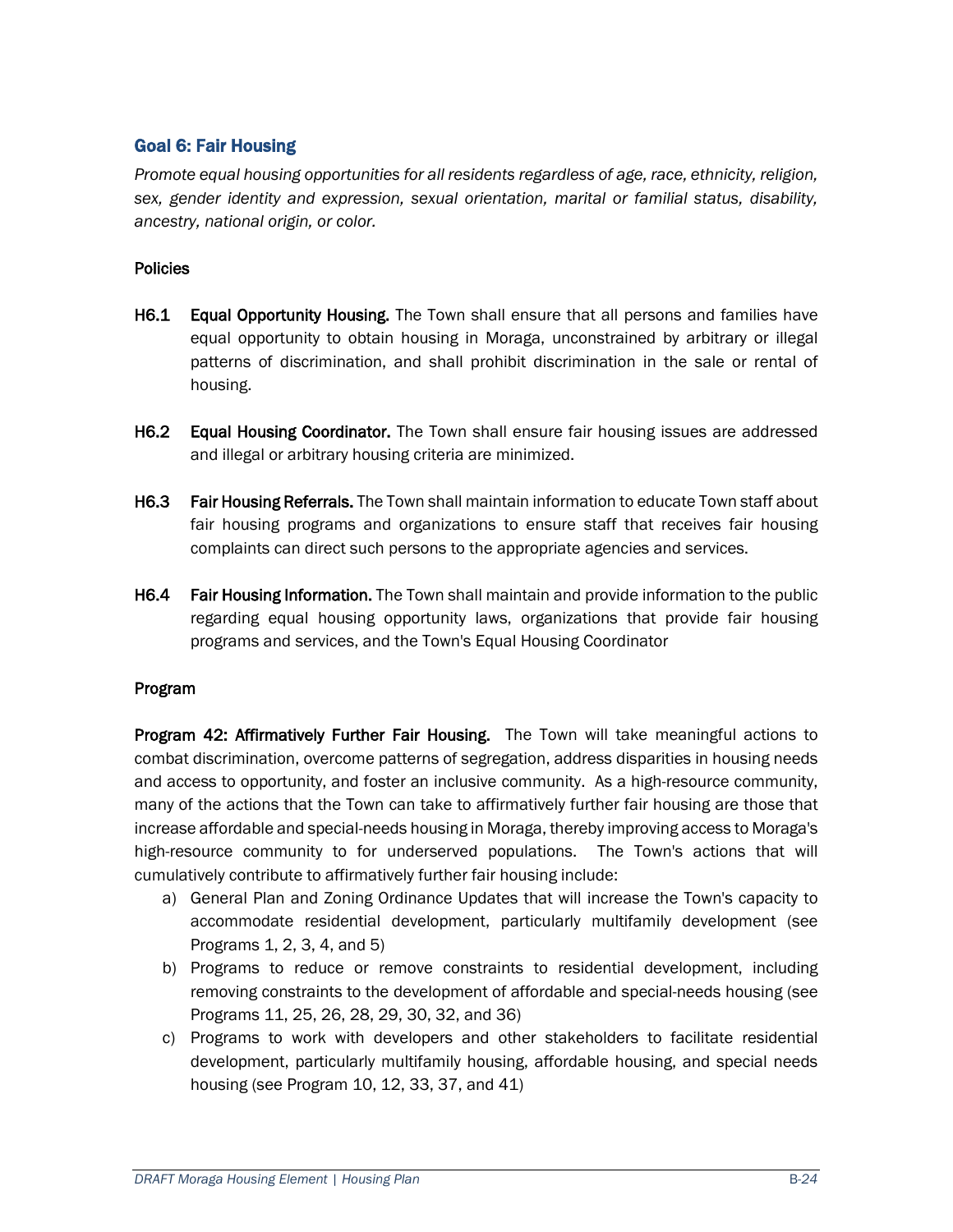- d) Adoption of an inclusionary housing ordinance (see Program 14) and implementation of the State Density Bonus (see Program 9)
- e) Programs to promote the production of ADUs (see Program 15) and SB 9 projects (see Program 18)
- f) Programs to reduce displacement (see Programs 19 and 23)
- g) Continuing to work with ECHO Fair Housing to provide fair housing services, first-time home buyer counseling, and tenant/landlord services. Continue to designate the Planning Director as the Town's Equal Opportunity Coordinator with responsibility to refer complaints to a district office of the California Department of Fair Employment and Housing, address complaints, provide fair housing information to the public, and educate Town staff on fair housing laws and the organizations and programs that address fair housing issues.
- h) Prepare and distribute to the public information and pamphlets on equal housing opportunity at Town Administration offices, library, on the Town's website, and at various community facilities and public locations throughout the town.
- i) Require nondiscrimination clauses in rental agreements and deed restrictions for affordable housing.
- j) Identify resources for an annual fair housing training for Town staff to better enable staff to advise residents, property managers, and developers on fair housing rights and responsibilities and to ensure that the Town's housing policies align with fair housing best practices.

| Objective:                        | a through f: refer to relevant programs<br>Respond to 100% of complaints received |  |
|-----------------------------------|-----------------------------------------------------------------------------------|--|
|                                   | nondiscrimination clauses in 100% of<br>Include<br>rental                         |  |
|                                   | agreements and deed restrictions on for affordable housing"                       |  |
| Timeframe:                        | a through f: refer to relevant programs                                           |  |
|                                   | g through i: ongoing                                                              |  |
|                                   | j: identify training resources by December 2023; annual training                  |  |
|                                   | starting in 2024                                                                  |  |
| Responsibility:                   | a through f: refer to relevant programs                                           |  |
|                                   | g through j: Planning Department                                                  |  |
| <b>Potential Funding Sources:</b> | a through f: refer to relevant programs                                           |  |
|                                   | General Fund"                                                                     |  |